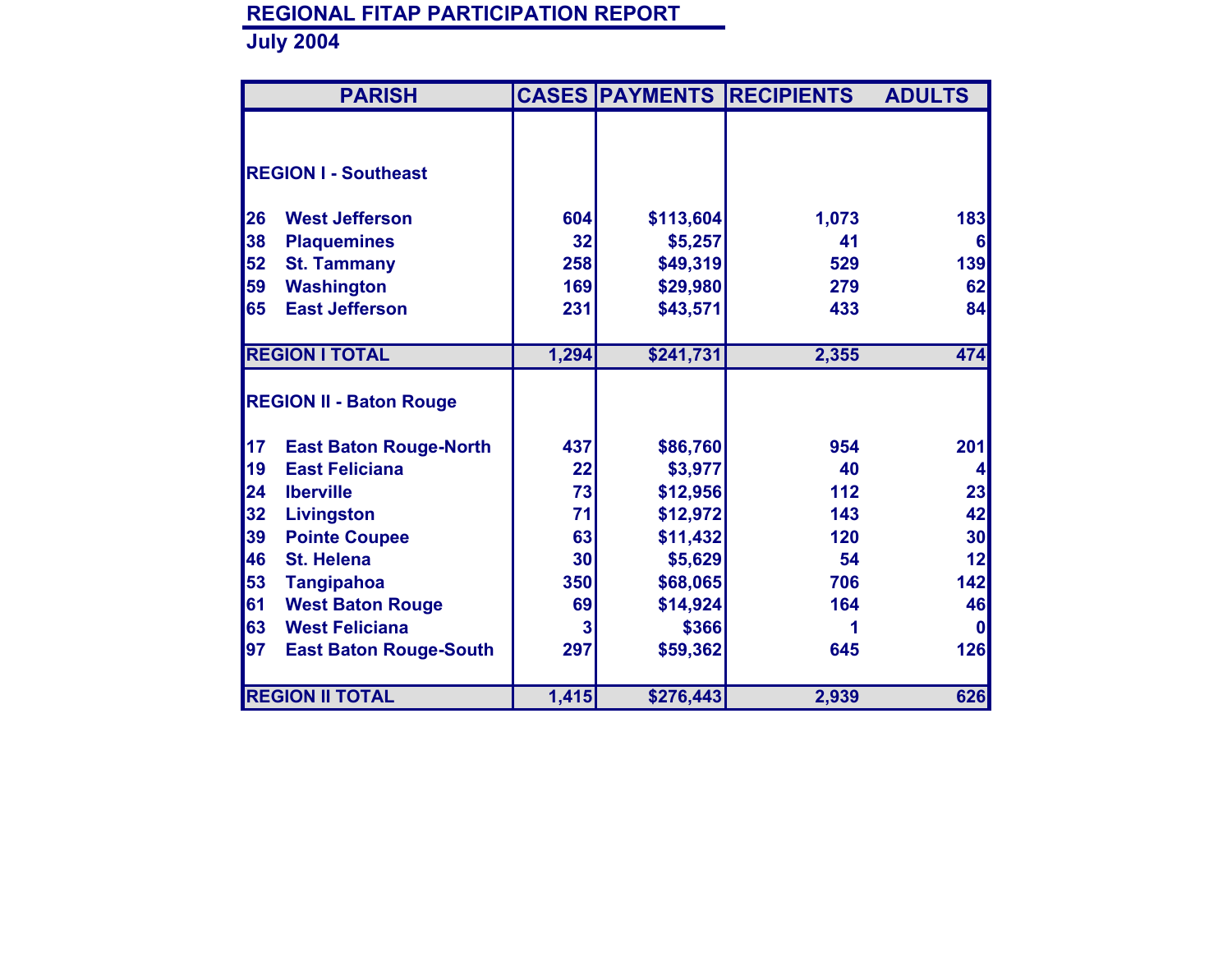|    | <b>PARISH</b>                  |       |            | <b>CASES PAYMENTS RECIPIENTS</b> | <b>ADULTS</b> |
|----|--------------------------------|-------|------------|----------------------------------|---------------|
|    |                                |       |            |                                  |               |
|    |                                |       |            |                                  |               |
|    | <b>REGION III - Thibodaux</b>  |       |            |                                  |               |
| 03 | <b>Ascension</b>               | 88    | \$17,424   | 189                              | 44            |
| 04 | <b>Assumption</b>              | 81    | \$16,160   | 171                              | 43            |
| 29 | <b>Lafourche</b>               | 114   | \$20,262   | 174                              | 35            |
| 45 | <b>St. Charles</b>             | 81    | \$16,111   | 160                              | 37            |
| 47 | <b>St. James</b>               | 31    | \$5,721    | 59                               | 15            |
| 48 | St. John                       | 121   | \$22,713   | 240                              | 52            |
| 51 | <b>St. Mary</b>                | 130   | \$23,532   | 212                              | 49            |
| 55 | <b>Terrebonne</b>              | 177   | \$32,190   | 271                              | 43            |
|    | <b>REGION III TOTAL</b>        | 823   | \$154, 113 | 1,476                            | 318           |
|    | <b>REGION IV - New Orleans</b> |       |            |                                  |               |
|    |                                |       |            |                                  |               |
| 36 | <b>Midtown</b>                 | 892   | \$172,437  | 1,786                            | 427           |
| 44 | <b>St. Bernard</b>             | 148   | \$27,010   | 250                              | 63            |
| 66 | <b>Algiers</b>                 | 367   | \$70,088   | 753                              | 180           |
| 67 | <b>Uptown</b>                  | 1,021 | \$203,377  | 2,083                            | 486           |
| 68 | <b>Downtown</b>                | 611   | \$120,847  | 1,248                            | 283           |
| 69 | <b>Gentilly</b>                | 681   | \$129,551  | 1,352                            | 344           |
|    |                                |       |            |                                  |               |
|    | <b>REGION IV TOTAL</b>         | 3,720 | \$723,310  | 7,472                            | 1,783         |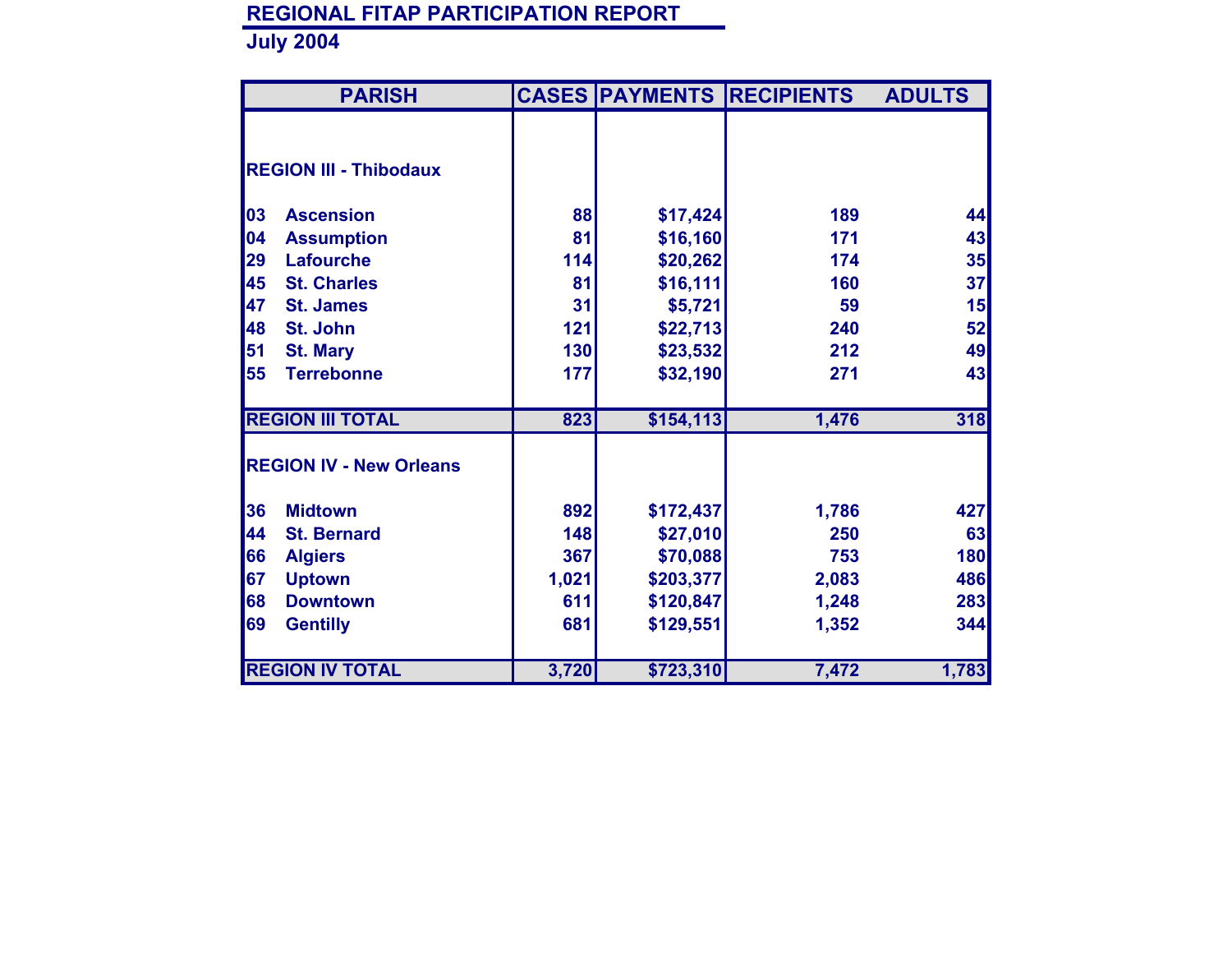|          | <b>PARISH</b>                     |           |           | <b>CASES PAYMENTS RECIPIENTS</b> | <b>ADULTS</b>                 |
|----------|-----------------------------------|-----------|-----------|----------------------------------|-------------------------------|
|          |                                   |           |           |                                  |                               |
|          | <b>REGION V - Acadiana</b>        |           |           |                                  |                               |
|          |                                   |           |           |                                  |                               |
| 01       | <b>Acadia</b>                     | 109       | \$19,928  | 182                              | 36                            |
| 02       | <b>Allen</b>                      | 37        | \$6,336   | 43                               | 9                             |
| 06       | <b>Beauregard</b>                 | 51        | \$9,010   | 84                               | 17                            |
| 10       | <b>Calcasieu</b>                  | 290       | \$56,157  | 564                              | 145                           |
| 12       | <b>Cameron</b>                    | 5         | \$728     | $\overline{\mathbf{4}}$          | 1                             |
| 23       | <b>Iberia</b>                     | 166       | \$31,887  | 315                              | 51                            |
| 27       | <b>Jefferson Davis</b>            | 61        | \$11,384  | 126                              | 33                            |
| 28       | <b>Lafayette</b>                  | 269       | \$55,387  | 635                              | 175                           |
| 49       | <b>St. Landry</b>                 | 271       | \$46,807  | 406                              | 69                            |
| 50       | <b>St. Martin</b>                 | 108       | \$21,085  | 214                              | 56                            |
| 57       | <b>Vermilion</b>                  | 110       | \$21,227  | 232                              | 65                            |
|          |                                   |           |           |                                  |                               |
|          | <b>REGION V TOTAL</b>             | 1,477     | \$279,936 | 2,805                            | 657                           |
|          |                                   |           |           |                                  |                               |
|          | <b>REGION VI - Alexandria</b>     |           |           |                                  |                               |
|          |                                   | 249       |           |                                  |                               |
| 05<br>13 | <b>Avoyelles</b>                  |           | \$47,109  | 475                              | 119                           |
|          | <b>Catahoula</b>                  | 45<br>176 | \$7,824   | 70                               | 17                            |
| 15       | <b>Concordia</b>                  |           | \$34,554  | 367                              | 99                            |
| 20<br>22 | <b>Evangeline</b><br><b>Grant</b> | 159<br>44 | \$29,433  | 260                              | 46                            |
| 30       | <b>Lasalle</b>                    | 20        | \$7,945   | 83<br>22                         | 23<br>$\overline{\mathbf{4}}$ |
| 35       | <b>Natchitoches</b>               | 148       | \$3,386   | 304                              | 81                            |
| 40       |                                   | 422       | \$28,578  | 894                              |                               |
|          | <b>Rapides</b>                    |           | \$83,375  | 127                              | 232                           |
| 43       | <b>Sabine</b>                     | 64<br>40  | \$12,293  | 54                               | 35                            |
| 58       | <b>Vernon</b>                     | 67        | \$7,059   |                                  | $\boldsymbol{9}$              |
| 64       | <b>Winn</b>                       |           | \$13,222  | 132                              | 35                            |
|          | <b>REGION VI TOTAL</b>            | 1,434     | \$274,778 | 2,788                            | 700                           |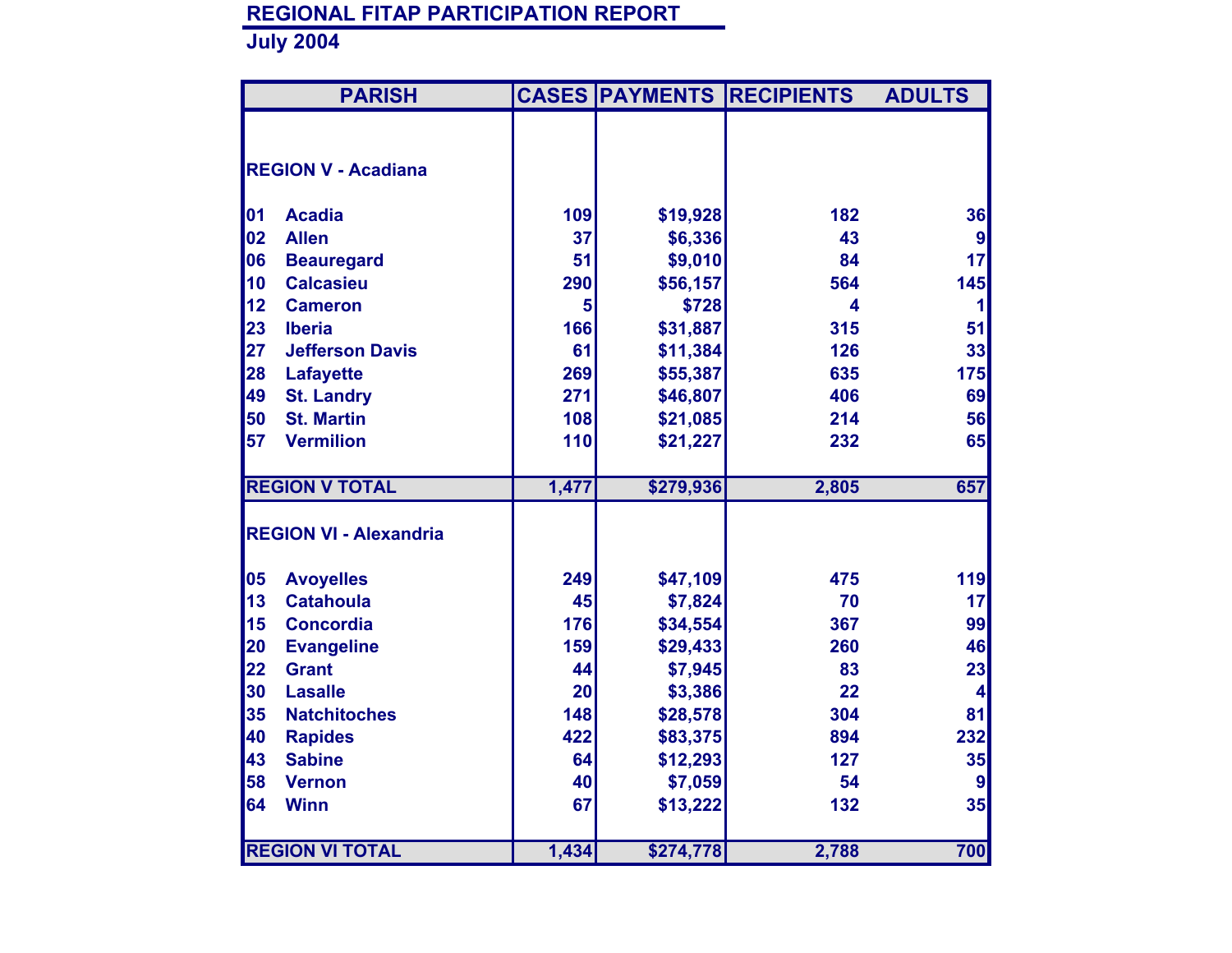|    | <b>PARISH</b>                  |        |             | <b>CASES PAYMENTS RECIPIENTS</b> | <b>ADULTS</b> |
|----|--------------------------------|--------|-------------|----------------------------------|---------------|
|    |                                |        |             |                                  |               |
|    | <b>REGION VII - Shreveport</b> |        |             |                                  |               |
|    |                                |        |             |                                  |               |
| 07 | <b>Bienville</b>               | 62     | \$12,248    | 126                              | 34            |
| 08 | <b>Bossier</b>                 | 210    | \$41,479    | 502                              | 144           |
| 09 | <b>Caddo</b>                   | 790    | \$156,641   | 1,679                            | 442           |
| 14 | <b>Claiborne</b>               | 66     | \$12,231    | 146                              | 40            |
| 16 | <b>DeSoto</b>                  | 25     | \$4,086     | 21                               | 1             |
| 25 | <b>Jackson</b>                 | 38     | \$6,854     | 61                               | 17            |
| 31 | <b>Lincoln</b>                 | 146    | \$27,167    | 312                              | 89            |
| 41 | <b>Red River</b>               | 25     | \$5,111     | 58                               | 12            |
| 56 | <b>Union</b>                   | 76     | \$14,482    | 151                              | 43            |
| 60 | <b>Webster</b>                 | 73     | \$13,527    | 144                              | 38            |
|    |                                |        |             |                                  |               |
|    | <b>REGION VII TOTAL</b>        | 1,511  | \$293,826   | 3,200                            | 860           |
|    |                                |        |             |                                  |               |
|    | <b>REGION VIII - Monroe</b>    |        |             |                                  |               |
| 11 | <b>Calbuell</b>                | 29     | \$5,357     | 69                               | 23            |
| 18 | <b>East Carroll</b>            | 110    | \$22,566    | 245                              | 52            |
| 21 | <b>Franklin</b>                | 62     | \$11,779    | 120                              | 25            |
| 33 | <b>Madison</b>                 | 117    | \$25,698    | 318                              | 94            |
| 34 | <b>Morehouse</b>               | 270    | \$54,641    | 607                              | 180           |
| 37 | <b>Ouachita</b>                | 535    | \$109,631   | 1,274                            | 320           |
| 42 | <b>Richland</b>                | 108    | \$21,304    | 254                              | 70            |
| 54 | <b>Tensas</b>                  | 37     | \$8,048     | 91                               | 22            |
| 62 | <b>West Carroll</b>            | 51     | \$11,065    | 128                              | 40            |
|    |                                |        |             |                                  |               |
|    | <b>REGION VIII TOTAL</b>       | 1,319  | \$270,089   | 3,106                            | 826           |
|    |                                |        |             |                                  |               |
|    |                                |        |             |                                  |               |
|    |                                |        |             |                                  |               |
|    | <b>STATE TOTAL</b>             | 12,993 | \$2,514,226 | 26,141                           | 6,244         |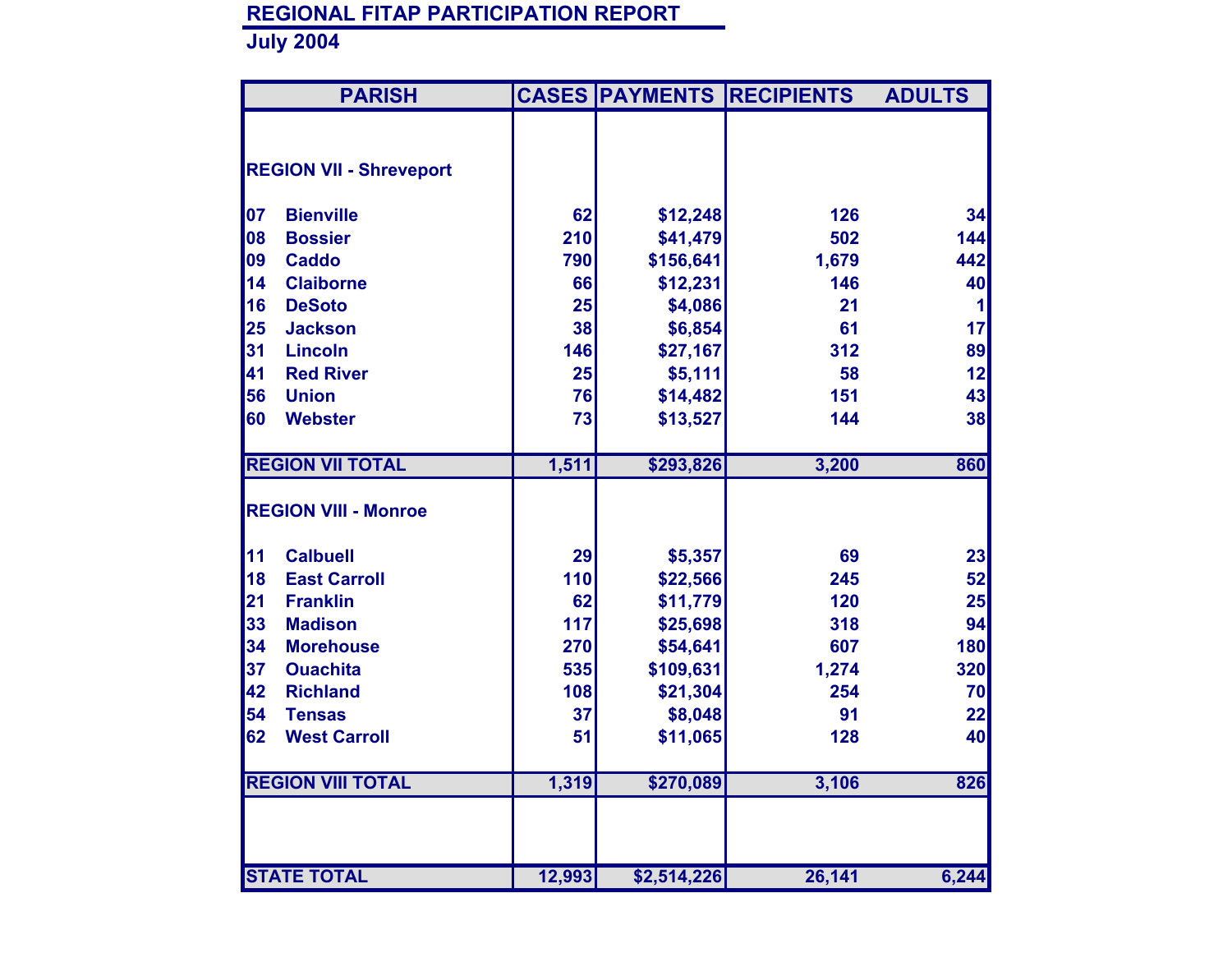|           | <b>PARISH</b>                  |       |           | <b>CASES PAYMENTS RECIPIENTS</b> | <b>CHILDREN ADULTS</b> |              |
|-----------|--------------------------------|-------|-----------|----------------------------------|------------------------|--------------|
|           |                                |       |           |                                  |                        |              |
|           |                                |       |           |                                  |                        |              |
|           | <b>REGION I - Southeast</b>    |       |           |                                  |                        |              |
|           |                                |       |           |                                  |                        |              |
| <b>26</b> | <b>West Jefferson</b>          | 600   | \$111,911 | 1,066                            | 880                    | 186          |
| 38        | <b>Plaquemines</b>             | 30    | \$5,253   | 40                               | 34                     | 6            |
| 52        | <b>St. Tammany</b>             | 239   | \$47,429  | 495                              | 367                    | 128          |
| 59        | <b>Washington</b>              | 187   | \$34,299  | 342                              | 268                    | 74           |
| 65        | <b>East Jefferson</b>          | 222   | \$42,511  | 418                              | 326                    | 92           |
|           |                                |       |           |                                  |                        |              |
|           | <b>REGION I TOTAL</b>          | 1,278 | \$241,403 | 2,361                            | 1,875                  | 486          |
|           |                                |       |           |                                  |                        |              |
|           | <b>REGION II - Baton Rouge</b> |       |           |                                  |                        |              |
|           |                                |       |           |                                  |                        |              |
| 17        | <b>East Baton Rouge-North</b>  | 459   | \$93,240  | 1,028                            | 800                    | 228          |
| 19        | <b>East Feliciana</b>          | 21    | \$3,903   | 39                               | 34                     | 5            |
| 24        | <b>Iberville</b>               | 72    | \$12,774  | 115                              | 88                     | 27           |
| 32        | Livingston                     | 84    | \$15,863  | 162                              | 112                    | 50           |
| 39        | <b>Pointe Coupee</b>           | 66    | \$12,188  | 124                              | 92                     | 32           |
| 46        | <b>St. Helena</b>              | 31    | \$5,889   | 61                               | 49                     | 12           |
| 53        | <b>Tangipahoa</b>              | 351   | \$69,103  | 708                              | 557                    | 151          |
| 61        | <b>West Baton Rouge</b>        | 58    | \$12,813  | 145                              | 109                    | 36           |
| 63        | <b>West Feliciana</b>          | 3     | \$366     |                                  |                        | $\mathbf{0}$ |
| 97        | <b>East Baton Rouge-South</b>  | 315   | \$63,649  | 708                              | 561                    | 147          |
|           |                                |       |           |                                  |                        |              |
|           | <b>REGION II TOTAL</b>         | 1,460 | \$289,788 | 3,091                            | 2,403                  | 688          |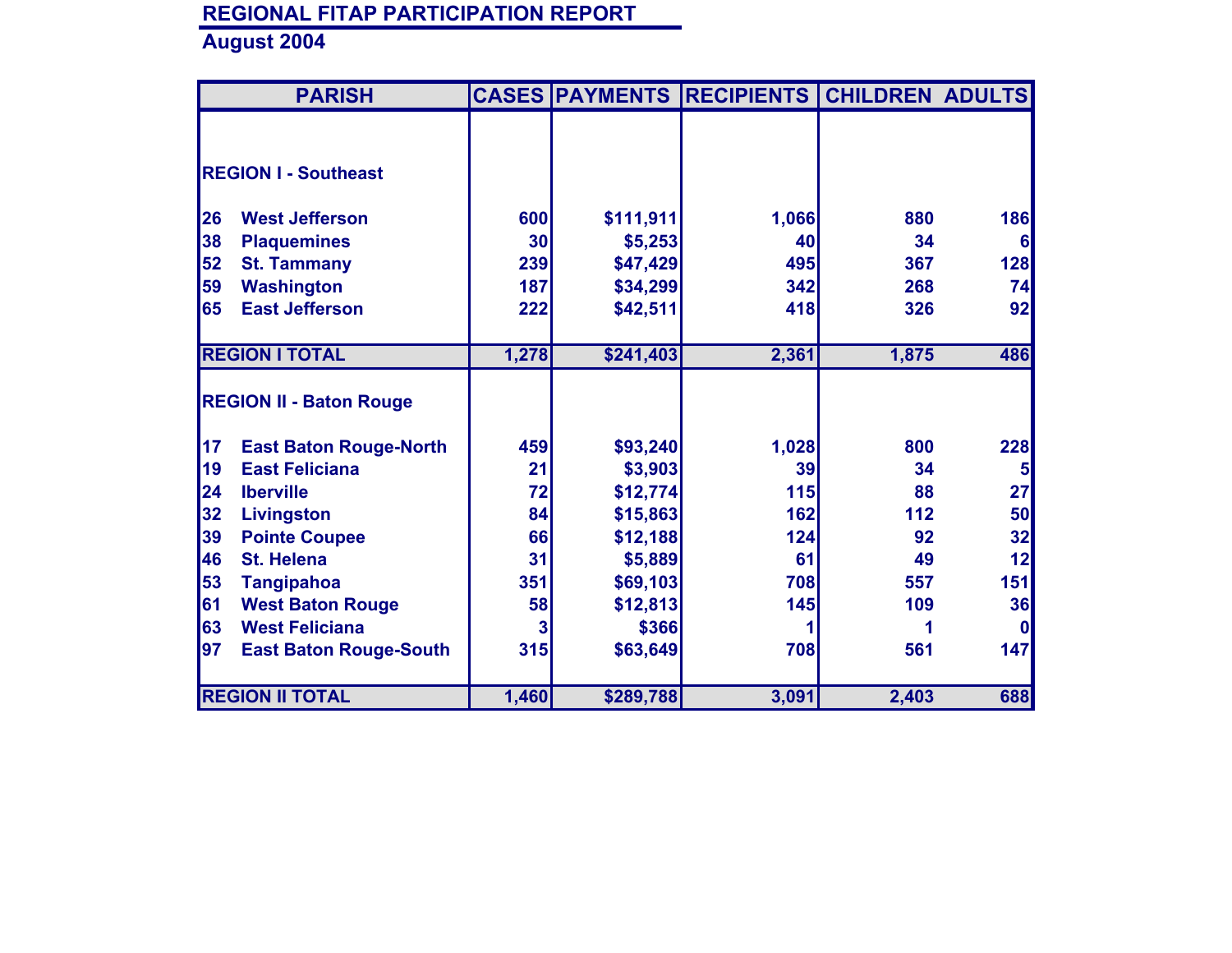| <b>PARISH</b>                  |       |           | <b>CASES PAYMENTS RECIPIENTS</b> | <b>CHILDREN ADULTS</b> |       |
|--------------------------------|-------|-----------|----------------------------------|------------------------|-------|
|                                |       |           |                                  |                        |       |
|                                |       |           |                                  |                        |       |
| <b>REGION III - Thibodaux</b>  |       |           |                                  |                        |       |
|                                |       |           |                                  |                        |       |
| 03<br><b>Ascension</b>         | 80    | \$16,265  | 177                              | 135                    | 42    |
| 04<br><b>Assumption</b>        | 78    | \$15,567  | 160                              | 121                    | 39    |
| 29<br><b>Lafourche</b>         | 131   | \$21,994  | 205                              | 167                    | 38    |
| 45<br><b>St. Charles</b>       | 77    | \$15,271  | 148                              | 117                    | 31    |
| 47<br><b>St. James</b>         | 32    | \$5,816   | 57                               | 44                     | 13    |
| 48<br>St. John                 | 114   | \$22,412  | 239                              | 181                    | 58    |
| 51<br><b>St. Mary</b>          | 144   | \$25,710  | 255                              | 192                    | 63    |
| 55<br><b>Terrebonne</b>        | 168   | \$30,428  | 246                              | 211                    | 35    |
|                                |       |           |                                  |                        |       |
| <b>REGION III TOTAL</b>        | 824   | \$153,463 | 1,487                            | 1,168                  | 319   |
|                                |       |           |                                  |                        |       |
| <b>REGION IV - New Orleans</b> |       |           |                                  |                        |       |
|                                |       |           |                                  |                        |       |
| 36<br><b>Midtown</b>           | 904   | \$171,559 | 1,785                            | 1,357                  | 428   |
| 44<br><b>St. Bernard</b>       | 153   | \$26,998  | 265                              | 194                    | 71    |
| 66<br><b>Algiers</b>           | 355   | \$67,878  | 737                              | 553                    | 184   |
| 67<br><b>Uptown</b>            | 970   | \$190,377 | 2,018                            | 1,544                  | 474   |
| 68<br><b>Downtown</b>          | 599   | \$117,879 | 1,232                            | 940                    | 292   |
| 69<br><b>Gentilly</b>          | 692   | \$132,928 | 1,386                            | 1,026                  | 360   |
|                                |       |           |                                  |                        |       |
| <b>REGION IV TOTAL</b>         | 3,673 | \$707,619 | 7,423                            | 5,614                  | 1,809 |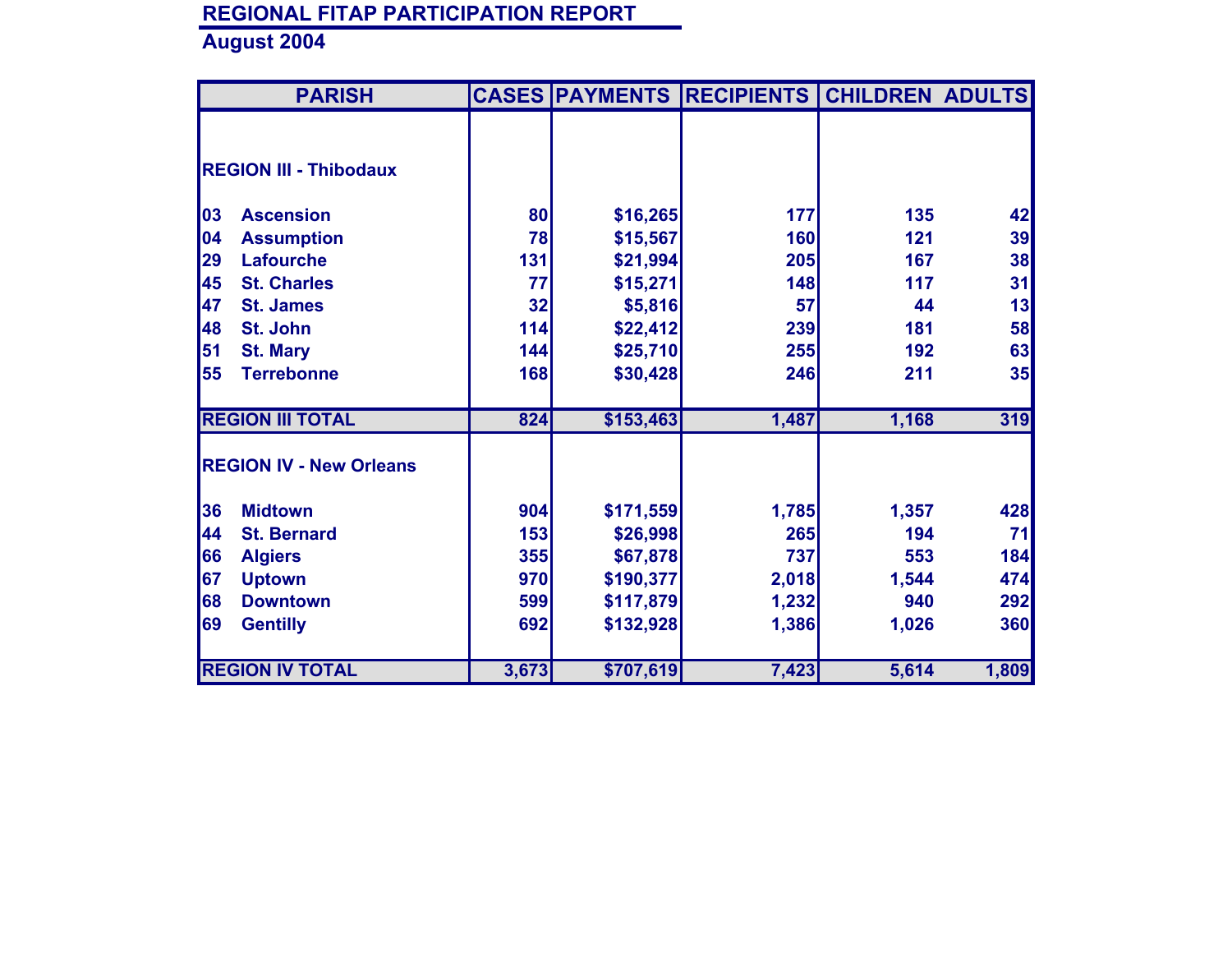|    | <b>PARISH</b>                 |       |           | <b>CASES PAYMENTS RECIPIENTS CHILDREN ADULTS</b> |       |                  |
|----|-------------------------------|-------|-----------|--------------------------------------------------|-------|------------------|
|    |                               |       |           |                                                  |       |                  |
|    | <b>REGION V - Acadiana</b>    |       |           |                                                  |       |                  |
|    |                               |       |           |                                                  |       |                  |
| 01 | <b>Acadia</b>                 | 110   | \$19,921  | 181                                              | 147   | 34               |
| 02 | <b>Allen</b>                  | 41    | \$6,540   | 49                                               | 40    | $\boldsymbol{9}$ |
| 06 | <b>Beauregard</b>             | 52    | \$9,467   | 88                                               | 64    | 24               |
| 10 | <b>Calcasieu</b>              | 269   | \$51,804  | 529                                              | 395   | 134              |
| 12 | <b>Cameron</b>                | 5     | \$728     | 4                                                | 3     |                  |
| 23 | <b>Iberia</b>                 | 172   | \$33,400  | 329                                              | 278   | 51               |
| 27 | <b>Jefferson Davis</b>        | 62    | \$11,930  | 135                                              | 95    | 40               |
| 28 | <b>Lafayette</b>              | 260   | \$52,822  | 582                                              | 424   | 158              |
| 49 | <b>St. Landry</b>             | 273   | \$48,020  | 414                                              | 341   | 73               |
| 50 | <b>St. Martin</b>             | 112   | \$21,791  | 236                                              | 174   | 62               |
| 57 | <b>Vermilion</b>              | 103   | \$19,314  | 200                                              | 148   | 52               |
|    |                               |       |           |                                                  |       |                  |
|    | <b>REGION V TOTAL</b>         | 1,459 | \$275,737 | 2,747                                            | 2,109 | 638              |
|    |                               |       |           |                                                  |       |                  |
|    | <b>REGION VI - Alexandria</b> |       |           |                                                  |       |                  |
| 05 | <b>Avoyelles</b>              | 243   | \$47,149  | 463                                              | 347   | 116              |
| 13 | <b>Catahoula</b>              | 46    | \$8,370   | 77                                               | 60    | 17               |
| 15 | <b>Concordia</b>              | 177   | \$34,704  | 347                                              | 258   | 89               |
| 20 | <b>Evangeline</b>             | 174   | \$32,080  | 280                                              | 230   | 50               |
| 22 | <b>Grant</b>                  | 49    | \$9,170   | 92                                               | 67    | 25               |
| 30 | <b>Lasalle</b>                | 17    | \$2,920   | 18                                               | 14    | 4                |
| 35 | <b>Natchitoches</b>           | 147   | \$27,709  | 281                                              | 206   | 75               |
| 40 | <b>Rapides</b>                | 436   | \$86,386  | 930                                              | 682   | 248              |
| 43 | <b>Sabine</b>                 | 67    | \$12,847  | 139                                              | 106   | 33               |
| 58 | <b>Vernon</b>                 | 44    | \$7,340   | 56                                               | 45    | 11               |
| 64 | <b>Winn</b>                   | 69    | \$12,955  | 117                                              | 90    | 27               |
|    |                               |       |           |                                                  |       |                  |
|    | <b>REGION VI TOTAL</b>        | 1,469 | \$281,630 | 2,800                                            | 2,105 | 695              |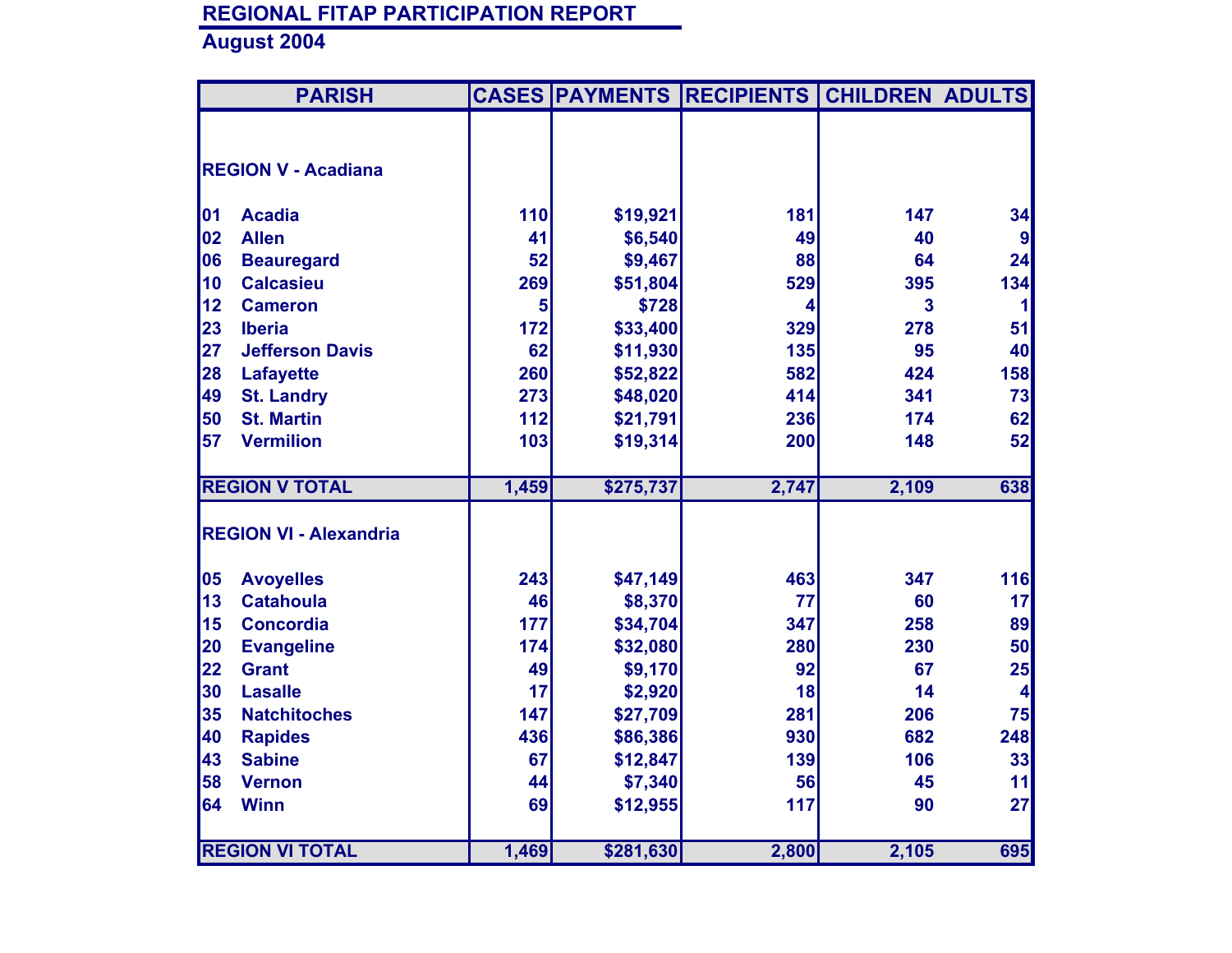|    | <b>PARISH</b>                  |        |             | <b>CASES PAYMENTS RECIPIENTS</b> | <b>CHILDREN ADULTS</b> |              |
|----|--------------------------------|--------|-------------|----------------------------------|------------------------|--------------|
|    |                                |        |             |                                  |                        |              |
|    | <b>REGION VII - Shreveport</b> |        |             |                                  |                        |              |
| 07 | <b>Bienville</b>               | 55     | \$10,823    | 110                              | 75                     | 35           |
| 08 | <b>Bossier</b>                 | 200    | \$40,482    | 452                              | 324                    | 128          |
| 09 | <b>Caddo</b>                   | 786    | \$158,185   | 1,715                            | 1,288                  | 427          |
| 14 | <b>Claiborne</b>               | 62     | \$12,508    | 127                              | 94                     | 33           |
| 16 | <b>DeSoto</b>                  | 24     | \$3,836     | 21                               | 19                     | $\mathbf{2}$ |
| 25 | <b>Jackson</b>                 | 39     | \$6,497     | 61                               | 43                     | 18           |
| 31 | <b>Lincoln</b>                 | 134    | \$25,192    | 280                              | 195                    | 85           |
| 41 | <b>Red River</b>               | 18     | \$4,083     | 42                               | 38                     | $\vert$      |
| 56 | <b>Union</b>                   | 63     | \$12,856    | 144                              | 104                    | 40           |
| 60 | <b>Webster</b>                 | 67     | \$12,621    | 132                              | 95                     | 37           |
|    |                                |        |             |                                  |                        |              |
|    | <b>REGION VII TOTAL</b>        | 1,448  | \$287,083   | 3,084                            | 2,275                  | 809          |
|    | <b>REGION VIII - Monroe</b>    |        |             |                                  |                        |              |
| 11 | <b>Calbuell</b>                | 23     | \$4,760     | 55                               | 39                     | 16           |
| 18 | <b>East Carroll</b>            | 108    | \$21,974    | 244                              | 190                    | 54           |
| 21 | <b>Franklin</b>                | 59     | \$10,954    | 106                              | 85                     | 21           |
| 33 | <b>Madison</b>                 | 133    | \$29,019    | 360                              | 257                    | 103          |
| 34 | <b>Morehouse</b>               | 282    | \$55,698    | 635                              | 439                    | 196          |
| 37 | <b>Ouachita</b>                | 546    | \$113,075   | 1,336                            | 1,003                  | 333          |
| 42 | <b>Richland</b>                | 111    | \$22,928    | 288                              | 211                    | 77           |
| 54 | <b>Tensas</b>                  | 37     | \$7,845     | 87                               | 65                     | 22           |
| 62 | <b>West Carroll</b>            | 52     | \$10,929    | 127                              | 87                     | 40           |
|    | <b>REGION VIII TOTAL</b>       | 1,351  | \$277,182   | 3,238                            | 2,376                  | 862          |
|    |                                |        |             |                                  |                        |              |
|    | <b>STATE TOTAL</b>             | 12,962 | \$2,513,905 | 26,231                           | 19,925                 | 6,306        |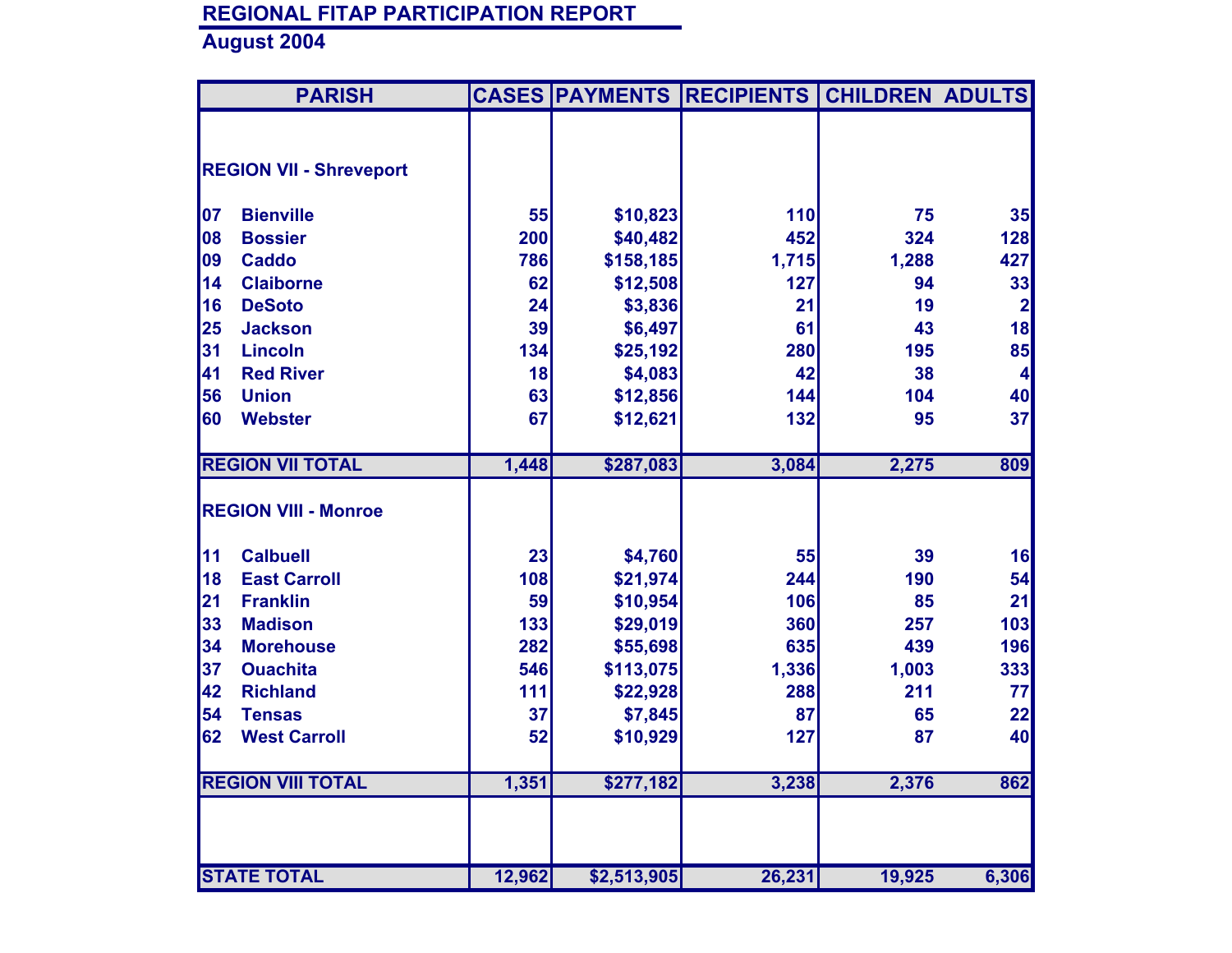|           | <b>PARISH</b>                  |       |           | <b>CASES PAYMENTS RECIPIENTS</b> | <b>CHILDREN ADULTS</b> |            |
|-----------|--------------------------------|-------|-----------|----------------------------------|------------------------|------------|
|           |                                |       |           |                                  |                        |            |
|           |                                |       |           |                                  |                        |            |
|           | <b>REGION I - Southeast</b>    |       |           |                                  |                        |            |
|           |                                |       |           |                                  |                        |            |
| <b>26</b> | <b>West Jefferson</b>          | 588   | \$111,549 | 1,035                            | 855                    | <b>180</b> |
| 38        | <b>Plaquemines</b>             | 31    | \$5,253   | 39                               | 34                     | 5          |
| 52        | <b>St. Tammany</b>             | 254   | \$49,991  | 537                              | 400                    | 137        |
| 59        | <b>Washington</b>              | 169   | \$31,388  | 289                              | 223                    | 66         |
| 65        | <b>East Jefferson</b>          | 217   | \$41,243  | 420                              | 323                    | 97         |
|           |                                |       |           |                                  |                        |            |
|           | <b>REGION I TOTAL</b>          | 1,259 | \$239,424 | 2,320                            | 1,835                  | 485        |
|           |                                |       |           |                                  |                        |            |
|           | <b>REGION II - Baton Rouge</b> |       |           |                                  |                        |            |
|           |                                |       |           |                                  |                        |            |
| 17        | <b>East Baton Rouge-North</b>  | 460   | \$93,616  | 988                              | 780                    | 208        |
| 19        | <b>East Feliciana</b>          | 22    | \$4,275   | 43                               | 37                     | $6 \mid$   |
| 24        | <b>Iberville</b>               | 80    | \$14,278  | 124                              | 96                     | 28         |
| 32        | <b>Livingston</b>              | 77    | \$14,447  | 147                              | 105                    | 42         |
| 39        | <b>Pointe Coupee</b>           | 63    | \$11,638  | 116                              | 88                     | 28         |
| 46        | <b>St. Helena</b>              | 30    | \$5,407   | 49                               | 39                     | 10         |
| 53        | <b>Tangipahoa</b>              | 342   | \$67,693  | 702                              | 563                    | 139        |
| 61        | <b>West Baton Rouge</b>        | 41    | \$8,900   | 105                              | 80                     | 25         |
| 63        | <b>West Feliciana</b>          | 3     | \$366     |                                  |                        | 0          |
| 97        | <b>East Baton Rouge-South</b>  | 356   | \$72,118  | 822                              | 640                    | 182        |
|           |                                |       |           |                                  |                        |            |
|           | <b>REGION II TOTAL</b>         | 1,474 | \$292,738 | 3,097                            | 2,429                  | 668        |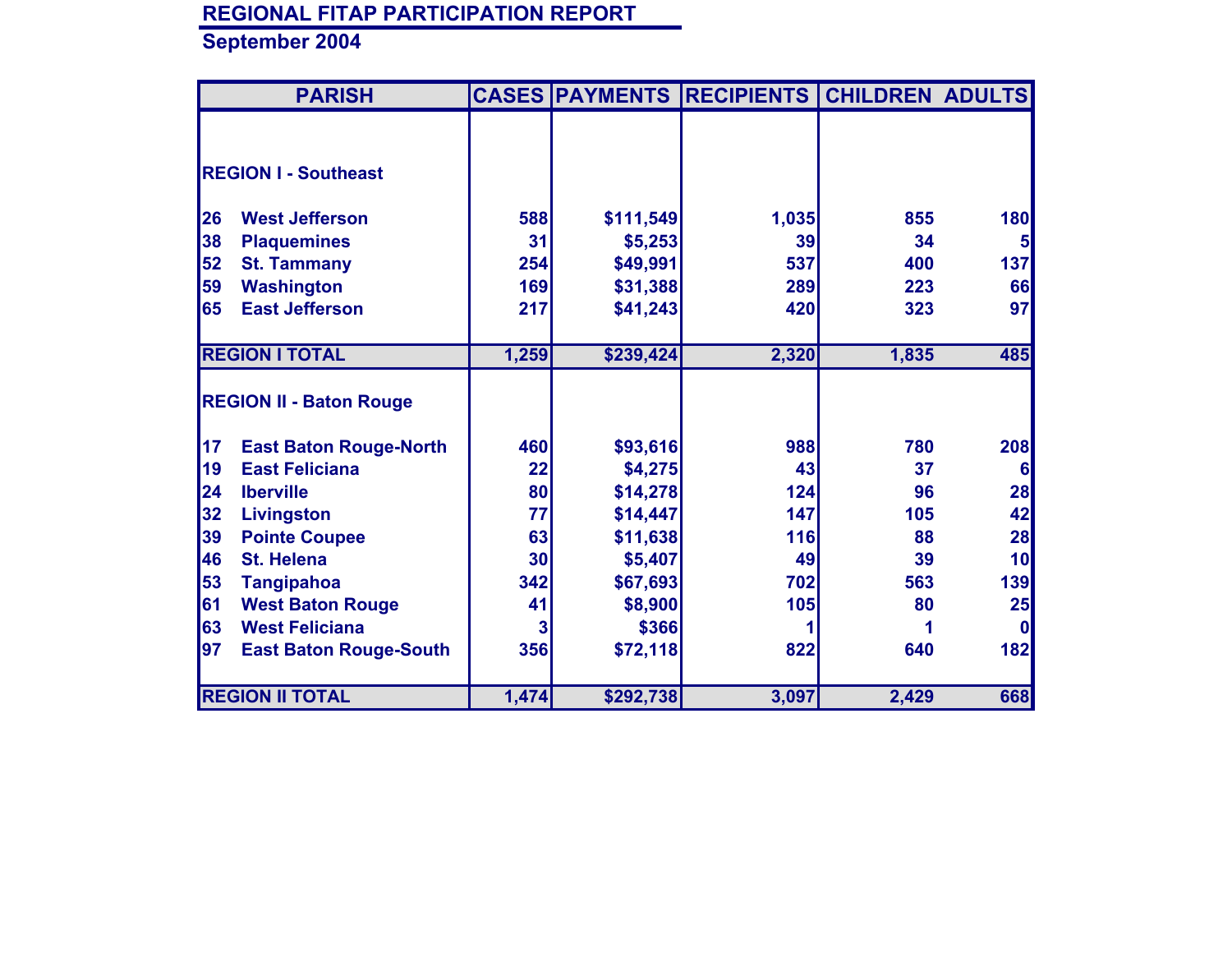| <b>PARISH</b>                  |       |           | <b>CASES PAYMENTS RECIPIENTS</b> | <b>CHILDREN ADULTS</b> |       |
|--------------------------------|-------|-----------|----------------------------------|------------------------|-------|
|                                |       |           |                                  |                        |       |
|                                |       |           |                                  |                        |       |
| <b>REGION III - Thibodaux</b>  |       |           |                                  |                        |       |
| 03<br><b>Ascension</b>         | 100   | \$19,283  | 201                              | 155                    | 46    |
| 04                             | 75    |           | 148                              | 117                    |       |
| <b>Assumption</b>              |       | \$14,541  |                                  |                        | 31    |
| 29<br><b>Lafourche</b>         | 125   | \$22,175  | 192                              | 153                    | 39    |
| 45<br><b>St. Charles</b>       | 75    | \$14,592  | 145                              | 109                    | 36    |
| 47<br><b>St. James</b>         | 32    | \$5,855   | 61                               | 46                     | 15    |
| 48<br>St. John                 | 121   | \$23,835  | 255                              | 188                    | 67    |
| 51<br><b>St. Mary</b>          | 128   | \$23,472  | 222                              | 171                    | 51    |
| 55<br><b>Terrebonne</b>        | 163   | \$29,437  | 250                              | 207                    | 43    |
| <b>REGION III TOTAL</b>        | 819   | \$153,190 | 1,474                            | 1,146                  | 328   |
| <b>REGION IV - New Orleans</b> |       |           |                                  |                        |       |
|                                |       |           |                                  |                        |       |
| 36<br><b>Midtown</b>           | 931   | \$176,473 | 1,886                            | 1,432                  | 454   |
| 44<br><b>St. Bernard</b>       | 159   | \$28,604  | 276                              | 202                    | 74    |
| 66<br><b>Algiers</b>           | 359   | \$69,892  | 760                              | 568                    | 192   |
| 67<br><b>Uptown</b>            | 941   | \$186,962 | 1,970                            | 1,510                  | 460   |
| 68<br><b>Downtown</b>          | 630   | \$123,611 | 1,349                            | 1,029                  | 320   |
| 69<br><b>Gentilly</b>          | 678   | \$129,422 | 1,336                            | 978                    | 358   |
|                                |       |           |                                  |                        |       |
| <b>REGION IV TOTAL</b>         | 3,698 | \$714,964 | 7,577                            | 5,719                  | 1,858 |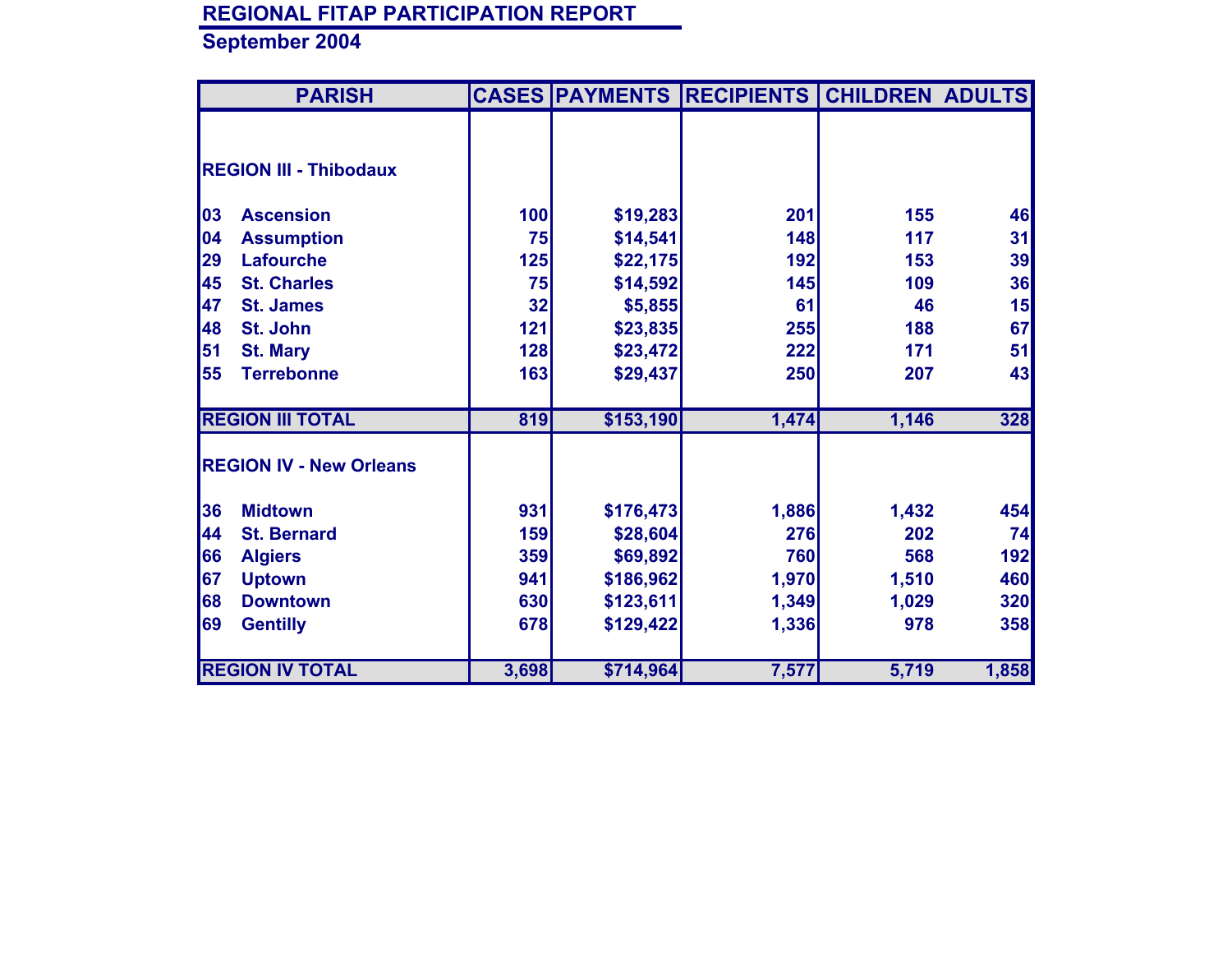|    | <b>PARISH</b>                 |       |           | <b>CASES PAYMENTS RECIPIENTS</b> | <b>CHILDREN ADULTS</b> |              |
|----|-------------------------------|-------|-----------|----------------------------------|------------------------|--------------|
|    |                               |       |           |                                  |                        |              |
|    | <b>REGION V - Acadiana</b>    |       |           |                                  |                        |              |
|    |                               |       |           |                                  |                        |              |
| 01 | <b>Acadia</b>                 | 107   | \$19,477  | 180                              | 149                    | 31           |
| 02 | <b>Allen</b>                  | 46    | \$8,116   | 84                               | 67                     | 17           |
| 06 | <b>Beauregard</b>             | 42    | \$7,514   | 67                               | 50                     | 17           |
| 10 | <b>Calcasieu</b>              | 275   | \$53,745  | 556                              | 420                    | 136          |
| 12 | <b>Cameron</b>                | 5     | \$728     | 4                                | 3                      | $\mathbf{1}$ |
| 23 | <b>Iberia</b>                 | 180   | \$35,270  | 363                              | 300                    | 63           |
| 27 | <b>Jefferson Davis</b>        | 71    | \$13,999  | 151                              | 111                    | 40           |
| 28 | <b>Lafayette</b>              | 240   | \$49,548  | 535                              | 397                    | 138          |
| 49 | <b>St. Landry</b>             | 263   | \$46,629  | 417                              | 344                    | 73           |
| 50 | <b>St. Martin</b>             | 100   | \$20,088  | 208                              | 153                    | 55           |
| 57 | <b>Vermilion</b>              | 115   | \$21,155  | 226                              | 162                    | 64           |
|    |                               |       |           |                                  |                        |              |
|    | <b>REGION V TOTAL</b>         | 1,444 | \$276,269 | 2,791                            | 2,156                  | 635          |
|    |                               |       |           |                                  |                        |              |
|    | <b>REGION VI - Alexandria</b> |       |           |                                  |                        |              |
|    |                               |       |           |                                  |                        |              |
| 05 | <b>Avoyelles</b>              | 252   | \$46,983  | 457                              | 350                    | 107          |
| 13 | <b>Catahoula</b>              | 44    | \$8,776   | 87                               | 67                     | 20           |
| 15 | <b>Concordia</b>              | 168   | \$32,941  | 326                              | 238                    | 88           |
| 20 | <b>Evangeline</b>             | 166   | \$29,961  | 279                              | 226                    | 53           |
| 22 | <b>Grant</b>                  | 47    | \$8,833   | 88                               | 66                     | 22           |
| 30 | <b>Lasalle</b>                | 19    | \$2,783   | 21                               | 16                     | 5            |
| 35 | <b>Natchitoches</b>           | 166   | \$30,168  | 315                              | 226                    | 89           |
| 40 | <b>Rapides</b>                | 436   | \$87,797  | 896                              | 661                    | 235          |
| 43 | <b>Sabine</b>                 | 57    | \$10,811  | 113                              | 85                     | 28           |
| 58 | <b>Vernon</b>                 | 45    | \$7,852   | 62                               | 46                     | 16           |
| 64 | <b>Winn</b>                   | 65    | \$12,864  | 134                              | 103                    | 31           |
|    |                               |       |           |                                  |                        |              |
|    | <b>REGION VI TOTAL</b>        | 1,465 | \$279,769 | 2,778                            | 2,084                  | 694          |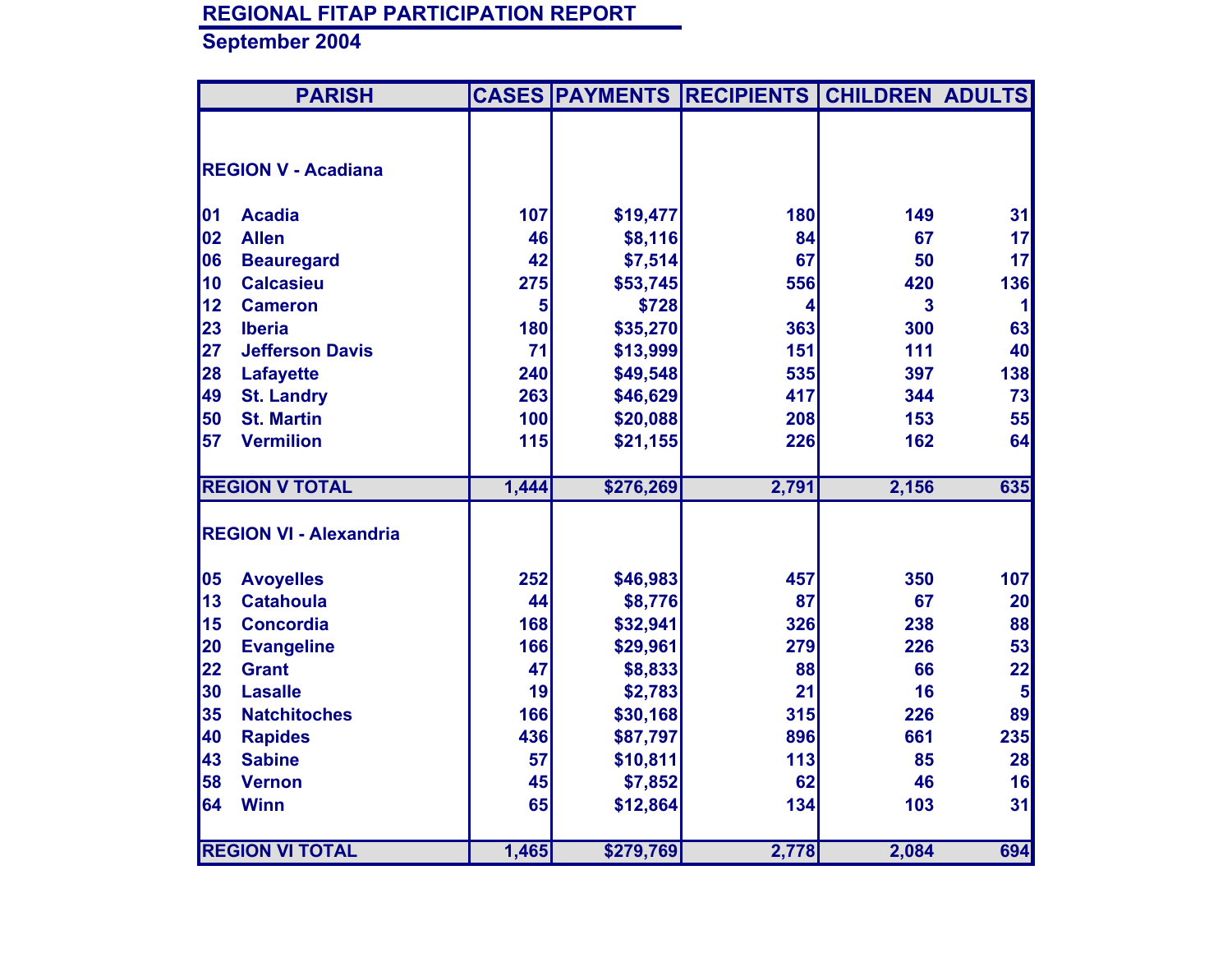|    | <b>PARISH</b>                  |        |             | <b>CASES PAYMENTS RECIPIENTS</b> | <b>CHILDREN ADULTS</b> |                 |
|----|--------------------------------|--------|-------------|----------------------------------|------------------------|-----------------|
|    |                                |        |             |                                  |                        |                 |
|    | <b>REGION VII - Shreveport</b> |        |             |                                  |                        |                 |
|    |                                |        |             |                                  |                        |                 |
| 07 | <b>Bienville</b>               | 67     | \$13,074    | 141                              | 95                     | 46              |
| 08 | <b>Bossier</b>                 | 202    | \$41,021    | 470                              | 347                    | 123             |
| 09 | <b>Caddo</b>                   | 822    | \$162,399   | 1,757                            | 1,293                  | 464             |
| 14 | <b>Claiborne</b>               | 62     | \$12,607    | 140                              | 104                    | 36              |
| 16 | <b>DeSoto</b>                  | 25     | \$4,043     | 23                               | 21                     | $\mathbf{2}$    |
| 25 | <b>Jackson</b>                 | 40     | \$7,314     | 73                               | 53                     | 20              |
| 31 | <b>Lincoln</b>                 | 145    | \$27,443    | 307                              | 222                    | 85              |
| 41 | <b>Red River</b>               | 20     | \$4,109     | 43                               | 37                     | $6\phantom{1}6$ |
| 56 | <b>Union</b>                   | 77     | \$15,677    | 185                              | 134                    | 51              |
| 60 | <b>Webster</b>                 | 81     | \$15,360    | 164                              | 114                    | 50              |
|    |                                |        |             |                                  |                        |                 |
|    | <b>REGION VII TOTAL</b>        | 1,541  | \$303,047   | 3,303                            | 2,420                  | 883             |
|    | <b>REGION VIII - Monroe</b>    |        |             |                                  |                        |                 |
|    |                                |        |             |                                  |                        |                 |
| 11 | <b>Calbuell</b>                | 30     | \$6,122     | 71                               | 49                     | 22              |
| 18 | <b>East Carroll</b>            | 109    | \$21,917    | 246                              | 191                    | 55              |
| 21 | <b>Franklin</b>                | 67     | \$12,265    | 131                              | 101                    | 30              |
| 33 | <b>Madison</b>                 | 133    | \$29,294    | 360                              | 255                    | 105             |
| 34 | <b>Morehouse</b>               | 276    | \$55,821    | 630                              | 438                    | 192             |
| 37 | <b>Ouachita</b>                | 550    | \$113,379   | 1,352                            | 1,002                  | 350             |
| 42 | <b>Richland</b>                | 117    | \$24,931    | 307                              | 226                    | 81              |
| 54 | <b>Tensas</b>                  | 39     | \$8,466     | 92                               | 69                     | 23              |
| 62 | <b>West Carroll</b>            | 59     | \$12,312    | 146                              | 100                    | 46              |
|    |                                |        |             |                                  |                        |                 |
|    | <b>REGION VIII TOTAL</b>       | 1,380  | \$284,507   | 3,335                            | 2,431                  | 904             |
|    |                                |        |             |                                  |                        |                 |
|    |                                |        |             |                                  |                        |                 |
|    | <b>STATE TOTAL</b>             | 13,080 |             | 26,675                           | 20,220                 | 6,455           |
|    |                                |        | \$2,543,908 |                                  |                        |                 |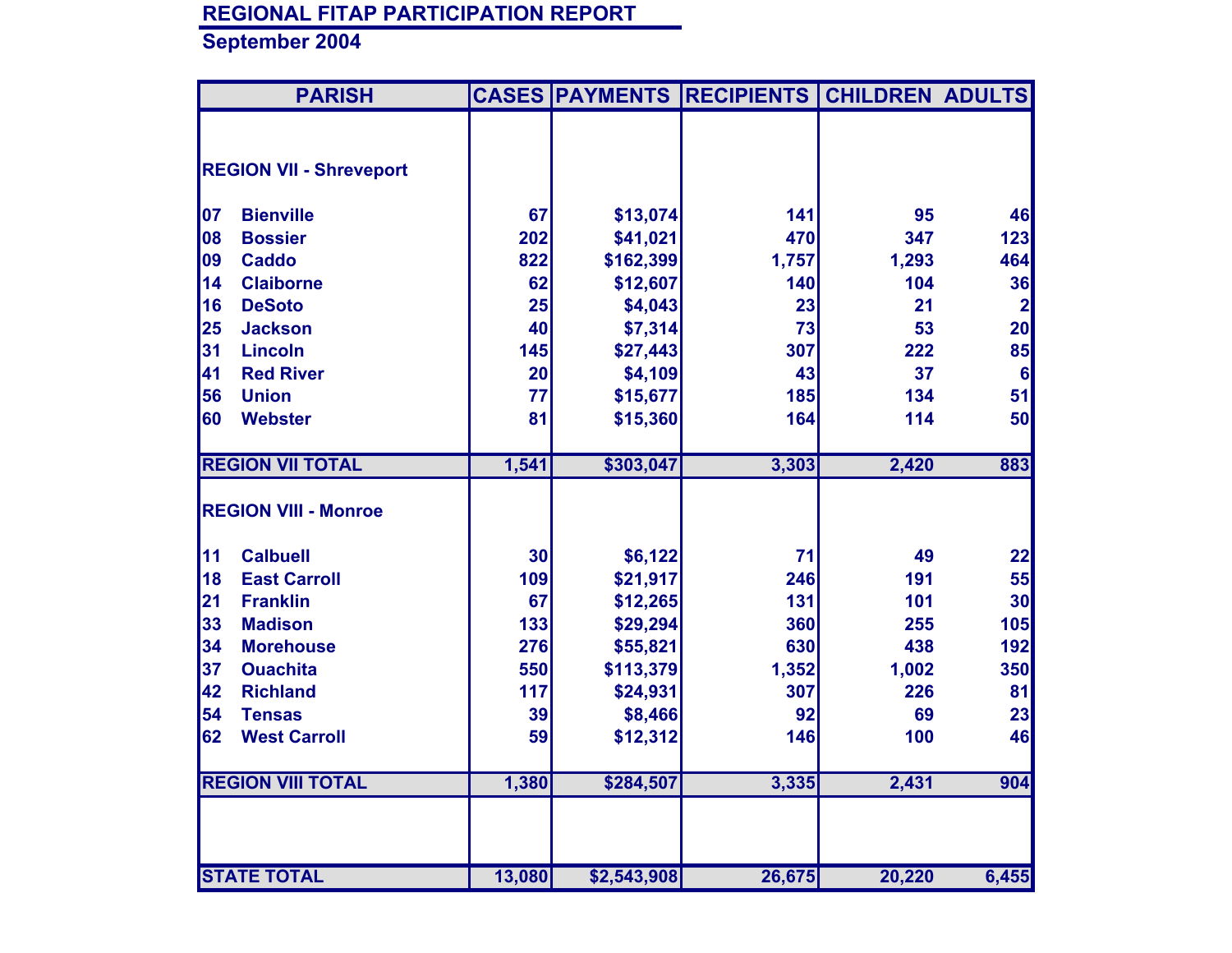|    | <b>PARISH</b>                  |            |           | <b>CASES PAYMENTS RECIPIENTS CHILDREN ADULTS</b> |       |              |
|----|--------------------------------|------------|-----------|--------------------------------------------------|-------|--------------|
|    |                                |            |           |                                                  |       |              |
|    |                                |            |           |                                                  |       |              |
|    | <b>REGION I - Southeast</b>    |            |           |                                                  |       |              |
|    | <b>West Jefferson</b>          |            |           |                                                  |       |              |
| 26 |                                | <b>572</b> | \$108,817 | 1,034                                            | 857   | 177          |
| 38 | <b>Plaquemines</b>             | 30         | \$5,287   | 44                                               | 37    |              |
| 52 | <b>St. Tammany</b>             | 248        | \$47,481  | 523                                              | 378   | 145          |
| 59 | <b>Washington</b>              | 169        | \$30,764  | 284                                              | 225   | 59           |
| 65 | <b>East Jefferson</b>          | 227        | \$43,079  | 431                                              | 333   | 98           |
|    |                                |            |           |                                                  |       |              |
|    | <b>REGION I TOTAL</b>          | 1,246      | \$235,428 | 2,316                                            | 1,830 | 486          |
|    |                                |            |           |                                                  |       |              |
|    | <b>REGION II - Baton Rouge</b> |            |           |                                                  |       |              |
|    |                                |            |           |                                                  |       |              |
| 17 | <b>East Baton Rouge-North</b>  | 462        | \$93,545  | 973                                              | 772   | 201          |
| 19 | <b>East Feliciana</b>          | 25         | \$4,725   | 48                                               | 41    | 7            |
| 24 | <b>Iberville</b>               | 89         | \$16,288  | 146                                              | 112   | 34           |
| 32 | <b>Livingston</b>              | 72         | \$13,310  | 134                                              | 91    | 43           |
| 39 | <b>Pointe Coupee</b>           | 64         | \$12,148  | 129                                              | 97    | 32           |
| 46 | <b>St. Helena</b>              | 32         | \$5,678   | 53                                               | 42    | 11           |
| 53 | <b>Tangipahoa</b>              | 343        | \$66,865  | 686                                              | 546   | 140          |
| 61 | <b>West Baton Rouge</b>        | 35         | \$7,749   | 86                                               | 64    | 22           |
| 63 | <b>West Feliciana</b>          | 3          | \$366     |                                                  |       | <sup>0</sup> |
| 97 |                                | 358        |           | 792                                              | 618   | 174          |
|    | <b>East Baton Rouge-South</b>  |            | \$72,147  |                                                  |       |              |
|    |                                |            |           |                                                  |       |              |
|    | <b>REGION II TOTAL</b>         | 1,483      | \$292,821 | 3,048                                            | 2,384 | 664          |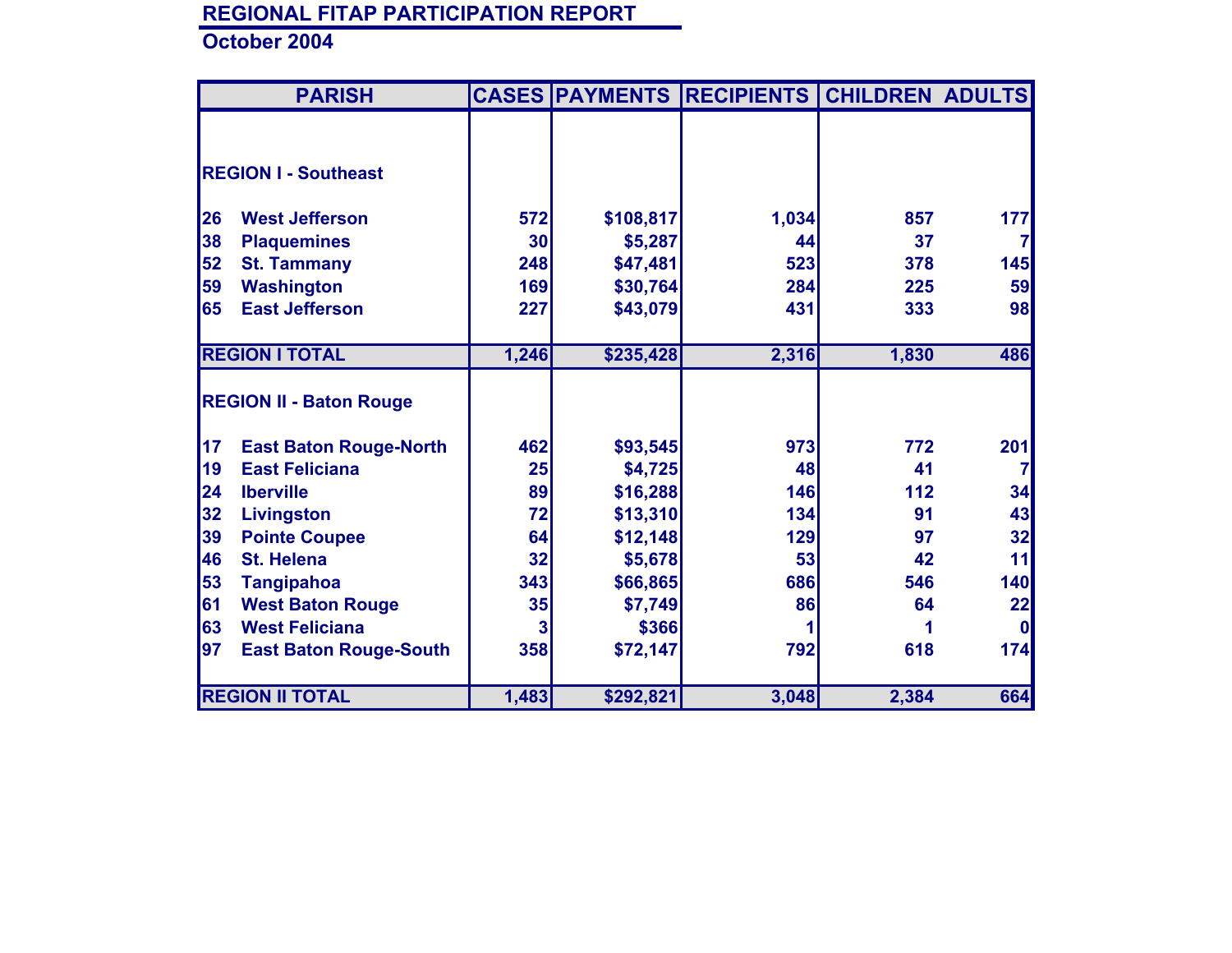| <b>PARISH</b>                  |       | <b>CASES PAYMENTS</b> | <b>RECIPIENTS</b> | <b>CHILDREN ADULTS</b> |       |
|--------------------------------|-------|-----------------------|-------------------|------------------------|-------|
|                                |       |                       |                   |                        |       |
|                                |       |                       |                   |                        |       |
| <b>REGION III - Thibodaux</b>  |       |                       |                   |                        |       |
| 03<br><b>Ascension</b>         | 99    | \$19,077              | 206               | 159                    | 47    |
| 04                             |       |                       | 140               | 107                    |       |
| <b>Assumption</b>              | 69    | \$13,151              |                   |                        | 33    |
| 29<br><b>Lafourche</b>         | 127   | \$22,422              | 199               | 159                    | 40    |
| 45<br><b>St. Charles</b>       | 76    | \$15,255              | 145               | 114                    | 31    |
| 47<br><b>St. James</b>         | 35    | \$6,539               | 67                | 52                     | 15    |
| 48<br>St. John                 | 127   | \$24,545              | 258               | 203                    | 55    |
| 51<br><b>St. Mary</b>          | 130   | \$23,553              | 239               | 180                    | 59    |
| 55<br><b>Terrebonne</b>        | 166   | \$29,426              | 254               | 214                    | 40    |
| <b>REGION III TOTAL</b>        | 829   | \$153,968             | 1,508             | 1,188                  | 320   |
| <b>REGION IV - New Orleans</b> |       |                       |                   |                        |       |
|                                |       |                       |                   |                        |       |
| 36<br><b>Midtown</b>           | 936   | \$182,401             | 1,902             | 1,453                  | 449   |
| 44<br><b>St. Bernard</b>       | 148   | \$27,291              | 268               | 200                    | 68    |
| 66<br><b>Algiers</b>           | 378   | \$73,812              | 807               | 604                    | 203   |
| 67<br><b>Uptown</b>            | 902   | \$180,457             | 1,874             | 1,452                  | 422   |
| 68<br><b>Downtown</b>          | 658   | \$128,349             | 1,379             | 1,055                  | 324   |
| 69<br><b>Gentilly</b>          | 687   | \$129,973             | 1,364             | 1,012                  | 352   |
|                                |       |                       |                   |                        |       |
| <b>REGION IV TOTAL</b>         | 3,709 | \$722,283             | 7,594             | 5,776                  | 1,818 |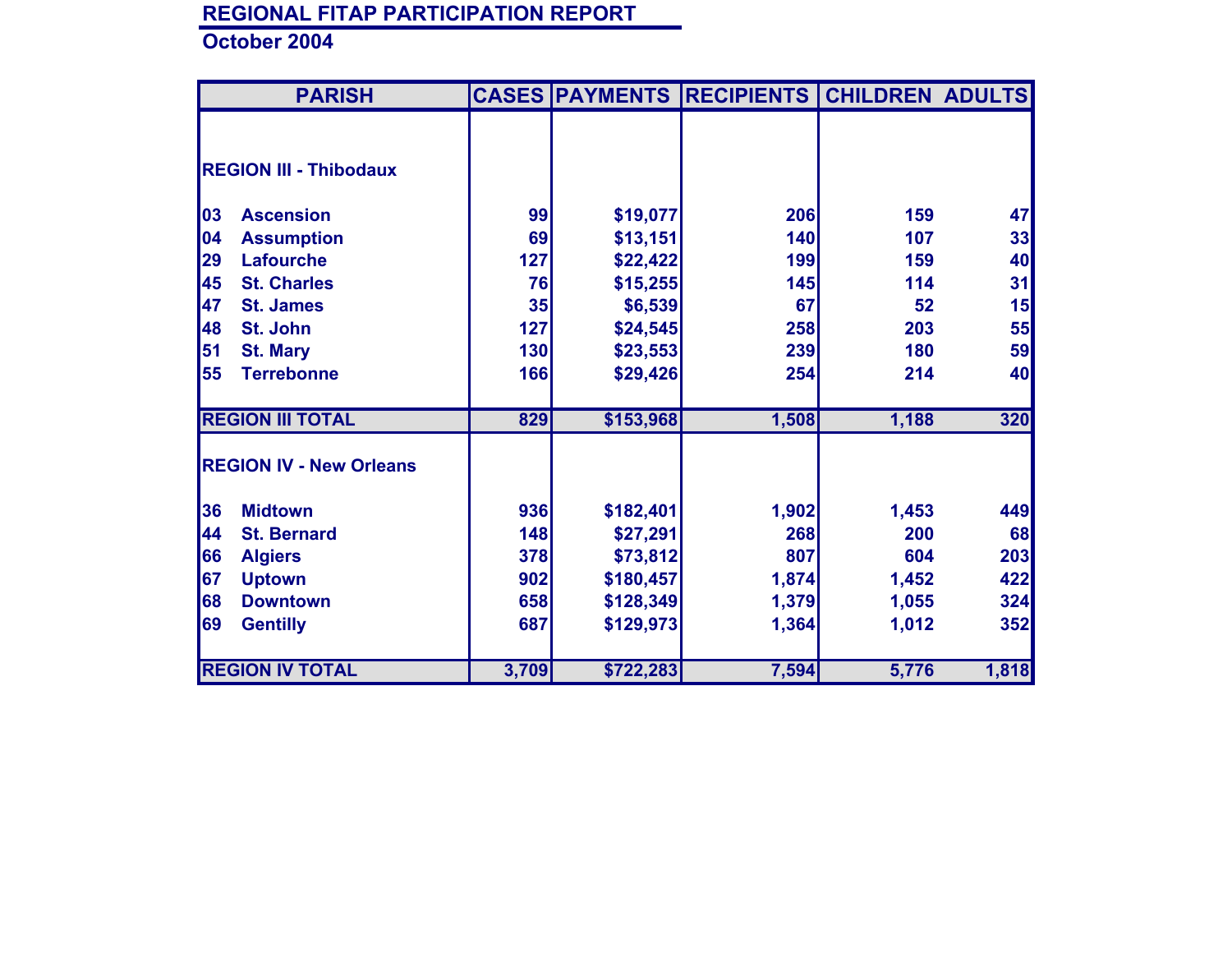|    | <b>PARISH</b>                 |       |           | <b>CASES PAYMENTS RECIPIENTS</b> | <b>CHILDREN ADULTS</b> |                |
|----|-------------------------------|-------|-----------|----------------------------------|------------------------|----------------|
|    |                               |       |           |                                  |                        |                |
|    | <b>REGION V - Acadiana</b>    |       |           |                                  |                        |                |
|    |                               |       |           |                                  |                        |                |
| 01 | <b>Acadia</b>                 | 99    | \$17,938  | 166                              | 136                    | 30             |
| 02 | <b>Allen</b>                  | 42    | \$7,924   | 73                               | 58                     | 15             |
| 06 | <b>Beauregard</b>             | 42    | \$7,849   | 73                               | 58                     | 15             |
| 10 | <b>Calcasieu</b>              | 267   | \$51,255  | 516                              | 396                    | 120            |
| 12 | <b>Cameron</b>                | 9     | \$1,211   | 8                                | $6\phantom{a}$         | $\mathbf{2}$   |
| 23 | <b>Iberia</b>                 | 161   | \$31,669  | 297                              | 245                    | 52             |
| 27 | <b>Jefferson Davis</b>        | 68    | \$14,095  | 146                              | 107                    | 39             |
| 28 | <b>Lafayette</b>              | 250   | \$50,277  | 555                              | 408                    | 147            |
| 49 | <b>St. Landry</b>             | 287   | \$50,684  | 466                              | 379                    | 87             |
| 50 | <b>St. Martin</b>             | 118   | \$23,280  | 249                              | 177                    | 72             |
| 57 | <b>Vermilion</b>              | 118   | \$22,285  | 260                              | 190                    | 70             |
|    |                               |       |           |                                  |                        |                |
|    | <b>REGION V TOTAL</b>         | 1,461 | \$278,467 | 2,809                            | 2,160                  | 649            |
|    |                               |       |           |                                  |                        |                |
|    | <b>REGION VI - Alexandria</b> |       |           |                                  |                        |                |
|    |                               |       |           |                                  |                        |                |
| 05 | <b>Avoyelles</b>              | 242   | \$45,493  | 429                              | 328                    | 101            |
| 13 | <b>Catahoula</b>              | 44    | \$8,830   | 95                               | 72                     | 23             |
| 15 | <b>Concordia</b>              | 165   | \$32,790  | 333                              | 245                    | 88             |
| 20 | <b>Evangeline</b>             | 159   | \$29,307  | 272                              | 221                    | 51             |
| 22 | <b>Grant</b>                  | 49    | \$9,229   | 91                               | 69                     | 22             |
| 30 | <b>Lasalle</b>                | 20    | \$3,258   | 22                               | 17                     | 5 <sup>1</sup> |
| 35 | <b>Natchitoches</b>           | 165   | \$29,542  | 293                              | 218                    | 75             |
| 40 | <b>Rapides</b>                | 447   | \$87,716  | 920                              | 685                    | 235            |
| 43 | <b>Sabine</b>                 | 55    | \$10,412  | 106                              | 80                     | 26             |
| 58 | <b>Vernon</b>                 | 53    | \$9,236   | 80                               | 61                     | 19             |
| 64 | <b>Winn</b>                   | 66    | \$12,447  | 129                              | 99                     | 30             |
|    |                               |       |           |                                  |                        |                |
|    | <b>REGION VI TOTAL</b>        | 1,465 | \$278,260 | 2,770                            | 2,095                  | 675            |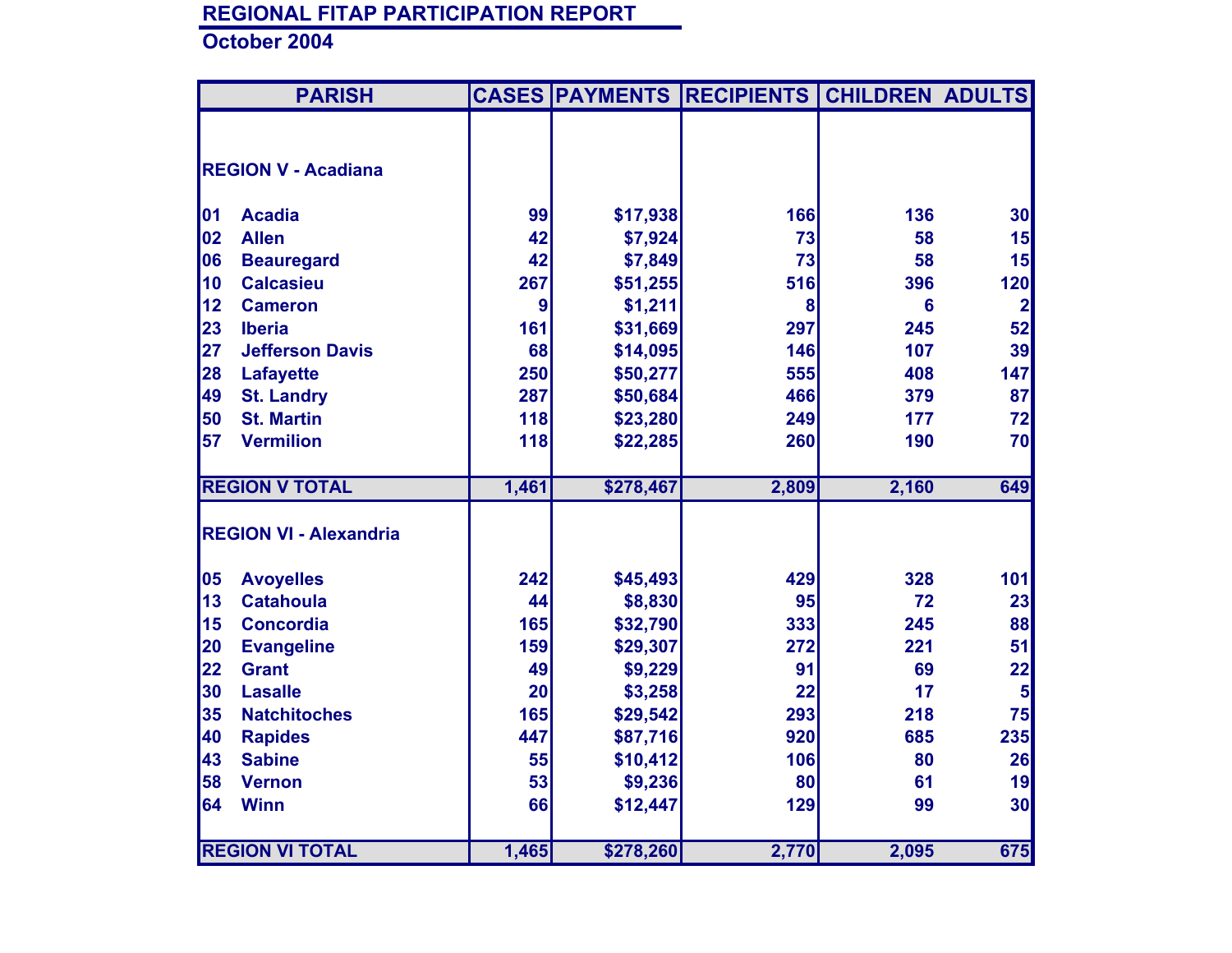|    | <b>PARISH</b>                  |        |             | <b>CASES PAYMENTS RECIPIENTS CHILDREN ADULTS</b> |        |                         |
|----|--------------------------------|--------|-------------|--------------------------------------------------|--------|-------------------------|
|    |                                |        |             |                                                  |        |                         |
|    | <b>REGION VII - Shreveport</b> |        |             |                                                  |        |                         |
|    |                                |        |             |                                                  |        |                         |
| 07 | <b>Bienville</b>               | 68     | \$13,659    | 146                                              | 101    | 45                      |
| 08 | <b>Bossier</b>                 | 201    | \$40,663    | 458                                              | 330    | 128                     |
| 09 | <b>Caddo</b>                   | 808    | \$160,839   | 1,724                                            | 1,286  | 438                     |
| 14 | <b>Claiborne</b>               | 63     | \$12,975    | 144                                              | 107    | 37                      |
| 16 | <b>DeSoto</b>                  | 25     | \$4,058     | 25                                               | 20     | 5                       |
| 25 | <b>Jackson</b>                 | 44     | \$7,996     | 80                                               | 59     | 21                      |
| 31 | <b>Lincoln</b>                 | 142    | \$25,853    | 295                                              | 208    | 87                      |
| 41 | <b>Red River</b>               | 18     | \$3,704     | 35                                               | 30     | $\overline{\mathbf{5}}$ |
| 56 | <b>Union</b>                   | 70     | \$14,657    | 172                                              | 125    | 47                      |
| 60 | <b>Webster</b>                 | 73     | \$14,282    | 144                                              | 103    | 41                      |
|    |                                |        |             |                                                  |        |                         |
|    | <b>REGION VII TOTAL</b>        | 1,512  | \$298,686   | 3,223                                            | 2,369  | 854                     |
|    |                                |        |             |                                                  |        |                         |
|    | <b>REGION VIII - Monroe</b>    |        |             |                                                  |        |                         |
| 11 | <b>Calbuell</b>                | 25     | \$5,047     | 56                                               | 43     | 13                      |
| 18 | <b>East Carroll</b>            | 103    | \$20,669    | 213                                              | 166    | 47                      |
| 21 | <b>Franklin</b>                | 65     | \$13,060    | 129                                              | 98     | 31                      |
| 33 | <b>Madison</b>                 | 126    | \$28,137    | 341                                              | 240    | 101                     |
| 34 | <b>Morehouse</b>               | 256    | \$51,423    | 557                                              | 397    | 160                     |
| 37 | <b>Ouachita</b>                | 561    | \$117,026   | 1,383                                            | 1,024  | 359                     |
| 42 | <b>Richland</b>                | 110    | \$22,709    | 262                                              | 193    | 69                      |
| 54 | <b>Tensas</b>                  | 34     | \$6,987     | 85                                               | 62     | 23                      |
| 62 | <b>West Carroll</b>            | 54     | \$11,481    | 131                                              | 90     | 41                      |
|    |                                |        |             |                                                  |        |                         |
|    | <b>REGION VIII TOTAL</b>       | 1,334  | \$276,539   | 3,157                                            | 2,313  | 844                     |
|    |                                |        |             |                                                  |        |                         |
|    | <b>STATE TOTAL</b>             | 13,039 | \$2,536,452 | 26,425                                           | 20,115 | 6,310                   |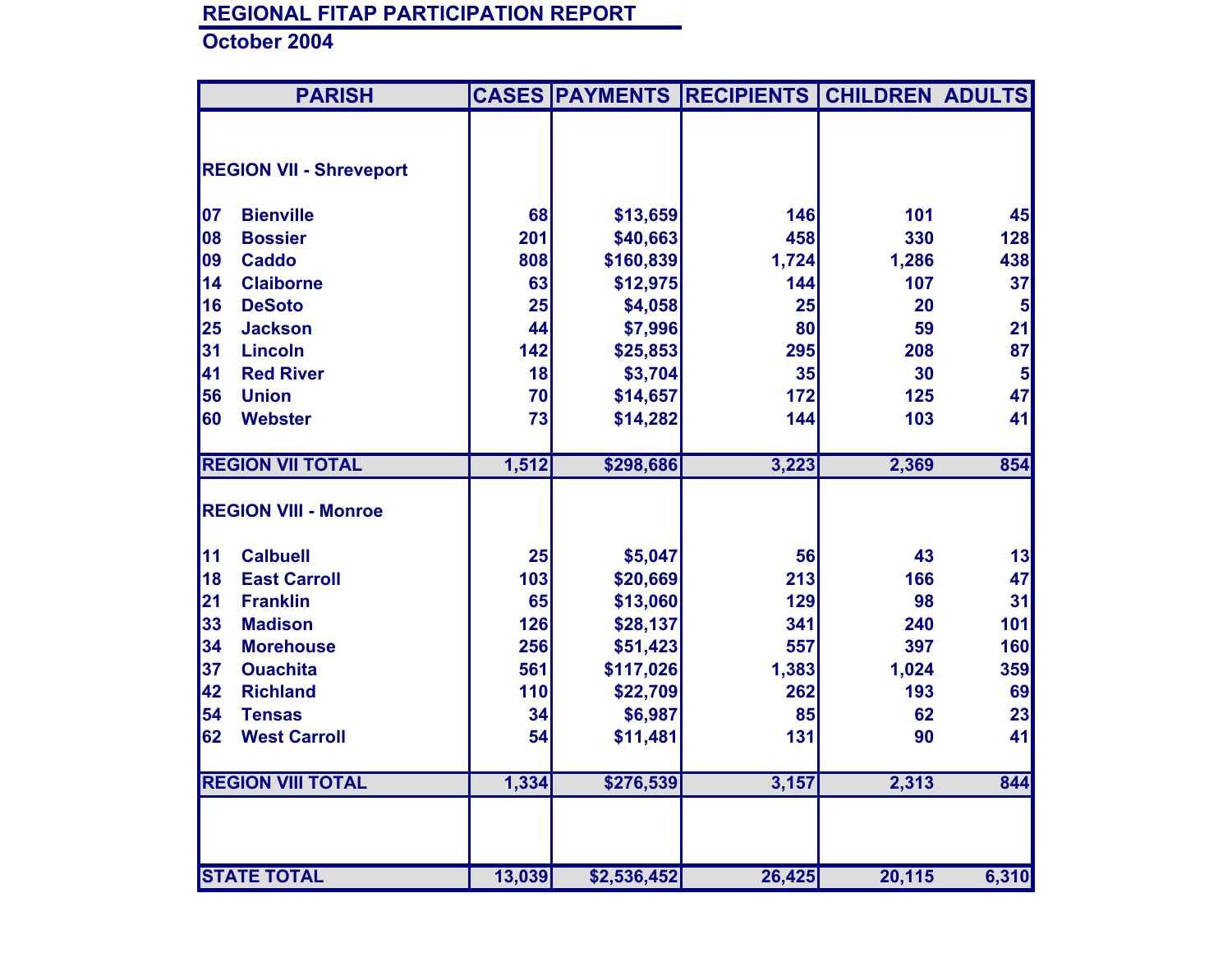|    | <b>PARISH</b>                  |       | <b>CASES PAYMENTS</b> | <b>RECIPIENTS</b> | <b>CHILDREN ADULTS</b> |     |
|----|--------------------------------|-------|-----------------------|-------------------|------------------------|-----|
|    |                                |       |                       |                   |                        |     |
|    |                                |       |                       |                   |                        |     |
|    | <b>REGION I - Southeast</b>    |       |                       |                   |                        |     |
|    |                                |       |                       |                   |                        |     |
| 26 | <b>West Jefferson</b>          | 596   | \$111,922             | 1,042             | 843                    | 199 |
| 38 | <b>Plaquemines</b>             | 32    | \$5,627               | 48                | 42                     | 6   |
| 52 | <b>St. Tammany</b>             | 250   | \$48,557              | 539               | 398                    | 141 |
| 59 | <b>Washington</b>              | 153   | \$27,990              | 227               | 179                    | 48  |
| 65 | <b>East Jefferson</b>          | 232   | \$43,585              | 425               | 328                    | 97  |
|    |                                |       |                       |                   |                        |     |
|    | <b>REGION I TOTAL</b>          | 1,263 | \$237,681             | 2,281             | 1,790                  | 491 |
|    |                                |       |                       |                   |                        |     |
|    | <b>REGION II - Baton Rouge</b> |       |                       |                   |                        |     |
|    |                                |       |                       |                   |                        |     |
| 17 | <b>East Baton Rouge-North</b>  | 442   | \$89,963              | 936               | 735                    | 201 |
| 19 | <b>East Feliciana</b>          | 24    | \$4,701               | 50                | 41                     | 9   |
| 24 | <b>Iberville</b>               | 90    | \$17,681              | 149               | 113                    | 36  |
| 32 | Livingston                     | 90    | \$16,234              | <b>186</b>        | 124                    | 62  |
| 39 | <b>Pointe Coupee</b>           | 61    | \$11,379              | 112               | 79                     | 33  |
| 46 | <b>St. Helena</b>              | 33    | \$5,870               | 53                | 42                     | 11  |
| 53 | <b>Tangipahoa</b>              | 360   | \$69,609              | 741               | 595                    | 146 |
| 61 | <b>West Baton Rouge</b>        | 35    | \$7,590               | 86                | 63                     | 23  |
| 63 | <b>West Feliciana</b>          | 4     | \$554                 |                   | $\overline{2}$         |     |
| 97 | <b>East Baton Rouge-South</b>  | 363   | \$72,738              | 781               | 618                    | 163 |
|    |                                |       |                       |                   |                        |     |
|    | <b>REGION II TOTAL</b>         | 1,502 | \$296,319             | 3,097             | 2,412                  | 685 |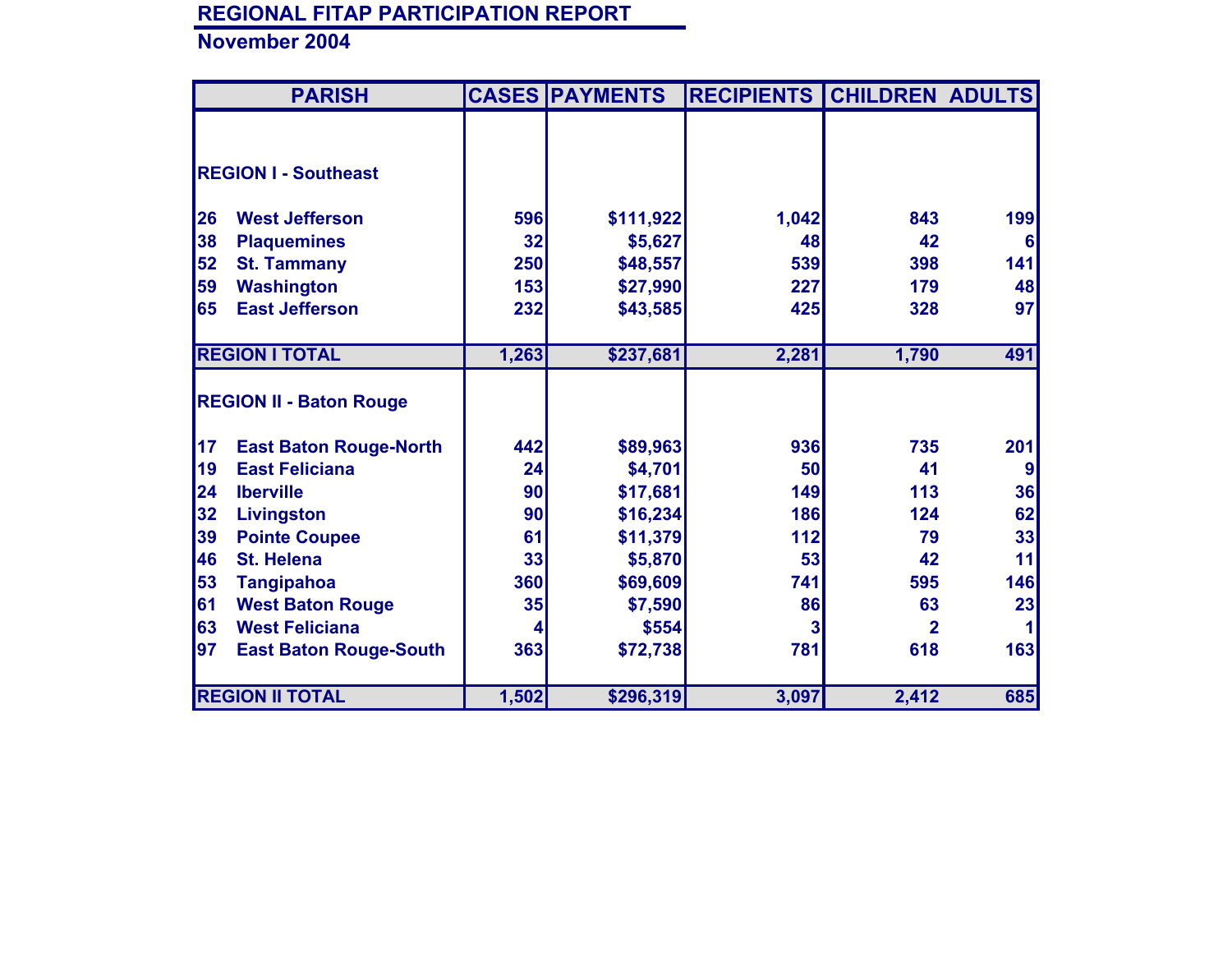| <b>PARISH</b>                  |       | <b>CASES PAYMENTS</b> | <b>RECIPIENTS</b> | <b>CHILDREN ADULTS</b> |            |
|--------------------------------|-------|-----------------------|-------------------|------------------------|------------|
|                                |       |                       |                   |                        |            |
| <b>REGION III - Thibodaux</b>  |       |                       |                   |                        |            |
| 03<br><b>Ascension</b>         | 92    | \$17,695              | 182               | 137                    | 45         |
| 04<br><b>Assumption</b>        | 64    | \$12,148              | 122               | 90                     | 32         |
| 29<br><b>Lafourche</b>         | 145   | \$26,009              | 249               | 197                    | 52         |
| 45<br><b>St. Charles</b>       | 71    | \$13,961              | 136               | 103                    | 33         |
| 47<br><b>St. James</b>         | 35    | \$6,512               | 68                | 51                     | 17         |
| 48<br>St. John                 | 128   | \$24,556              | 255               | 200                    | 55         |
| 51<br><b>St. Mary</b>          | 125   | \$22,654              | 212               | 161                    | 51         |
| 55<br><b>Terrebonne</b>        | 168   | \$30,580              | 259               | 217                    | 42         |
| <b>REGION III TOTAL</b>        | 828   | \$154, 115            | 1,483             | 1,156                  | 327        |
| <b>REGION IV - New Orleans</b> |       |                       |                   |                        |            |
| 36<br><b>Midtown</b>           | 938   | \$183,266             | 1,901             | 1,440                  | 461        |
| 44<br><b>St. Bernard</b>       | 145   | \$25,259              | 263               | 190                    | 73         |
| 66<br><b>Algiers</b>           | 369   | \$73,845              | 819               | 621                    | <b>198</b> |
| 67<br><b>Uptown</b>            | 921   | \$180,407             | 1,917             | 1,475                  | 442        |
| 68<br><b>Downtown</b>          | 650   | \$126,977             | 1,360             | 1,036                  | 324        |
| 69<br><b>Gentilly</b>          | 710   | \$136,205             | 1,432             | 1,048                  | 384        |
| <b>REGION IV TOTAL</b>         | 3,733 | \$725,959             | 7,692             | 5,810                  | 1,882      |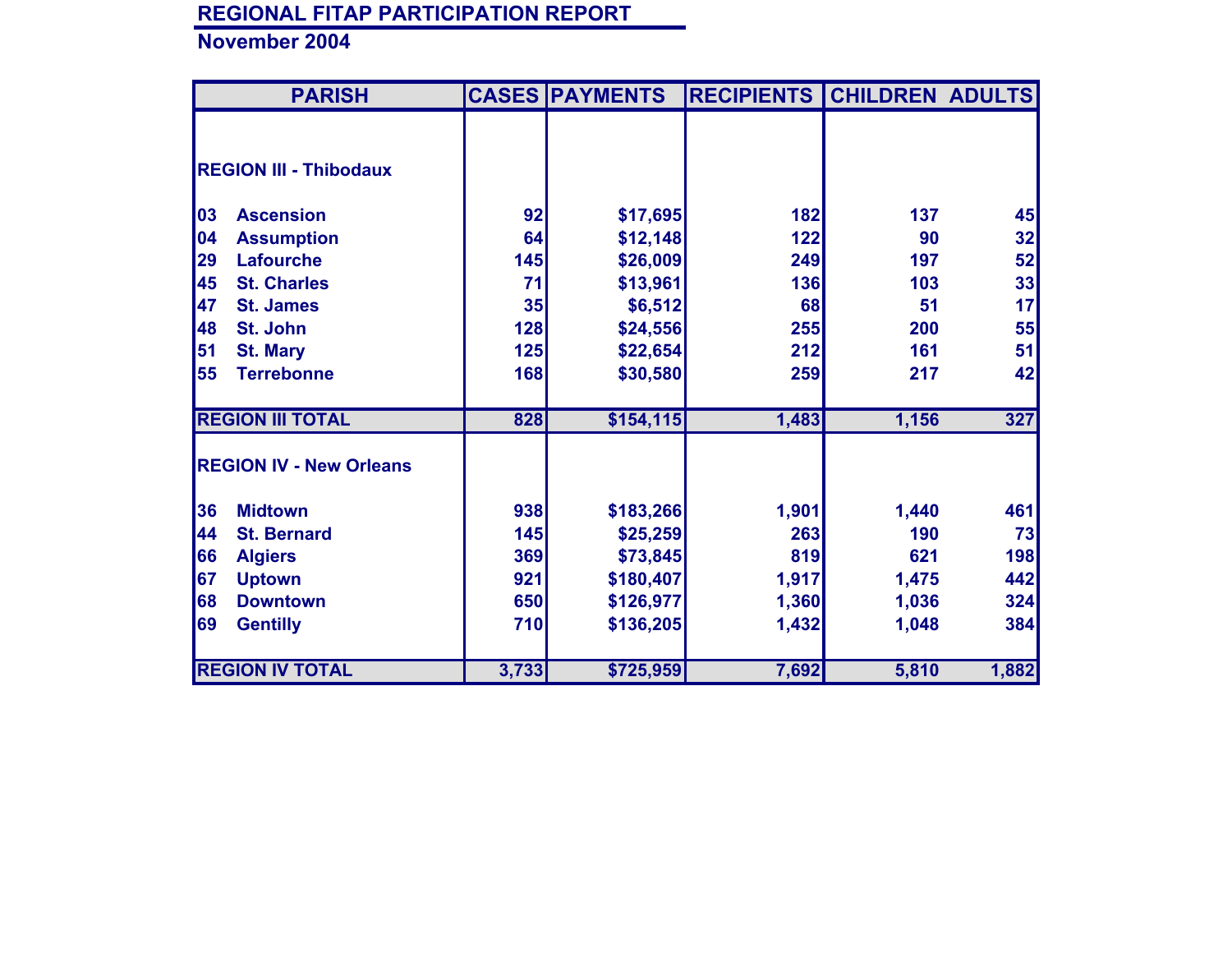|    | <b>PARISH</b>                 |       | <b>CASES PAYMENTS</b> | <b>RECIPIENTS</b> | <b>CHILDREN ADULTS</b> |                  |
|----|-------------------------------|-------|-----------------------|-------------------|------------------------|------------------|
|    |                               |       |                       |                   |                        |                  |
|    | <b>REGION V - Acadiana</b>    |       |                       |                   |                        |                  |
| 01 | <b>Acadia</b>                 | 93    | \$17,299              | 152               | 122                    | 30 <sub>l</sub>  |
| 02 | <b>Allen</b>                  | 43    | \$7,396               | 70                | 54                     | 16               |
| 06 | <b>Beauregard</b>             | 39    | \$7,230               | 70                | 55                     | 15               |
| 10 | <b>Calcasieu</b>              | 259   | \$49,898              | 492               | 380                    | 112              |
| 12 | <b>Cameron</b>                | 11    | \$1,314               | 7                 | 5                      | $\mathbf{2}$     |
| 23 | <b>Iberia</b>                 | 163   | \$32,163              | 308               | 251                    | 57               |
| 27 | <b>Jefferson Davis</b>        | 66    | \$13,062              | 151               | 109                    | 42               |
| 28 | <b>Lafayette</b>              | 241   | \$48,389              | 522               | 384                    | 138              |
| 49 | <b>St. Landry</b>             | 275   | \$49,964              | 456               | 371                    | 85               |
| 50 | <b>St. Martin</b>             | 118   | \$23,479              | 275               | 202                    | 73               |
| 57 | <b>Vermilion</b>              | 133   | \$25,654              | 290               | 212                    | 78               |
|    |                               |       |                       |                   |                        |                  |
|    | <b>REGION V TOTAL</b>         | 1,441 | \$275,848             | 2,793             | 2,145                  | 648              |
|    |                               |       |                       |                   |                        |                  |
|    | <b>REGION VI - Alexandria</b> |       |                       |                   |                        |                  |
| 05 | <b>Avoyelles</b>              | 249   | \$46,730              | 445               | 341                    | 104              |
| 13 | <b>Catahoula</b>              | 41    | \$8,078               | 77                | 63                     | 14               |
| 15 | <b>Concordia</b>              | 153   | \$30,828              | 309               | 226                    | 83               |
| 20 | <b>Evangeline</b>             | 160   | \$29,553              | 268               | 215                    | 53               |
| 22 | <b>Grant</b>                  | 48    | \$8,904               | 87                | 61                     | 26               |
| 30 | <b>Lasalle</b>                | 21    | \$3,345               | 23                | 15                     | $\boldsymbol{8}$ |
| 35 | <b>Natchitoches</b>           | 163   | \$29,682              | 307               | 228                    | 79               |
| 40 | <b>Rapides</b>                | 453   | \$90,425              | 984               | 734                    | 250              |
| 43 | <b>Sabine</b>                 | 56    | \$10,169              | 111               | 82                     | 29               |
| 58 | <b>Vernon</b>                 | 49    | \$8,993               | 71                | 55                     | 16               |
| 64 | <b>Winn</b>                   | 60    | \$11,795              | 115               | 88                     | 27               |
|    |                               |       |                       |                   |                        |                  |
|    | <b>REGION VI TOTAL</b>        | 1,453 | \$278,502             | 2,797             | 2,108                  | 689              |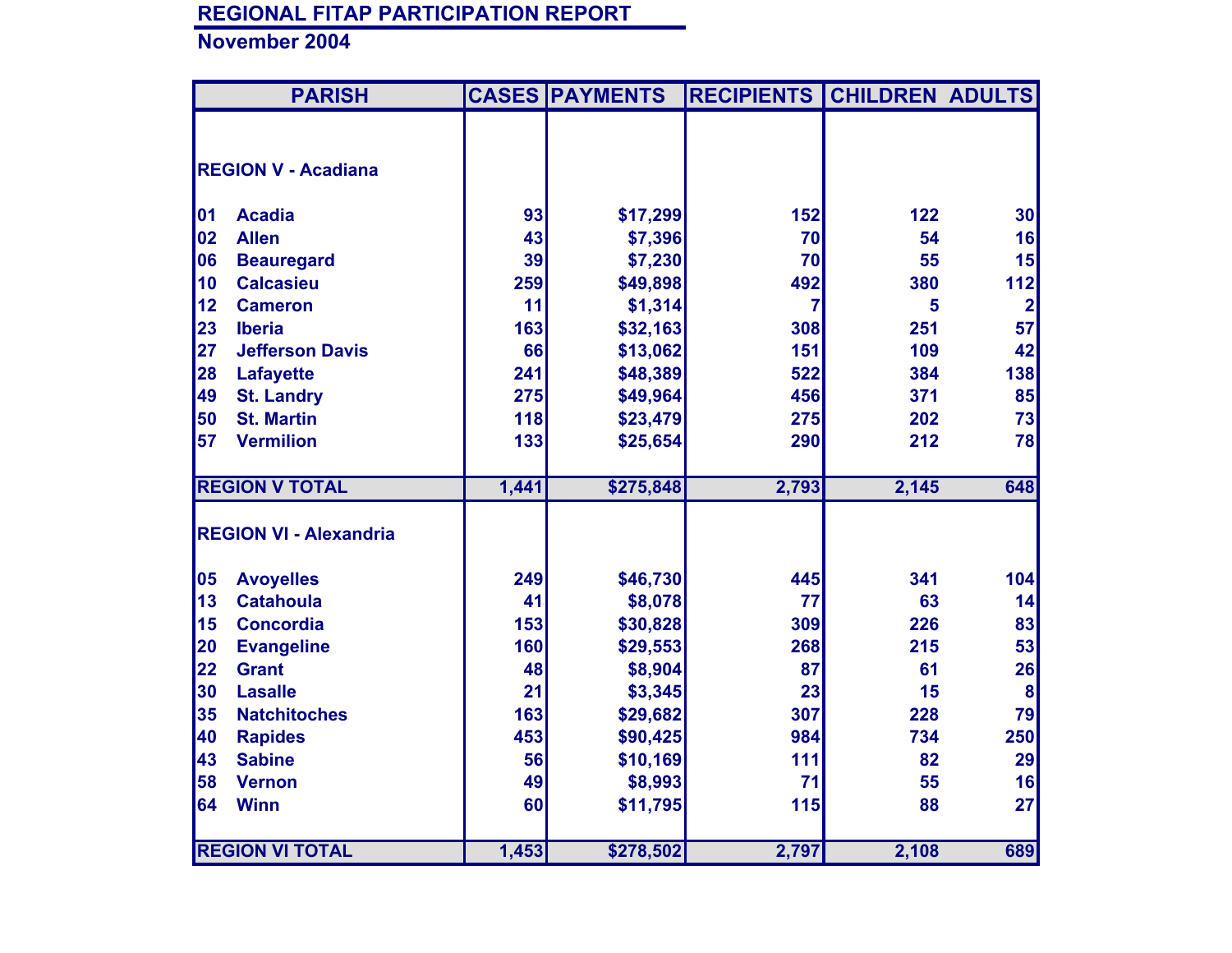|    | <b>PARISH</b>                  |        | <b>CASES PAYMENTS</b> | <b>RECIPIENTS</b> | <b>CHILDREN ADULTS</b> |                         |
|----|--------------------------------|--------|-----------------------|-------------------|------------------------|-------------------------|
|    |                                |        |                       |                   |                        |                         |
|    | <b>REGION VII - Shreveport</b> |        |                       |                   |                        |                         |
|    |                                |        |                       |                   |                        |                         |
| 07 | <b>Bienville</b>               | 60     | \$12,077              | 109               | 86                     | 23                      |
| 08 | <b>Bossier</b>                 | 202    | \$40,798              | 459               | 335                    | 124                     |
| 09 | <b>Caddo</b>                   | 785    | \$157,460             | 1,673             | 1,242                  | 431                     |
| 14 | <b>Claiborne</b>               | 61     | \$11,694              | 142               | 99                     | 43                      |
| 16 | <b>DeSoto</b>                  | 25     | \$4,113               | 25                | 23                     | $\overline{\mathbf{2}}$ |
| 25 | <b>Jackson</b>                 | 37     | \$6,795               | 67                | 51                     | 16                      |
| 31 | <b>Lincoln</b>                 | 141    | \$27,065              | 311               | 226                    | 85                      |
| 41 | <b>Red River</b>               | 22     | \$4,551               | 51                | 41                     | 10                      |
| 56 | <b>Union</b>                   | 72     | \$13,859              | 159               | 108                    | 51                      |
| 60 | <b>Webster</b>                 | 73     | \$13,966              | 141               | 99                     | 42                      |
|    |                                |        |                       |                   |                        |                         |
|    | <b>REGION VII TOTAL</b>        | 1,478  | \$292,378             | 3,137             | 2,310                  | 827                     |
|    | <b>REGION VIII - Monroe</b>    |        |                       |                   |                        |                         |
|    |                                |        |                       |                   |                        |                         |
| 11 | <b>Calbuell</b>                | 25     | \$5,048               | 52                | 40                     | 12                      |
| 18 | <b>East Carroll</b>            | 97     | \$19,448              | 203               | 159                    | 44                      |
| 21 | <b>Franklin</b>                | 62     | \$12,405              | 128               | 98                     | 30                      |
| 33 | <b>Madison</b>                 | 144    | \$29,455              | 385               | 274                    | 111                     |
| 34 | <b>Morehouse</b>               | 241    | \$47,700              | 525               | 369                    | 156                     |
| 37 | <b>Ouachita</b>                | 566    | \$118,185             | 1,411             | 1,054                  | 357                     |
| 42 | <b>Richland</b>                | 113    | \$22,462              | 276               | 205                    | 71                      |
| 54 | <b>Tensas</b>                  | 35     | \$6,669               | 76                | 56                     | 20                      |
| 62 | <b>West Carroll</b>            | 64     | \$12,720              | 156               | 106                    | 50                      |
|    |                                |        |                       |                   |                        |                         |
|    | <b>REGION VIII TOTAL</b>       | 1,347  | \$274,092             | 3,212             | 2,361                  | 851                     |
|    |                                |        |                       |                   |                        |                         |
|    |                                |        |                       |                   |                        |                         |
|    | <b>STATE TOTAL</b>             | 13,045 | \$2,534,894           | 26,492            | 20,092                 | 6,400                   |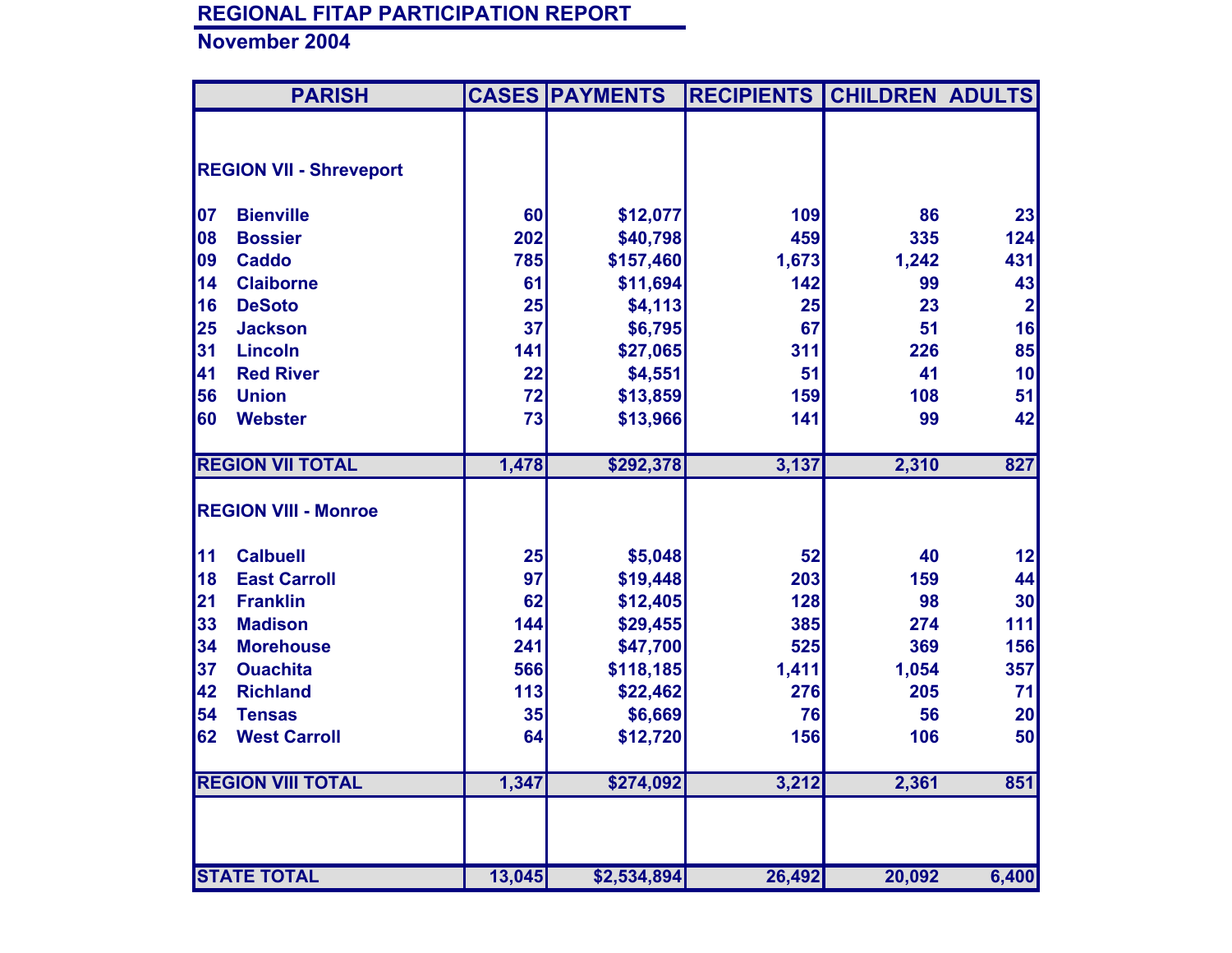|           | <b>PARISH</b>                  |       | <b>CASES PAYMENTS</b> | <b>RECIPIENTS</b> | <b>CHILDREN ADULTS</b> |              |
|-----------|--------------------------------|-------|-----------------------|-------------------|------------------------|--------------|
|           |                                |       |                       |                   |                        |              |
|           |                                |       |                       |                   |                        |              |
|           | <b>REGION I - Southeast</b>    |       |                       |                   |                        |              |
|           |                                |       |                       |                   |                        |              |
| <b>26</b> | <b>West Jefferson</b>          | 629   | \$120,906             | 1,150             | 938                    | 212          |
| 38        | <b>Plaquemines</b>             | 29    | \$5,213               | 42                | 37                     |              |
| 52        | <b>St. Tammany</b>             | 229   | \$45,809              | 477               | 355                    | 122          |
| 59        | <b>Washington</b>              | 158   | \$28,458              | 244               | 187                    | 57           |
| 65        | <b>East Jefferson</b>          | 219   | \$42,564              | 401               | 319                    | 82           |
|           |                                |       |                       |                   |                        |              |
|           | <b>REGION I TOTAL</b>          | 1,264 | \$242,950             | 2,314             | 1,836                  | 478          |
|           |                                |       |                       |                   |                        |              |
|           | <b>REGION II - Baton Rouge</b> |       |                       |                   |                        |              |
|           |                                |       |                       |                   |                        |              |
| 17        | <b>East Baton Rouge-North</b>  | 458   | \$92,444              | 967               | 758                    | 209          |
| <b>19</b> | <b>East Feliciana</b>          | 22    | \$4,083               | 41                | 35                     | 6            |
| 24        | <b>Iberville</b>               | 89    | \$16,318              | 156               | 120                    | 36           |
| 32        | Livingston                     | 90    | \$16,996              | 186               | 126                    | 60           |
| 39        | <b>Pointe Coupee</b>           | 64    | \$12,089              | 122               | 89                     | 33           |
| 46        | <b>St. Helena</b>              | 32    | \$5,968               | 50                | 41                     | 9            |
| 53        | <b>Tangipahoa</b>              | 347   | \$68,632              | 701               | 561                    | 140          |
| 61        | <b>West Baton Rouge</b>        | 30    | \$6,576               | 74                | 56                     | 18           |
| 63        | <b>West Feliciana</b>          |       | \$366                 |                   |                        | $\mathbf{0}$ |
| 97        | <b>East Baton Rouge-South</b>  | 342   | \$70,998              | 735               | 605                    | 130          |
|           |                                |       |                       |                   |                        |              |
|           | <b>REGION II TOTAL</b>         | 1,477 | \$294,470             | 3,033             | 2,392                  | 641          |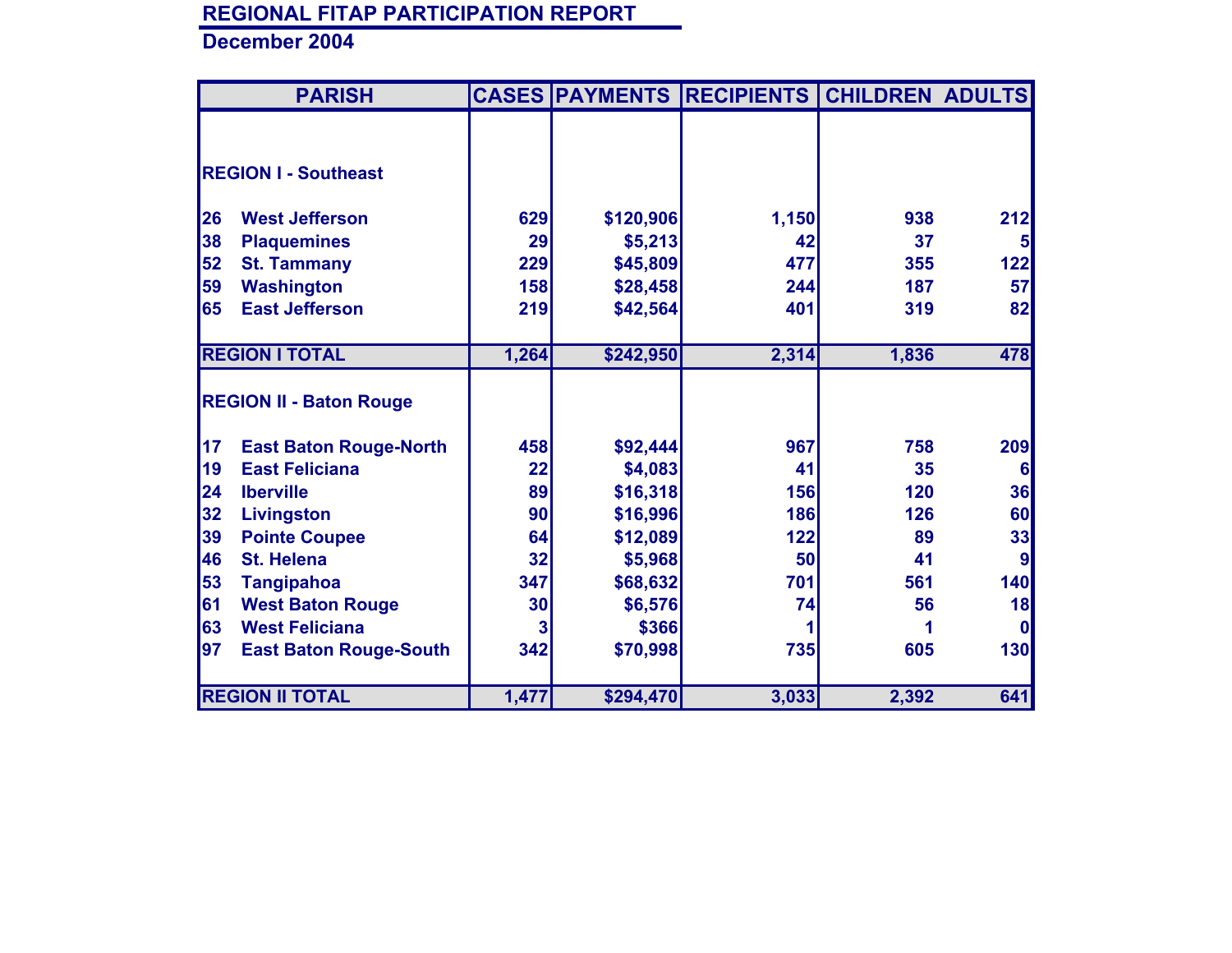| <b>PARISH</b>                  |       |           | <b>CASES PAYMENTS RECIPIENTS</b> | <b>CHILDREN ADULTS</b> |       |
|--------------------------------|-------|-----------|----------------------------------|------------------------|-------|
|                                |       |           |                                  |                        |       |
|                                |       |           |                                  |                        |       |
| <b>REGION III - Thibodaux</b>  |       |           |                                  |                        |       |
|                                |       |           |                                  |                        |       |
| 03<br><b>Ascension</b>         | 96    | \$17,437  | 191                              | 142                    | 49    |
| 04<br><b>Assumption</b>        | 61    | \$11,440  | 111                              | 83                     | 28    |
| 29<br><b>Lafourche</b>         | 135   | \$24,801  | 227                              | 181                    | 46    |
| 45<br><b>St. Charles</b>       | 79    | \$14,701  | 143                              | 109                    | 34    |
| 47<br><b>St. James</b>         | 39    | \$7,242   | 75                               | 56                     | 19    |
| 48<br>St. John                 | 114   | \$22,344  | 227                              | 179                    | 48    |
| 51<br><b>St. Mary</b>          | 119   | \$21,620  | 205                              | 158                    | 47    |
| 55<br><b>Terrebonne</b>        | 159   | \$28,018  | 224                              | 193                    | 31    |
|                                |       |           |                                  |                        |       |
| <b>REGION III TOTAL</b>        | 802   | \$147,603 | 1,403                            | 1,101                  | 302   |
|                                |       |           |                                  |                        |       |
| <b>REGION IV - New Orleans</b> |       |           |                                  |                        |       |
|                                |       |           |                                  |                        |       |
| 36<br><b>Midtown</b>           | 920   | \$178,556 | 1,820                            | 1,392                  | 428   |
| 44<br><b>St. Bernard</b>       | 156   | \$28,495  | 282                              | 212                    | 70    |
| 66<br><b>Algiers</b>           | 379   | \$75,157  | 839                              | 637                    | 202   |
| 67<br><b>Uptown</b>            | 918   | \$182,307 | 1,848                            | 1,439                  | 409   |
| 68<br><b>Downtown</b>          | 645   | \$127,955 | 1,336                            | 1,015                  | 321   |
| 69<br><b>Gentilly</b>          | 707   | \$136,935 | 1,448                            | 1,053                  | 395   |
|                                |       |           |                                  |                        |       |
| <b>REGION IV TOTAL</b>         | 3,725 | \$729,405 | 7,573                            | 5,748                  | 1,825 |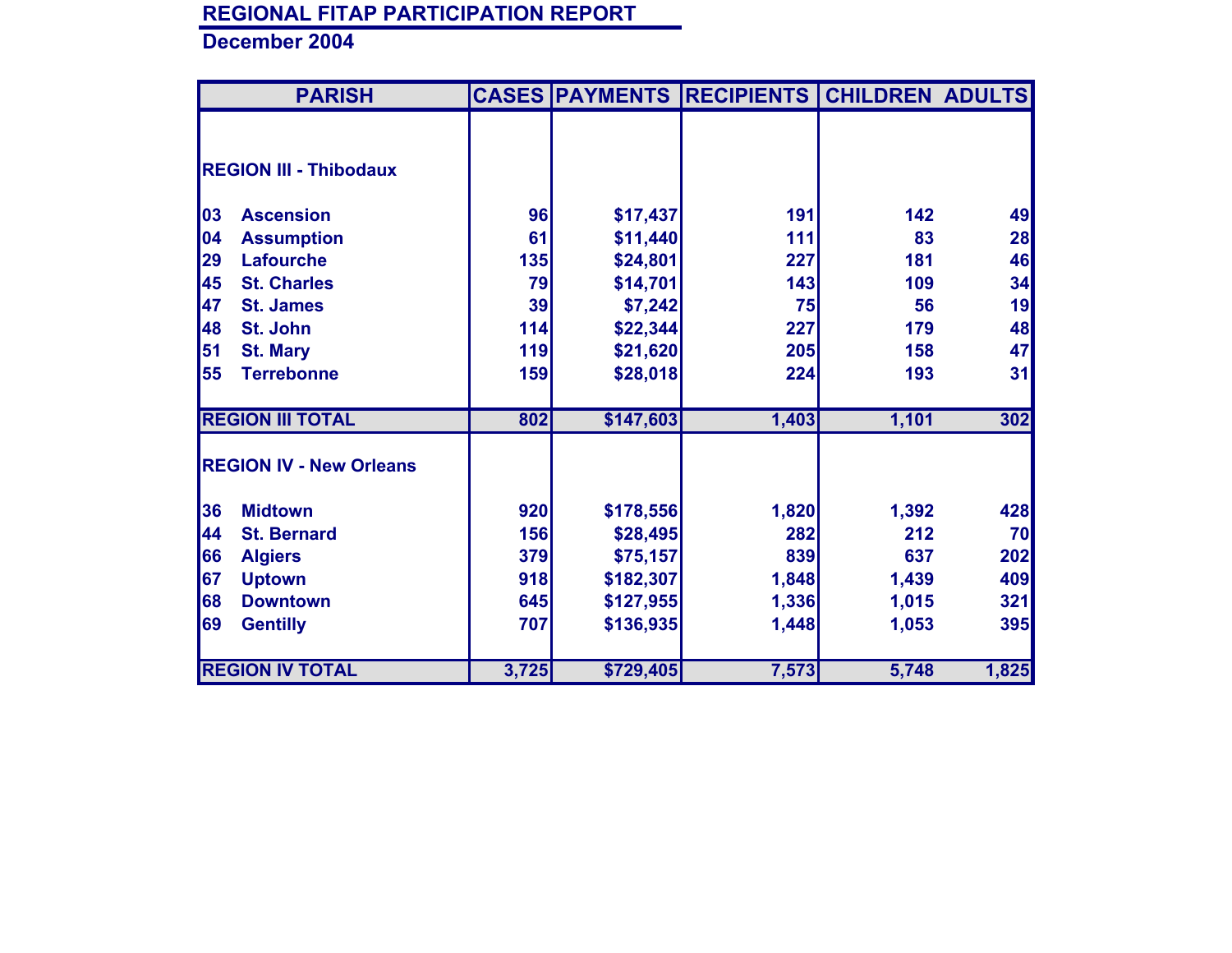|    | <b>PARISH</b>                 |       |           | <b>CASES PAYMENTS RECIPIENTS CHILDREN ADULTS</b> |                |                         |
|----|-------------------------------|-------|-----------|--------------------------------------------------|----------------|-------------------------|
|    |                               |       |           |                                                  |                |                         |
|    | <b>REGION V - Acadiana</b>    |       |           |                                                  |                |                         |
|    |                               |       |           |                                                  |                |                         |
| 01 | <b>Acadia</b>                 | 94    | \$16,737  | 157                                              | 126            | 31                      |
| 02 | <b>Allen</b>                  | 40    | \$7,120   | 65                                               | 52             | 13                      |
| 06 | <b>Beauregard</b>             | 37    | \$6,686   | 63                                               | 50             | 13                      |
| 10 | <b>Calcasieu</b>              | 253   | \$48,592  | 496                                              | 380            | 116                     |
| 12 | <b>Cameron</b>                | 10    | \$1,470   | $\boldsymbol{9}$                                 | $\overline{7}$ | $\overline{\mathbf{2}}$ |
| 23 | <b>Iberia</b>                 | 162   | \$31,538  | 287                                              | 247            | 40                      |
| 27 | <b>Jefferson Davis</b>        | 74    | \$14,825  | 185                                              | 137            | 48                      |
| 28 | <b>Lafayette</b>              | 228   | \$46,094  | 486                                              | 357            | 129                     |
| 49 | <b>St. Landry</b>             | 277   | \$50,390  | 470                                              | 393            | 77                      |
| 50 | <b>St. Martin</b>             | 128   | \$26,202  | 317                                              | 234            | 83                      |
| 57 | <b>Vermilion</b>              | 120   | \$23,951  | 256                                              | 184            | 72                      |
|    |                               |       |           |                                                  |                |                         |
|    | <b>REGION V TOTAL</b>         | 1,423 | \$273,605 | 2,791                                            | 2,167          | 624                     |
|    |                               |       |           |                                                  |                |                         |
|    | <b>REGION VI - Alexandria</b> |       |           |                                                  |                |                         |
| 05 | <b>Avoyelles</b>              | 231   | \$43,811  | 407                                              | 312            | 95                      |
| 13 | <b>Catahoula</b>              | 39    | \$7,841   | 83                                               | 66             | 17                      |
| 15 | <b>Concordia</b>              | 158   | \$31,348  | 335                                              | 242            | 93                      |
| 20 | <b>Evangeline</b>             | 153   | \$28,290  | 263                                              | 211            | 52                      |
| 22 | <b>Grant</b>                  | 51    | \$9,842   | 105                                              | 81             | 24                      |
| 30 | <b>Lasalle</b>                | 22    | \$3,607   | 25                                               | 18             | $\overline{7}$          |
| 35 | <b>Natchitoches</b>           | 161   | \$29,915  | 303                                              | 228            | 75                      |
| 40 | <b>Rapides</b>                | 444   | \$88,451  | 923                                              | 692            | 231                     |
| 43 | <b>Sabine</b>                 | 57    | \$10,782  | 114                                              | 84             | 30                      |
| 58 | <b>Vernon</b>                 | 47    | \$8,646   | 67                                               | 51             | 16                      |
| 64 | <b>Winn</b>                   | 59    | \$11,162  | 103                                              | 81             | 22                      |
|    |                               |       |           |                                                  |                |                         |
|    | <b>REGION VI TOTAL</b>        | 1,422 | \$273,695 | 2,728                                            | 2,066          | 662                     |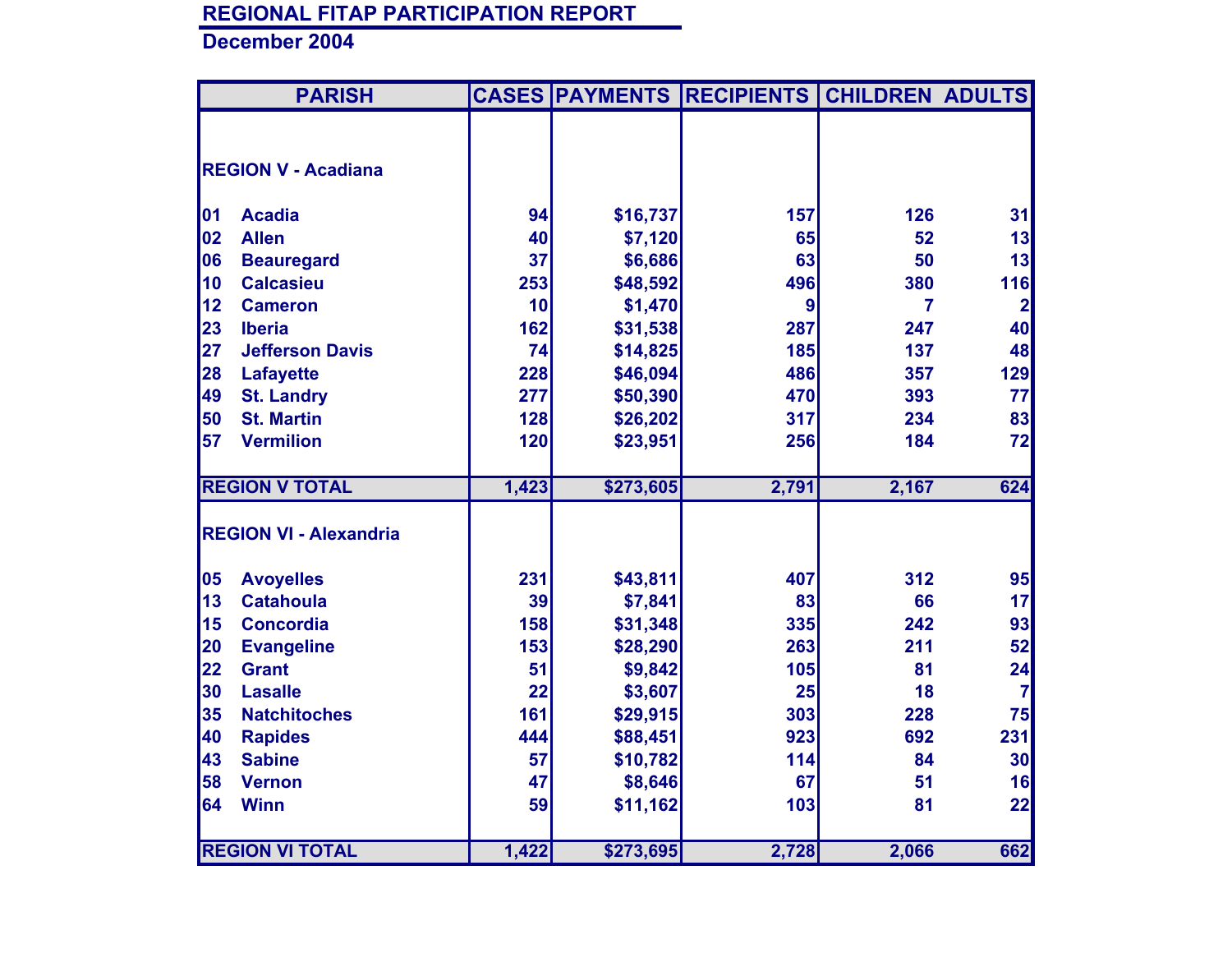| <b>PARISH</b>                  |        |             | <b>CASES PAYMENTS RECIPIENTS</b> | <b>CHILDREN ADULTS</b> |                  |
|--------------------------------|--------|-------------|----------------------------------|------------------------|------------------|
|                                |        |             |                                  |                        |                  |
| <b>REGION VII - Shreveport</b> |        |             |                                  |                        |                  |
|                                |        |             |                                  |                        |                  |
| <b>Bienville</b><br>07         | 51     | \$9,748     | 99                               | 72                     | 27               |
| 08<br><b>Bossier</b>           | 198    | \$40,944    | 467                              | 342                    | 125              |
| 09<br><b>Caddo</b>             | 774    | \$156,416   | 1,623                            | 1,232                  | 391              |
| 14<br><b>Claiborne</b>         | 59     | \$12,153    | 132                              | 96                     | 36               |
| 16<br><b>DeSoto</b>            | 25     | \$4,079     | 25                               | 21                     | 4                |
| 25<br><b>Jackson</b>           | 42     | \$7,790     | 82                               | 60                     | 22               |
| 31<br><b>Lincoln</b>           | 144    | \$28,044    | 302                              | 220                    | 82               |
| 41<br><b>Red River</b>         | 18     | \$4,056     | 44                               | 36                     | $\boldsymbol{8}$ |
| 56<br><b>Union</b>             | 74     | \$14,549    | 170                              | 119                    | 51               |
| 60<br><b>Webster</b>           | 78     | \$14,701    | 151                              | 106                    | 45               |
| <b>REGION VII TOTAL</b>        | 1,463  | \$292,480   | 3,095                            | 2,304                  | 791              |
| <b>REGION VIII - Monroe</b>    |        |             |                                  |                        |                  |
| <b>Calbuell</b><br>11          | 28     | \$5,510     | 57                               | 42                     | 15               |
| <b>East Carroll</b><br>18      | 89     | \$18,327    | 203                              | 156                    | 47               |
| 21<br><b>Franklin</b>          | 69     | \$13,619    | 140                              | 106                    | 34               |
| 33<br><b>Madison</b>           | 142    | \$30,662    | 373                              | 263                    | 110              |
| 34<br><b>Morehouse</b>         | 246    | \$47,437    | 532                              | 379                    | 153              |
| 37<br><b>Ouachita</b>          | 569    | \$120,325   | 1,398                            | 1,034                  | 364              |
| 42<br><b>Richland</b>          | 117    | \$25,026    | 298                              | 219                    | 79               |
| 54<br><b>Tensas</b>            | 36     | \$6,614     | 72                               | 54                     | 18               |
| 62<br><b>West Carroll</b>      | 63     | \$13,484    | 162                              | 112                    | 50               |
| <b>REGION VIII TOTAL</b>       | 1,359  | \$281,004   | 3,235                            | 2,365                  | 870              |
|                                |        |             |                                  |                        |                  |
| <b>STATE TOTAL</b>             | 12,935 | \$2,535,212 | 26,172                           | 19,979                 | 6,193            |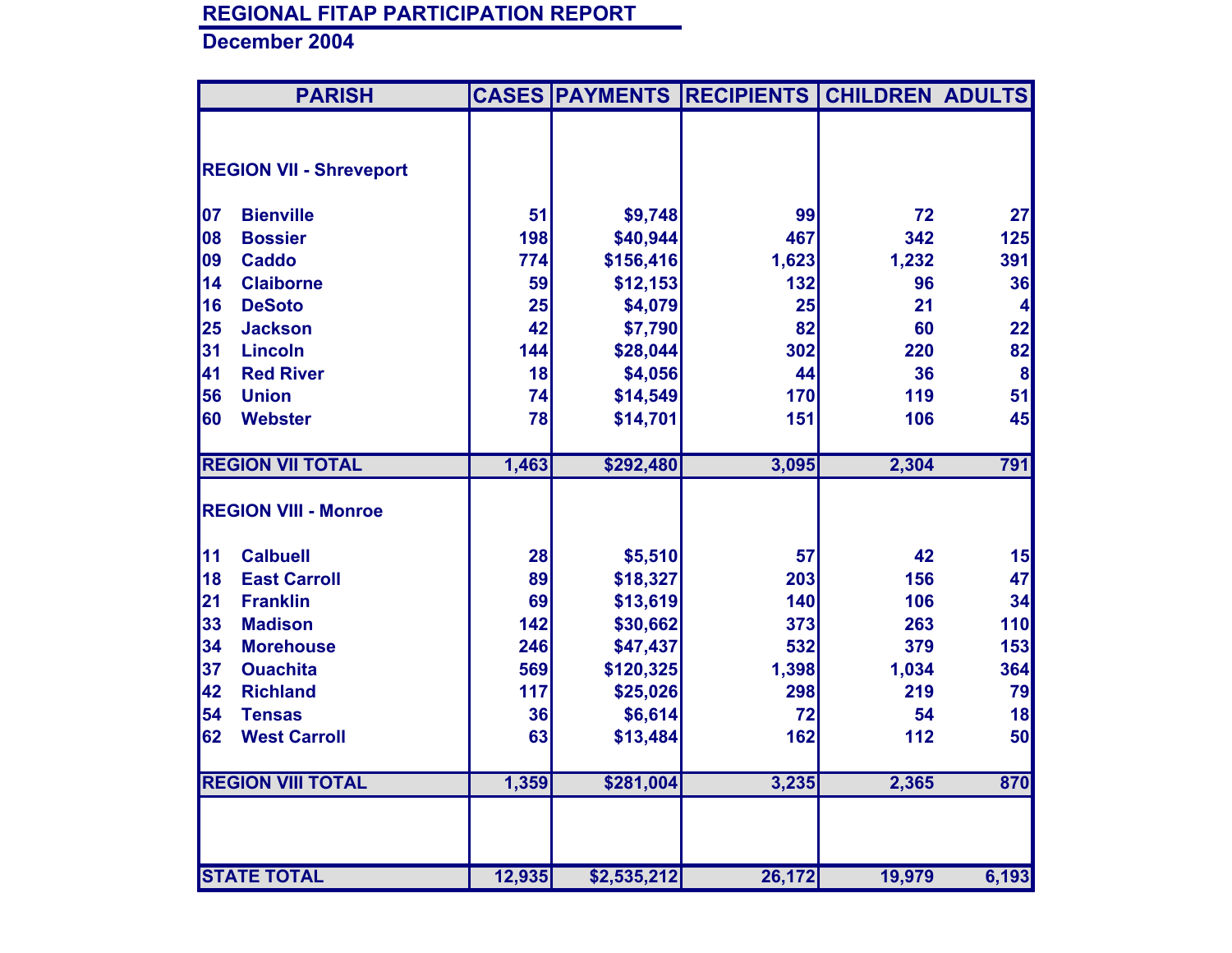|    | <b>PARISH</b>                  |       |           | <b>CASES PAYMENTS RECIPIENTS CHILDREN ADULTS</b> |       |                 |
|----|--------------------------------|-------|-----------|--------------------------------------------------|-------|-----------------|
|    |                                |       |           |                                                  |       |                 |
|    |                                |       |           |                                                  |       |                 |
|    | <b>REGION I - Southeast</b>    |       |           |                                                  |       |                 |
| 26 | <b>West Jefferson</b>          | 599   | \$115,253 | 1,074                                            | 889   | <b>185</b>      |
| 38 | <b>Plaquemines</b>             | 25    | \$4,370   | 35                                               | 32    | 3 <sup>l</sup>  |
| 52 | <b>St. Tammany</b>             | 227   | \$45,155  | 457                                              | 349   | 108             |
| 59 | <b>Washington</b>              | 149   | \$26,600  | 222                                              | 176   | 46              |
| 65 | <b>East Jefferson</b>          | 205   | \$38,610  | 368                                              | 299   | 69              |
|    |                                |       |           |                                                  |       |                 |
|    | <b>REGION I TOTAL</b>          | 1,205 | \$229,988 | 2,156                                            | 1,745 | 411             |
|    |                                |       |           |                                                  |       |                 |
|    | <b>REGION II - Baton Rouge</b> |       |           |                                                  |       |                 |
| 17 | <b>East Baton Rouge-North</b>  | 438   | \$88,481  | 904                                              | 711   | 193             |
| 19 | <b>East Feliciana</b>          | 18    | \$3,251   | 31                                               | 28    | 3 <sup>1</sup>  |
| 24 | <b>Iberville</b>               | 92    | \$17,316  | 166                                              | 127   | 39              |
| 32 | <b>Livingston</b>              | 80    | \$15,837  | <b>165</b>                                       | 119   | 46              |
| 39 | <b>Pointe Coupee</b>           | 63    | \$11,761  | 119                                              | 87    | 32              |
| 46 | <b>St. Helena</b>              | 31    | \$5,479   | 49                                               | 39    | 10 <sup>1</sup> |
| 53 | <b>Tangipahoa</b>              | 342   | \$68,148  | 682                                              | 555   | 127             |
| 61 | <b>West Baton Rouge</b>        | 27    | \$5,370   | 55                                               | 38    | 17              |
| 63 | <b>West Feliciana</b>          | 3     | \$366     |                                                  |       | $\mathbf{0}$    |
| 97 | <b>East Baton Rouge-South</b>  | 309   | \$62,259  | 622                                              | 512   | 110             |
|    |                                |       |           |                                                  |       |                 |
|    | <b>REGION II TOTAL</b>         | 1,403 | \$278,268 | 2,794                                            | 2,217 | 577             |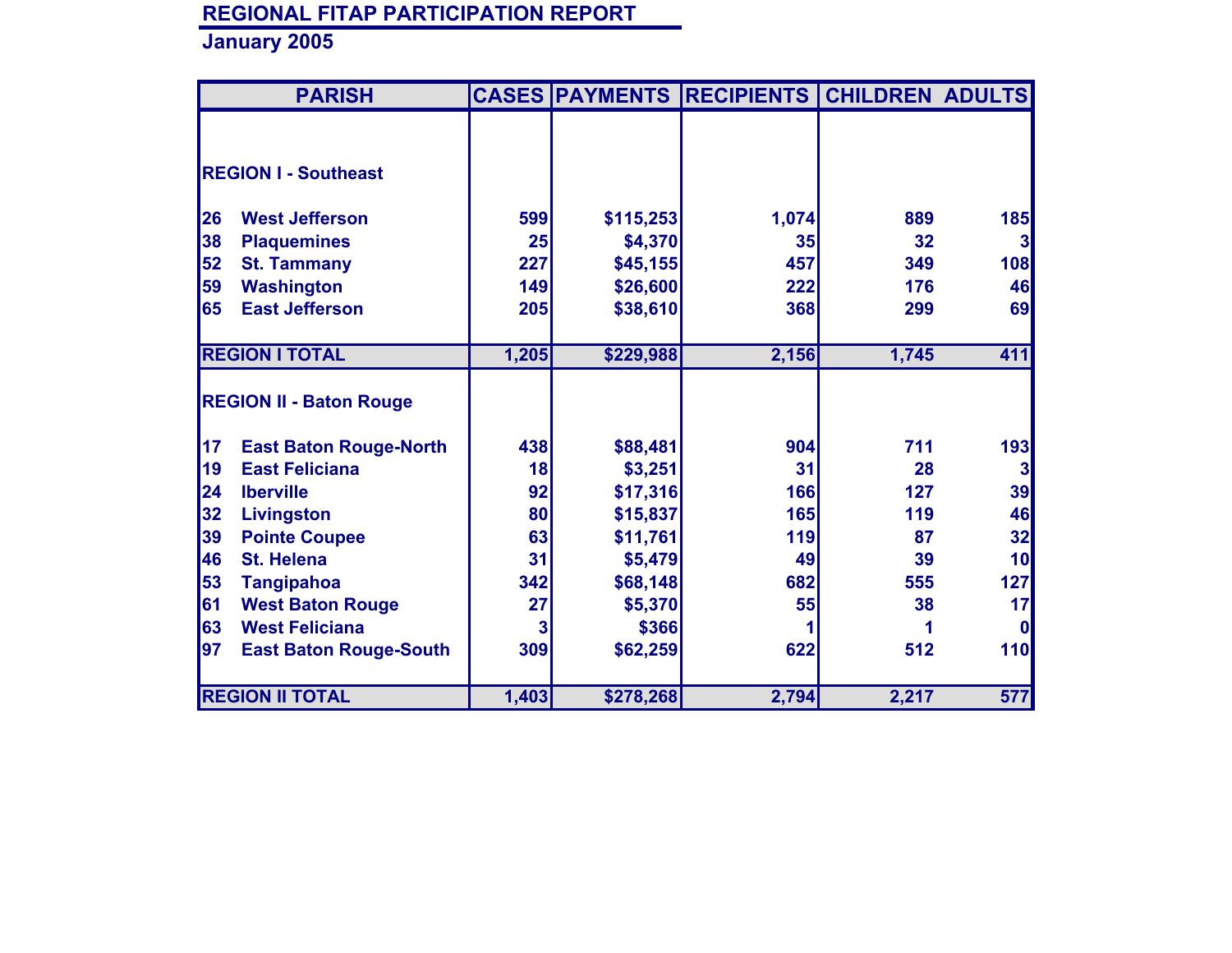| <b>PARISH</b>                  |                  |           | <b>CASES PAYMENTS RECIPIENTS</b> | <b>CHILDREN ADULTS</b> |       |
|--------------------------------|------------------|-----------|----------------------------------|------------------------|-------|
|                                |                  |           |                                  |                        |       |
|                                |                  |           |                                  |                        |       |
| <b>REGION III - Thibodaux</b>  |                  |           |                                  |                        |       |
|                                |                  |           |                                  |                        |       |
| 03<br><b>Ascension</b>         | 88               | \$16,256  | 169                              | 128                    | 41    |
| 04<br><b>Assumption</b>        | 58               | \$10,422  | 98                               | 72                     | 26    |
| 29<br><b>Lafourche</b>         | 128              | \$23,347  | 200                              | 161                    | 39    |
| 45<br><b>St. Charles</b>       | 65               | \$12,243  | 112                              | 82                     | 30    |
| 47<br><b>St. James</b>         | 32               | \$6,356   | 61                               | 48                     | 13    |
| 48<br>St. John                 | 109              | \$21,205  | 207                              | 160                    | 47    |
| 51<br><b>St. Mary</b>          | 115              | \$20,778  | 200                              | 152                    | 48    |
| 55<br><b>Terrebonne</b>        | 152              | \$27,002  | 205                              | 176                    | 29    |
|                                |                  |           |                                  |                        |       |
| <b>REGION III TOTAL</b>        | $\overline{747}$ | \$137,609 | 1,252                            | 979                    | 273   |
|                                |                  |           |                                  |                        |       |
| <b>REGION IV - New Orleans</b> |                  |           |                                  |                        |       |
| 36<br><b>Midtown</b>           | 854              | \$164,659 | 1,642                            | 1,259                  | 383   |
| 44<br><b>St. Bernard</b>       | 146              | \$26,101  | 259                              | 193                    | 66    |
| 66<br><b>Algiers</b>           | 353              | \$72,036  | 779                              | 602                    | 177   |
| 67<br><b>Uptown</b>            | 841              | \$167,786 | 1,686                            | 1,293                  | 393   |
| 68<br><b>Downtown</b>          | 597              | \$118,100 | 1,217                            | 928                    | 289   |
| 69<br><b>Gentilly</b>          | 687              | \$133,955 | 1,400                            | 1,033                  | 367   |
|                                |                  |           |                                  |                        |       |
| <b>REGION IV TOTAL</b>         | 3,478            | \$682,637 | 6,983                            | 5,308                  | 1,675 |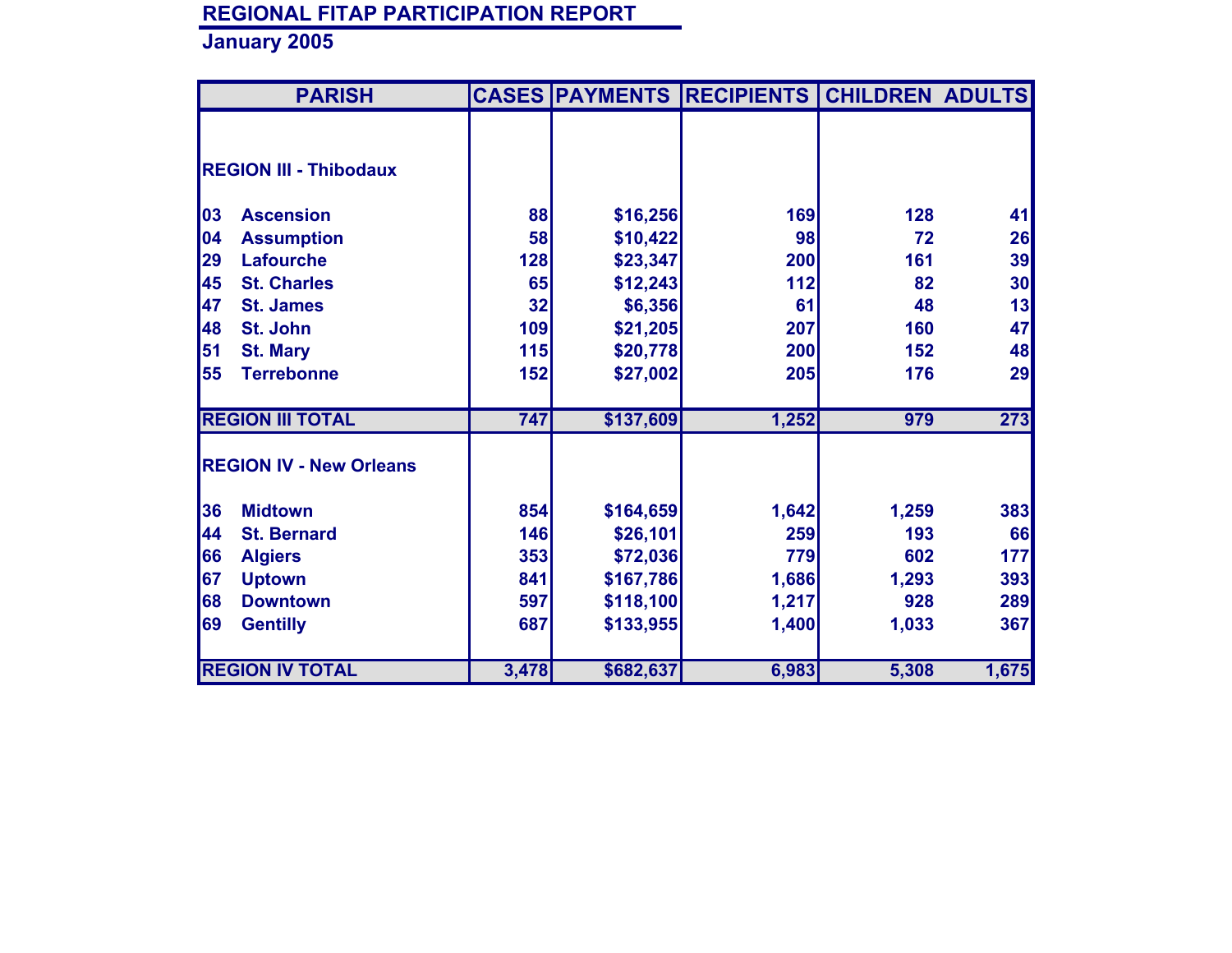|    | <b>PARISH</b>                 |                  |           | <b>CASES PAYMENTS RECIPIENTS</b> | <b>CHILDREN ADULTS</b> |                |
|----|-------------------------------|------------------|-----------|----------------------------------|------------------------|----------------|
|    |                               |                  |           |                                  |                        |                |
|    | <b>REGION V - Acadiana</b>    |                  |           |                                  |                        |                |
|    |                               |                  |           |                                  |                        |                |
| 01 | <b>Acadia</b>                 | 86               | \$15,545  | 128                              | 106                    | 22             |
| 02 | <b>Allen</b>                  | 44               | \$7,781   | 65                               | 52                     | 13             |
| 06 | <b>Beauregard</b>             | 33               | \$5,859   | 52                               | 41                     | 11             |
| 10 | <b>Calcasieu</b>              | 247              | \$48,026  | 473                              | 366                    | 107            |
| 12 | <b>Cameron</b>                | $\boldsymbol{9}$ | \$1,348   | 7                                | 6                      | $\mathbf{1}$   |
| 23 | <b>Iberia</b>                 | 162              | \$30,214  | 274                              | 224                    | 50             |
| 27 | <b>Jefferson Davis</b>        | 69               | \$14,257  | 161                              | 121                    | 40             |
| 28 | <b>Lafayette</b>              | 211              | \$42,631  | 437                              | 320                    | 117            |
| 49 | <b>St. Landry</b>             | 262              | \$47,117  | 410                              | 341                    | 69             |
| 50 | <b>St. Martin</b>             | 132              | \$27,441  | 349                              | 252                    | 97             |
| 57 | <b>Vermilion</b>              | 107              | \$20,951  | 201                              | 146                    | 55             |
|    |                               |                  |           |                                  |                        |                |
|    | <b>REGION V TOTAL</b>         | 1,362            | \$261,170 | 2,557                            | 1,975                  | 582            |
|    |                               |                  |           |                                  |                        |                |
|    | <b>REGION VI - Alexandria</b> |                  |           |                                  |                        |                |
| 05 | <b>Avoyelles</b>              | 230              | \$42,439  | 412                              | 305                    | 107            |
| 13 | <b>Catahoula</b>              | 41               | \$8,428   | 86                               | 70                     | 16             |
| 15 | <b>Concordia</b>              | 155              | \$31,407  | 319                              | 240                    | 79             |
| 20 | <b>Evangeline</b>             | 167              | \$30,367  | 294                              | 235                    | 59             |
| 22 | <b>Grant</b>                  | 56               | \$10,590  | 107                              | 74                     | 33             |
| 30 | <b>Lasalle</b>                | 21               | \$3,644   | 28                               | 21                     | $\overline{7}$ |
| 35 | <b>Natchitoches</b>           | 159              | \$29,811  | 301                              | 222                    | 79             |
| 40 | <b>Rapides</b>                | 420              | \$84,359  | 871                              | 645                    | 226            |
| 43 | <b>Sabine</b>                 | 57               | \$10,617  | 111                              | 81                     | 30             |
| 58 | <b>Vernon</b>                 | 46               | \$8,160   | 63                               | 48                     | 15             |
| 64 | <b>Winn</b>                   | 50               | \$9,868   | 89                               | 73                     | 16             |
|    |                               |                  |           |                                  |                        |                |
|    | <b>REGION VI TOTAL</b>        | 1,402            | \$269,690 | 2,681                            | 2,014                  | 667            |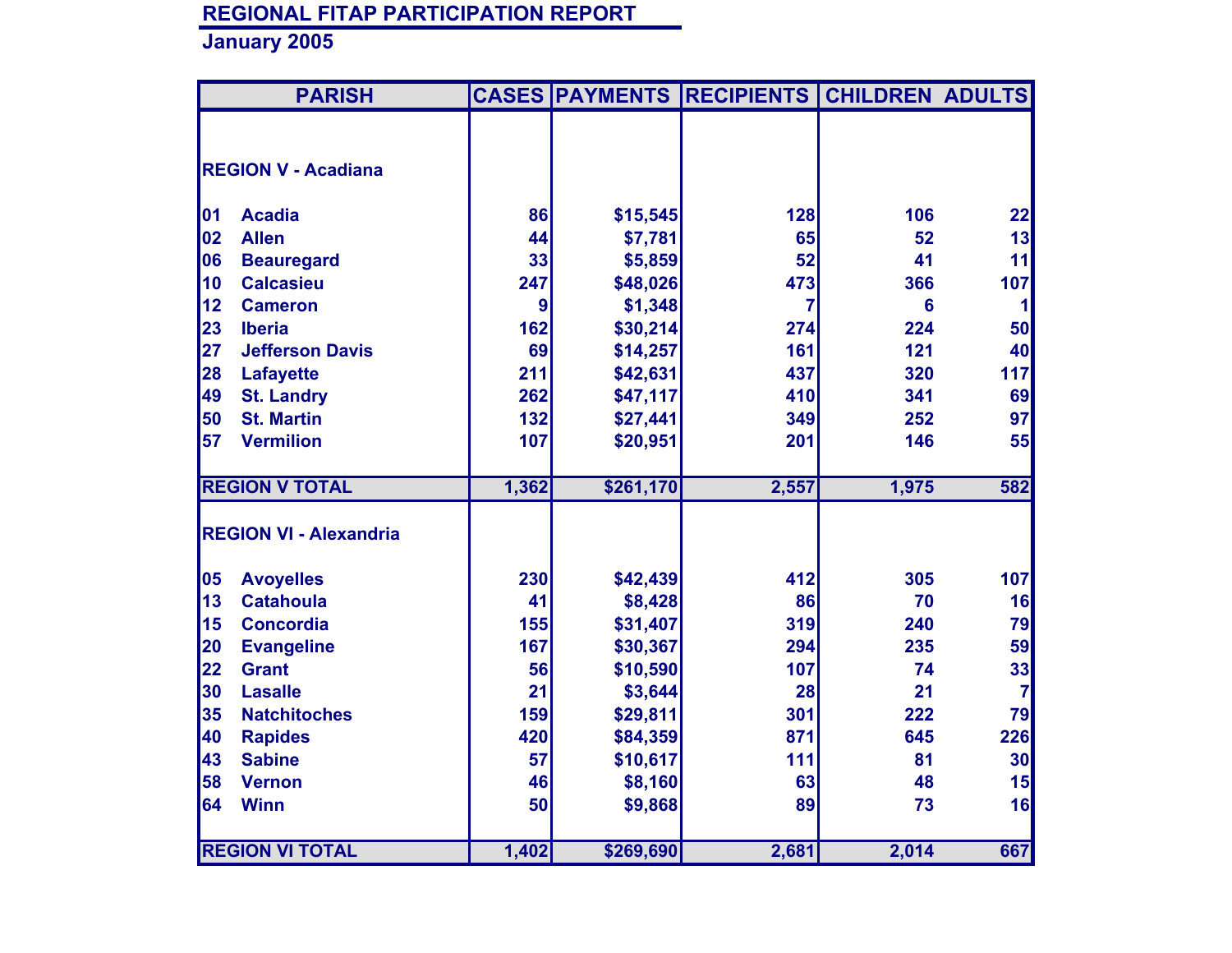|    | <b>PARISH</b>                  |        |             | <b>CASES PAYMENTS RECIPIENTS</b> | <b>CHILDREN ADULTS</b> |         |
|----|--------------------------------|--------|-------------|----------------------------------|------------------------|---------|
|    |                                |        |             |                                  |                        |         |
|    | <b>REGION VII - Shreveport</b> |        |             |                                  |                        |         |
|    |                                |        |             |                                  |                        |         |
| 07 | <b>Bienville</b>               | 55     | \$10,479    | 109                              | 75                     | 34      |
| 08 | <b>Bossier</b>                 | 196    | \$40,838    | 462                              | 339                    | 123     |
| 09 | <b>Caddo</b>                   | 727    | \$148,483   | 1,564                            | 1,185                  | 379     |
| 14 | <b>Claiborne</b>               | 61     | \$12,066    | 137                              | 102                    | 35      |
| 16 | <b>DeSoto</b>                  | 25     | \$4,154     | 25                               | 21                     | $\vert$ |
| 25 | <b>Jackson</b>                 | 39     | \$7,073     | 69                               | 51                     | 18      |
| 31 | <b>Lincoln</b>                 | 142    | \$28,143    | 299                              | 224                    | 75      |
| 41 | <b>Red River</b>               | 13     | \$3,031     | 32                               | 28                     | $\vert$ |
| 56 | <b>Union</b>                   | 68     | \$13,950    | 153                              | 106                    | 47      |
| 60 | <b>Webster</b>                 | 76     | \$14,585    | 137                              | 102                    | 35      |
|    |                                |        |             |                                  |                        |         |
|    | <b>REGION VII TOTAL</b>        | 1,402  | \$282,802   | 2,987                            | 2,233                  | 754     |
|    |                                |        |             |                                  |                        |         |
|    | <b>REGION VIII - Monroe</b>    |        |             |                                  |                        |         |
| 11 | <b>Calbuell</b>                | 25     | \$5,117     | 50                               | 38                     | 12      |
| 18 | <b>East Carroll</b>            | 91     | \$18,722    | 204                              | 159                    | 45      |
| 21 | <b>Franklin</b>                | 60     | \$12,059    | 124                              | 97                     | 27      |
| 33 | <b>Madison</b>                 | 122    | \$26,499    | 323                              | 224                    | 99      |
| 34 | <b>Morehouse</b>               | 228    | \$44,979    | 505                              | 353                    | 152     |
| 37 | <b>Ouachita</b>                | 556    | \$117,547   | 1,383                            | 1,035                  | 348     |
| 42 | <b>Richland</b>                | 116    | \$23,842    | 287                              | 212                    | 75      |
| 54 | <b>Tensas</b>                  | 32     | \$6,129     | 67                               | 50                     | 17      |
| 62 | <b>West Carroll</b>            | 58     | \$12,857    | 152                              | 103                    | 49      |
|    |                                |        |             |                                  |                        |         |
|    | <b>REGION VIII TOTAL</b>       | 1,288  | \$267,751   | 3,095                            | 2,271                  | 824     |
|    |                                |        |             |                                  |                        |         |
|    |                                |        |             |                                  |                        |         |
|    |                                |        |             |                                  |                        |         |
|    | <b>STATE TOTAL</b>             | 12,287 | \$2,409,915 | 24,505                           | 18,742                 | 5,763   |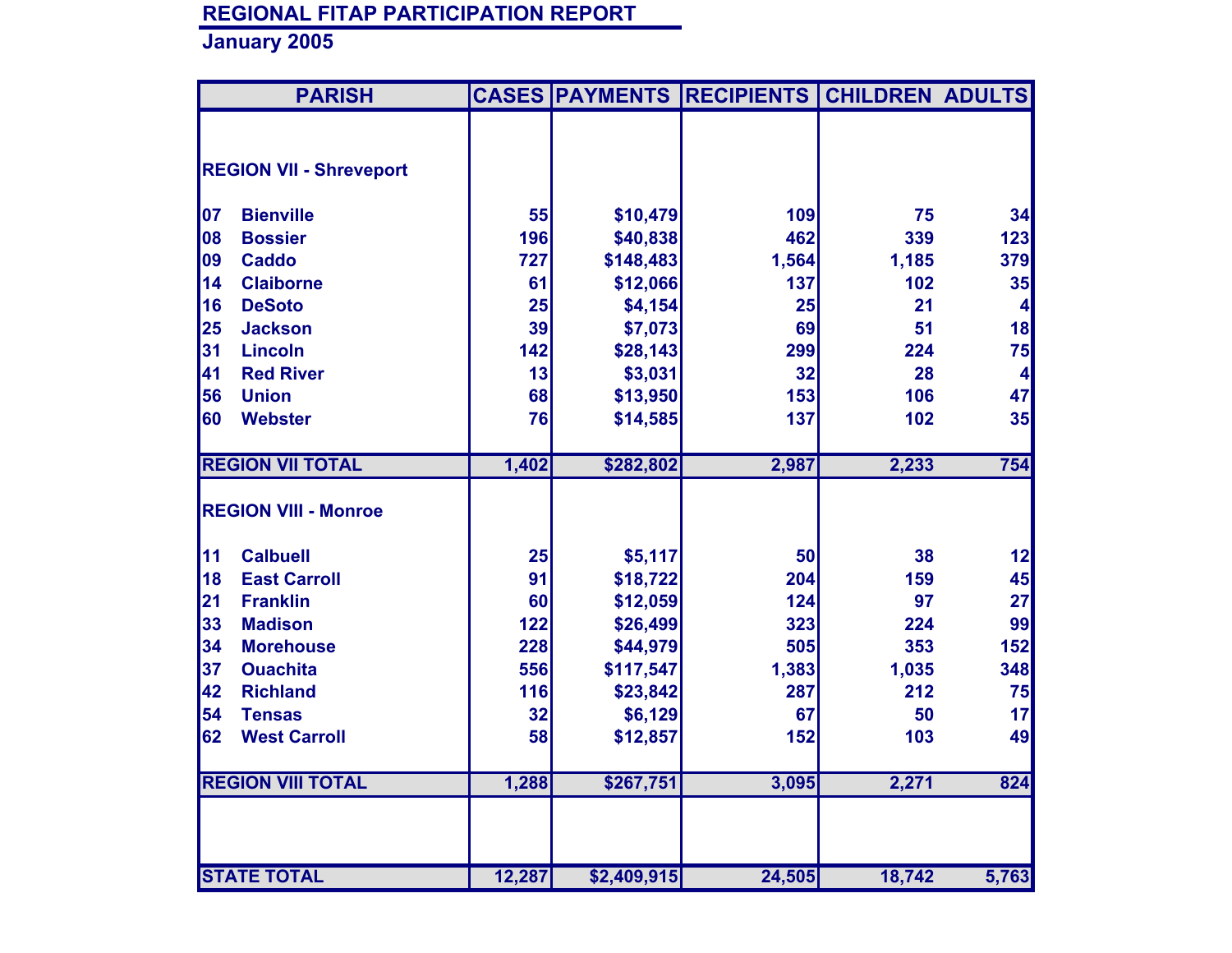|    | <b>PARISH</b>                  |       |           | <b>CASES PAYMENTS RECIPIENTS CHILDREN ADULTS</b> |       |                |
|----|--------------------------------|-------|-----------|--------------------------------------------------|-------|----------------|
|    |                                |       |           |                                                  |       |                |
|    |                                |       |           |                                                  |       |                |
|    | <b>REGION I - Southeast</b>    |       |           |                                                  |       |                |
| 26 | <b>West Jefferson</b>          | 573   | \$110,341 | 975                                              | 829   | 146            |
| 38 | <b>Plaquemines</b>             | 24    | \$4,353   | 33                                               | 30    | $\mathbf{3}$   |
| 52 |                                | 231   |           | 445                                              | 336   | 109            |
|    | <b>St. Tammany</b>             |       | \$45,235  |                                                  |       |                |
| 59 | <b>Washington</b>              | 151   | \$26,719  | 218                                              | 176   | 42             |
| 65 | <b>East Jefferson</b>          | 202   | \$37,702  | 344                                              | 277   | 67             |
|    | <b>REGION I TOTAL</b>          | 1,181 | \$224,350 | 2,015                                            | 1,648 | 367            |
|    |                                |       |           |                                                  |       |                |
|    | <b>REGION II - Baton Rouge</b> |       |           |                                                  |       |                |
| 17 | <b>East Baton Rouge-North</b>  | 412   | \$82,458  | 797                                              | 639   | 158            |
| 19 | <b>East Feliciana</b>          | 18    | \$3,251   | 31                                               | 28    | 3 <sup>1</sup> |
| 24 | <b>Iberville</b>               | 93    | \$17,889  | 170                                              | 135   | 35             |
| 32 | <b>Livingston</b>              | 80    | \$14,997  | 158                                              | 111   | 47             |
| 39 | <b>Pointe Coupee</b>           | 60    | \$11,473  | 106                                              | 80    | 26             |
| 46 | <b>St. Helena</b>              | 27    | \$4,765   | 40                                               | 33    | $\overline{7}$ |
| 53 | <b>Tangipahoa</b>              | 341   | \$67,449  | 685                                              | 559   | 126            |
| 61 | <b>West Baton Rouge</b>        | 23    | \$4,549   | 46                                               | 33    | 13             |
| 63 | <b>West Feliciana</b>          |       | \$366     |                                                  |       | <sup>0</sup>   |
| 97 | <b>East Baton Rouge-South</b>  | 307   | \$62,589  | 614                                              | 505   | 109            |
|    |                                |       |           |                                                  |       |                |
|    | <b>REGION II TOTAL</b>         | 1,364 | \$269,786 | 2,648                                            | 2,124 | 524            |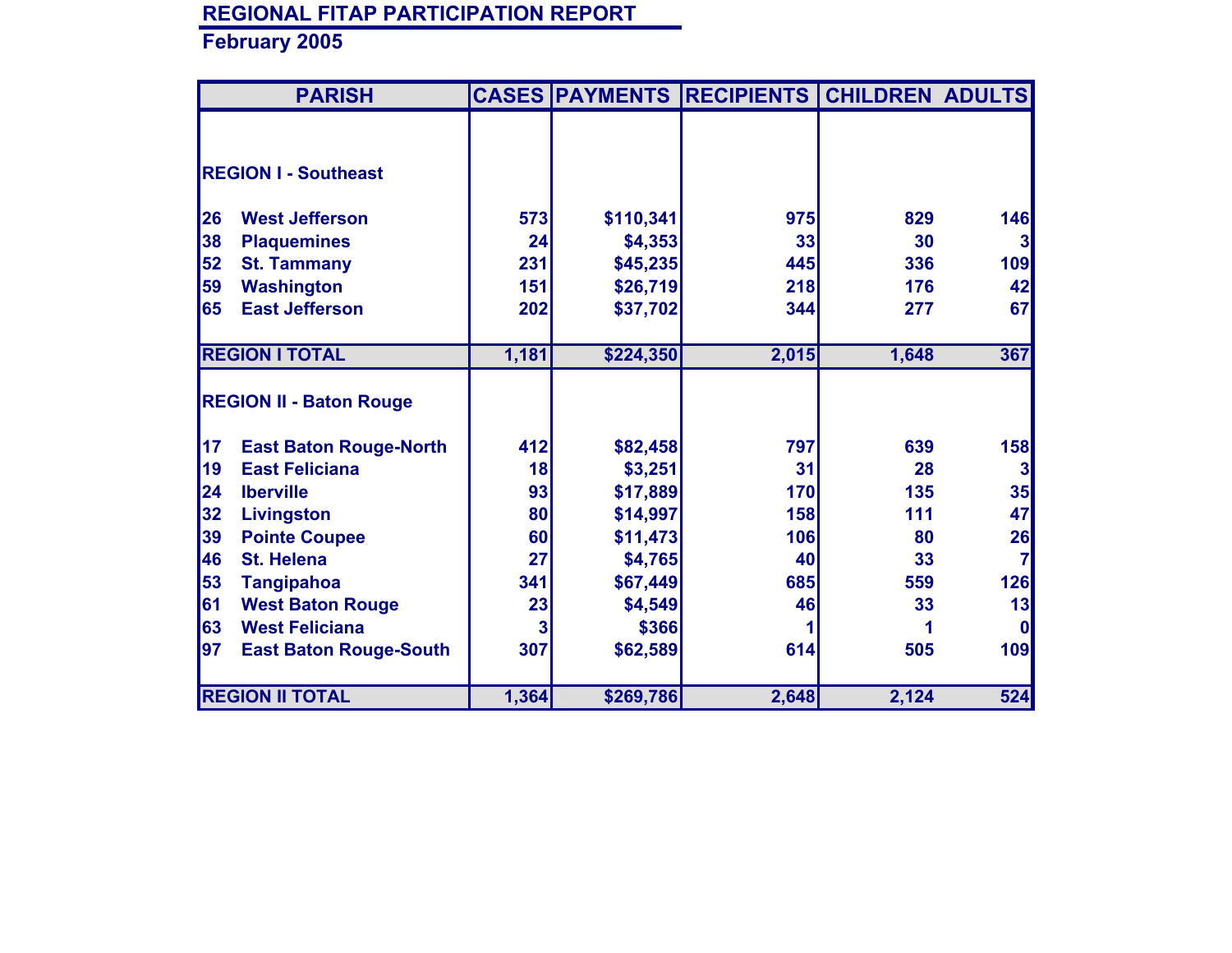| <b>PARISH</b>                  |       |           | <b>CASES PAYMENTS RECIPIENTS</b> | <b>CHILDREN ADULTS</b> |       |
|--------------------------------|-------|-----------|----------------------------------|------------------------|-------|
|                                |       |           |                                  |                        |       |
|                                |       |           |                                  |                        |       |
| <b>REGION III - Thibodaux</b>  |       |           |                                  |                        |       |
| 03<br><b>Ascension</b>         | 88    | \$15,618  | 152                              | 116                    | 36    |
| 04<br><b>Assumption</b>        | 57    | \$10,282  | 98                               | 74                     | 24    |
|                                |       |           |                                  |                        |       |
| 29<br><b>Lafourche</b>         | 125   | \$22,653  | 196                              | 159                    | 37    |
| 45<br><b>St. Charles</b>       | 71    | \$13,266  | 117                              | 92                     | 25    |
| 47<br><b>St. James</b>         | 36    | \$7,372   | 77                               | 59                     | 18    |
| 48<br>St. John                 | 95    | \$18,483  | 175                              | 139                    | 36    |
| 51<br><b>St. Mary</b>          | 115   | \$20,780  | 190                              | 140                    | 50    |
| 55<br><b>Terrebonne</b>        | 146   | \$25,463  | 197                              | 173                    | 24    |
| <b>REGION III TOTAL</b>        | 733   | \$133,917 | 1,202                            | 952                    | 250   |
| <b>REGION IV - New Orleans</b> |       |           |                                  |                        |       |
| 36<br><b>Midtown</b>           | 883   | \$172,096 | 1,729                            | 1,323                  | 406   |
| 44<br><b>St. Bernard</b>       | 131   | \$23,844  | 227                              | 169                    | 58    |
| 66<br><b>Algiers</b>           | 361   | \$72,435  | 757                              | 592                    | 165   |
| 67<br><b>Uptown</b>            | 780   | \$149,689 | 1,474                            |                        | 347   |
|                                |       |           |                                  | 1,127                  |       |
| 68<br><b>Downtown</b>          | 448   | \$91,448  | 898                              | 703                    | 195   |
| 69<br><b>Gentilly</b>          | 694   | \$135,678 | 1,403                            | 1,036                  | 367   |
| <b>REGION IV TOTAL</b>         | 3,297 | \$645,190 | 6,488                            | 4,950                  | 1,538 |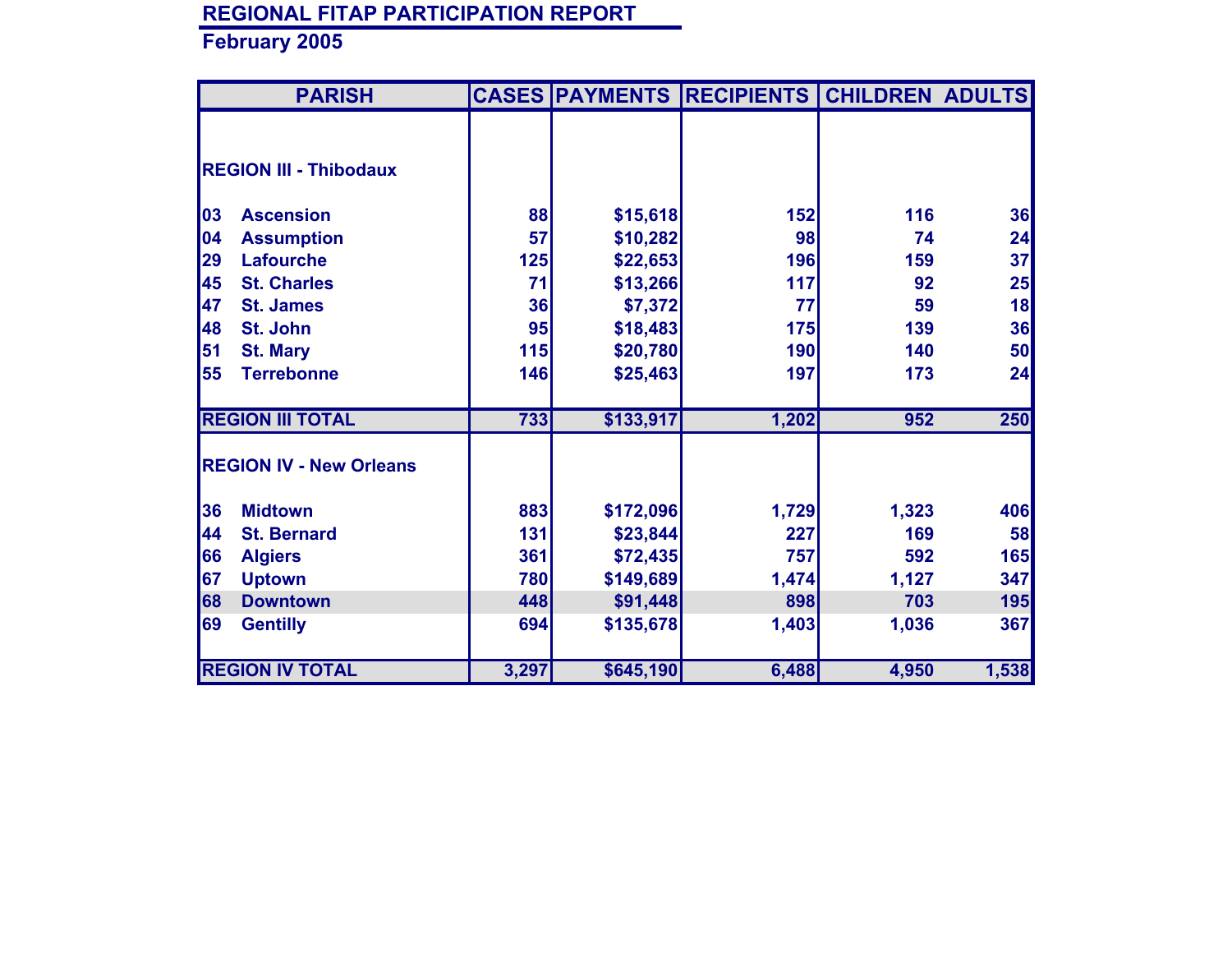|    | <b>PARISH</b>                 |       |           | <b>CASES PAYMENTS RECIPIENTS</b> | <b>CHILDREN ADULTS</b> |                |
|----|-------------------------------|-------|-----------|----------------------------------|------------------------|----------------|
|    |                               |       |           |                                  |                        |                |
|    | <b>REGION V - Acadiana</b>    |       |           |                                  |                        |                |
|    |                               |       |           |                                  |                        |                |
| 01 | <b>Acadia</b>                 | 83    | \$14,844  | 122                              | 95                     | 27             |
| 02 | <b>Allen</b>                  | 42    | \$7,961   | 62                               | 52                     | 10             |
| 06 | <b>Beauregard</b>             | 36    | \$6,404   | 59                               | 46                     | 13             |
| 10 | <b>Calcasieu</b>              | 250   | \$48,785  | 476                              | 370                    | 106            |
| 12 | <b>Cameron</b>                | 8     | \$1,160   | 5                                | 4                      | $\mathbf{1}$   |
| 23 | <b>Iberia</b>                 | 164   | \$31,482  | 295                              | 245                    | 50             |
| 27 | <b>Jefferson Davis</b>        | 66    | \$13,095  | 136                              | 100                    | 36             |
| 28 | <b>Lafayette</b>              | 204   | \$40,566  | 427                              | 319                    | 108            |
| 49 | <b>St. Landry</b>             | 241   | \$43,367  | 372                              | 312                    | 60             |
| 50 | <b>St. Martin</b>             | 133   | \$26,637  | 326                              | 239                    | 87             |
| 57 | <b>Vermilion</b>              | 98    | \$18,292  | 181                              | 129                    | 52             |
|    |                               |       |           |                                  |                        |                |
|    | <b>REGION V TOTAL</b>         | 1,325 | \$252,593 | 2,461                            | 1,911                  | 550            |
|    |                               |       |           |                                  |                        |                |
|    | <b>REGION VI - Alexandria</b> |       |           |                                  |                        |                |
| 05 | <b>Avoyelles</b>              | 217   | \$41,538  | 416                              | 310                    | 106            |
| 13 | <b>Catahoula</b>              | 42    | \$7,858   | 84                               | 65                     | 19             |
| 15 | <b>Concordia</b>              | 154   | \$30,395  | 318                              | 234                    | 84             |
| 20 | <b>Evangeline</b>             | 143   | \$26,328  | 223                              | 188                    | 35             |
| 22 | <b>Grant</b>                  | 56    | \$10,654  | 103                              | 70                     | 33             |
| 30 | <b>Lasalle</b>                | 19    | \$3,208   | 23                               | 18                     | $5\phantom{1}$ |
| 35 | <b>Natchitoches</b>           | 162   | \$29,968  | 310                              | 228                    | 82             |
| 40 | <b>Rapides</b>                | 412   | \$82,856  | 850                              | 644                    | 206            |
| 43 | <b>Sabine</b>                 | 53    | \$9,621   | 98                               | 73                     | 25             |
| 58 | <b>Vernon</b>                 | 49    | \$8,225   | 62                               | 47                     | 15             |
| 64 | <b>Winn</b>                   | 54    | \$10,180  | 84                               | 69                     | 15             |
|    |                               |       |           |                                  |                        |                |
|    | <b>REGION VI TOTAL</b>        | 1,361 | \$260,831 | 2,571                            | 1,946                  | 625            |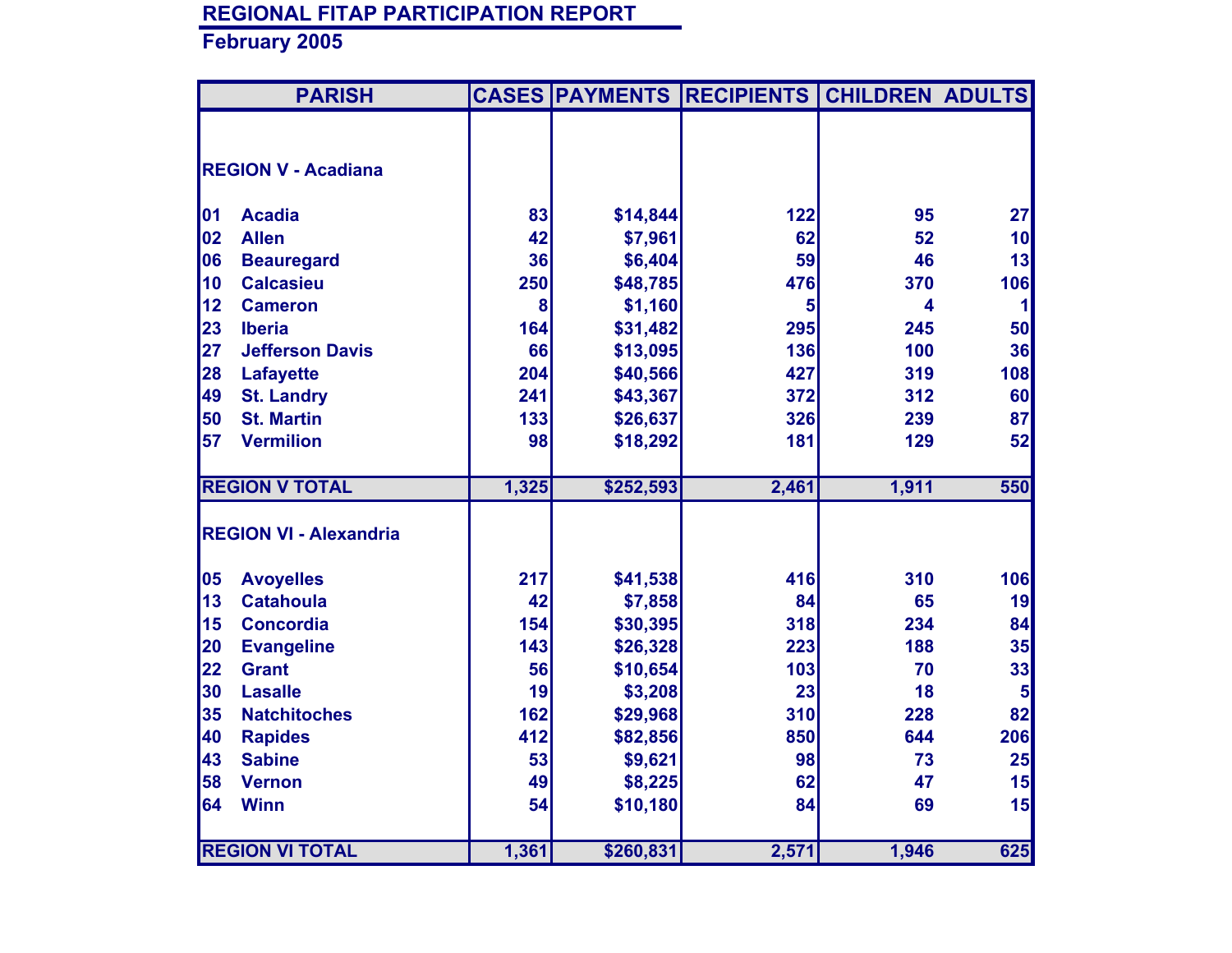|    | <b>PARISH</b>                  |        |             | <b>CASES PAYMENTS RECIPIENTS</b> | <b>CHILDREN ADULTS</b> |       |
|----|--------------------------------|--------|-------------|----------------------------------|------------------------|-------|
|    |                                |        |             |                                  |                        |       |
|    | <b>REGION VII - Shreveport</b> |        |             |                                  |                        |       |
|    |                                |        |             |                                  |                        |       |
| 07 | <b>Bienville</b>               | 54     | \$10,318    | 105                              | 78                     | 27    |
| 08 | <b>Bossier</b>                 | 196    | \$41,430    | 480                              | 346                    | 134   |
| 09 | <b>Caddo</b>                   | 707    | \$143,947   | 1,469                            | 1,131                  | 338   |
| 14 | <b>Claiborne</b>               | 59     | \$11,348    | 128                              | 93                     | 35    |
| 16 | <b>DeSoto</b>                  | 29     | \$4,718     | 30                               | 27                     | 3     |
| 25 | <b>Jackson</b>                 | 39     | \$7,358     | 74                               | 57                     | 17    |
| 31 | <b>Lincoln</b>                 | 131    | \$26,476    | 279                              | 209                    | 70    |
| 41 | <b>Red River</b>               | 16     | \$3,417     | 41                               | 32                     | 9     |
| 56 | <b>Union</b>                   | 68     | \$14,087    | 165                              | 115                    | 50    |
| 60 | <b>Webster</b>                 | 65     | \$12,356    | 116                              | 85                     | 31    |
|    |                                |        |             |                                  |                        |       |
|    | <b>REGION VII TOTAL</b>        | 1,364  | \$275,455   | 2,887                            | 2,173                  | 714   |
|    | <b>REGION VIII - Monroe</b>    |        |             |                                  |                        |       |
|    |                                |        |             |                                  |                        |       |
| 11 | <b>Calbuell</b>                | 29     | \$5,836     | 63                               | 46                     | 17    |
| 18 | <b>East Carroll</b>            | 83     | \$17,472    | 187                              | 148                    | 39    |
| 21 | <b>Franklin</b>                | 69     | \$13,450    | 143                              | 111                    | 32    |
| 33 | <b>Madison</b>                 | 123    | \$25,545    | 312                              | 226                    | 86    |
| 34 | <b>Morehouse</b>               | 214    | \$42,828    | 469                              | 331                    | 138   |
| 37 | <b>Ouachita</b>                | 555    | \$117,645   | 1,375                            | 1,021                  | 354   |
| 42 | <b>Richland</b>                | 105    | \$22,247    | 251                              | 183                    | 68    |
| 54 | <b>Tensas</b>                  | 34     | \$6,439     | 67                               | 50                     | 17    |
| 62 | <b>West Carroll</b>            | 65     | \$13,328    | 160                              | 102                    | 58    |
|    |                                |        |             |                                  |                        |       |
|    | <b>REGION VIII TOTAL</b>       | 1,277  | \$264,790   | 3,027                            | 2,218                  | 809   |
|    |                                |        |             |                                  |                        |       |
|    |                                |        |             |                                  |                        |       |
|    | <b>STATE TOTAL</b>             | 11,902 | \$2,326,912 | 23,299                           | 17,922                 | 5,377 |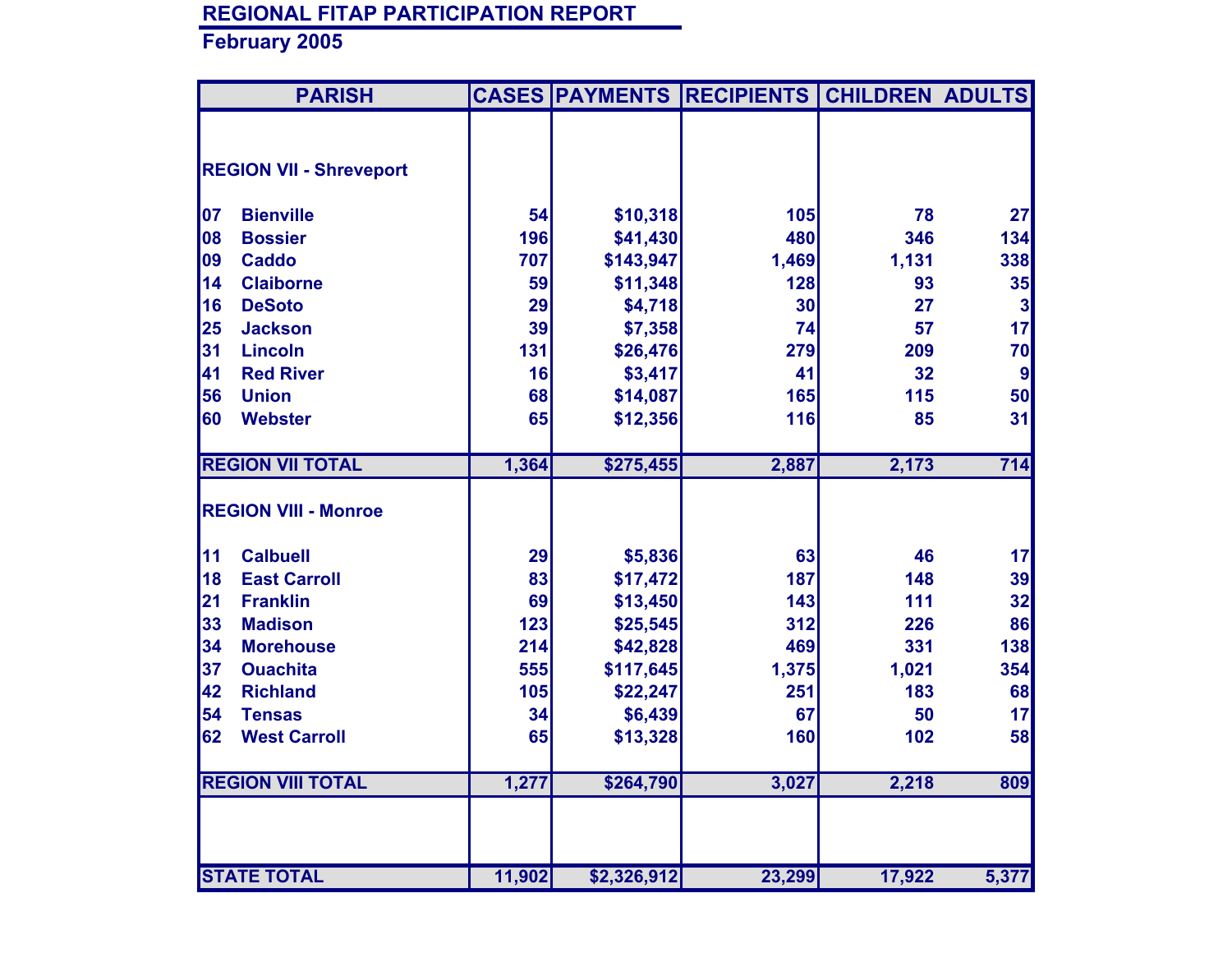|           | <b>PARISH</b>                  |       |           | <b>CASES PAYMENTS RECIPIENTS</b> | <b>CHILDREN ADULTS</b> |                |
|-----------|--------------------------------|-------|-----------|----------------------------------|------------------------|----------------|
|           |                                |       |           |                                  |                        |                |
|           |                                |       |           |                                  |                        |                |
|           | <b>REGION I - Southeast</b>    |       |           |                                  |                        |                |
|           |                                |       |           |                                  |                        |                |
| 26        | <b>West Jefferson</b>          | 533   | \$100,770 | 875                              | 758                    | 117            |
| 38        | <b>Plaquemines</b>             | 22    | \$4,119   | 29                               | 27                     | $\overline{2}$ |
| 52        | <b>St. Tammany</b>             | 209   | \$40,973  | 401                              | 307                    | 94             |
| 59        | <b>Washington</b>              | 142   | \$24,963  | 208                              | 163                    | 45             |
| 65        | <b>East Jefferson</b>          | 191   | \$35,727  | 320                              | 259                    | 61             |
|           |                                |       |           |                                  |                        |                |
|           | <b>REGION I TOTAL</b>          | 1,097 | \$206,552 | 1,833                            | 1,514                  | 319            |
|           |                                |       |           |                                  |                        |                |
|           | <b>REGION II - Baton Rouge</b> |       |           |                                  |                        |                |
|           |                                |       |           |                                  |                        |                |
| 17        | <b>East Baton Rouge-North</b>  | 421   | \$84,526  | 840                              | 672                    | 168            |
| <b>19</b> | <b>East Feliciana</b>          | 16    | \$2,871   | 25                               | 23                     | $\overline{2}$ |
| 24        | <b>Iberville</b>               | 89    | \$16,781  | 164                              | 127                    | 37             |
| 32        | <b>Livingston</b>              | 77    | \$14,705  | 157                              | 112                    | 45             |
| 39        | <b>Pointe Coupee</b>           | 54    | \$10,238  | 86                               | 69                     | 17             |
| 46        | <b>St. Helena</b>              | 22    | \$3,788   | 29                               | 25                     |                |
| 53        | <b>Tangipahoa</b>              | 321   | \$63,312  | 627                              | 514                    | 113            |
| 61        | <b>West Baton Rouge</b>        | 24    | \$4,682   | 44                               | 33                     | 11             |
| 63        | <b>West Feliciana</b>          | 3     | \$366     |                                  |                        | O              |
| 97        | <b>East Baton Rouge-South</b>  | 300   | \$58,990  | 599                              | 489                    | 110            |
|           |                                |       |           |                                  |                        |                |
|           | <b>REGION II TOTAL</b>         | 1,327 | \$260,259 | 2,572                            | 2,065                  | 507            |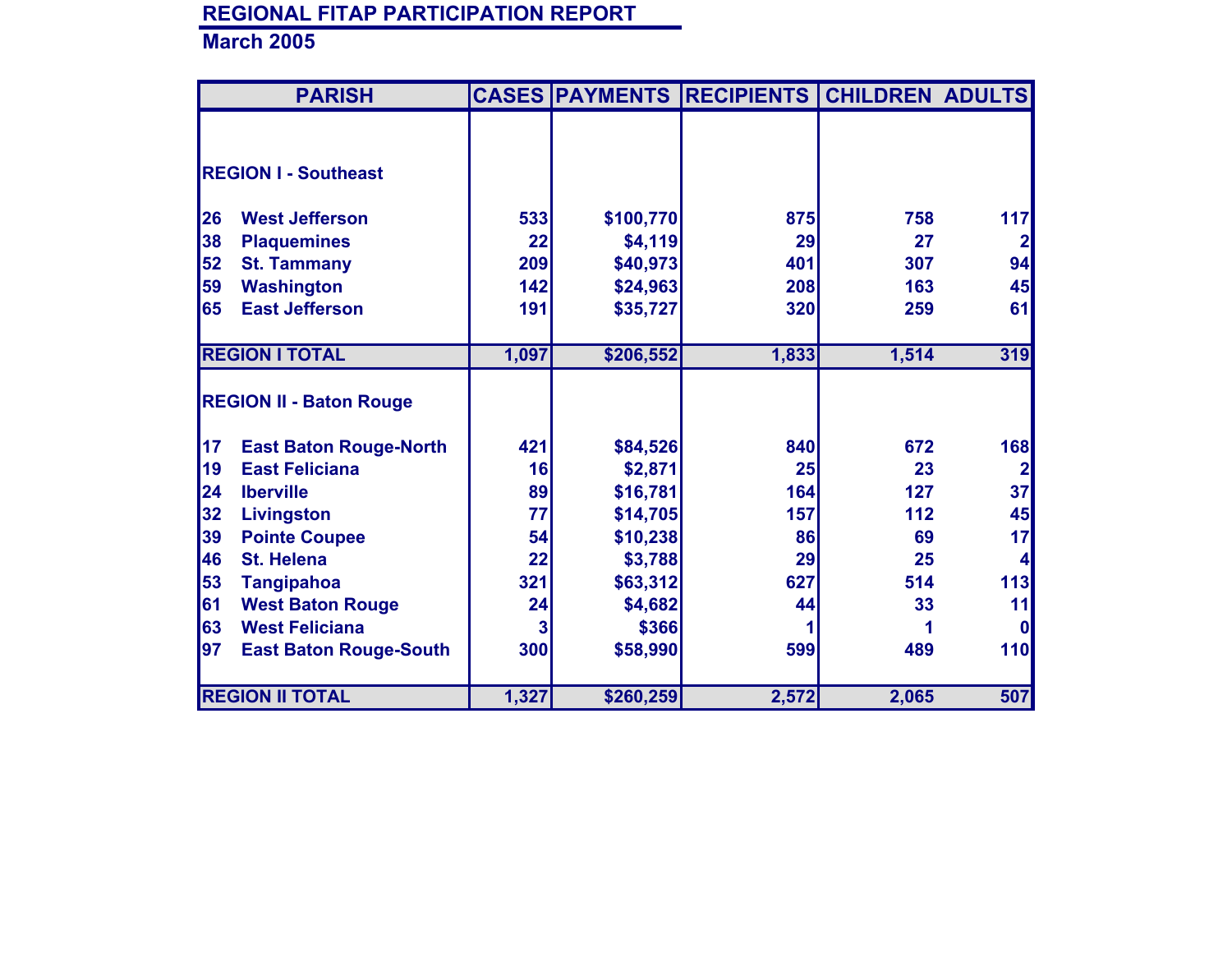| <b>PARISH</b>                  |                  |           | <b>CASES PAYMENTS RECIPIENTS</b> | <b>CHILDREN ADULTS</b> |          |
|--------------------------------|------------------|-----------|----------------------------------|------------------------|----------|
|                                |                  |           |                                  |                        |          |
|                                |                  |           |                                  |                        |          |
| <b>REGION III - Thibodaux</b>  |                  |           |                                  |                        |          |
|                                |                  |           |                                  |                        |          |
| 03<br><b>Ascension</b>         | 91               | \$16,680  | <b>175</b>                       | 134                    | 41       |
| 04<br><b>Assumption</b>        | 59               | \$10,752  | 107                              | 80                     | 27       |
| 29<br><b>Lafourche</b>         | 119              | \$21,534  | 176                              | 143                    | 33       |
| 45<br><b>St. Charles</b>       | 68               | \$12,046  | 105                              | 78                     | 27       |
| 47<br><b>St. James</b>         | 35               | \$7,332   | 72                               | 57                     | 15       |
| 48<br>St. John                 | 102              | \$18,667  | 184                              | 145                    | 39       |
| 51<br><b>St. Mary</b>          | 103              | \$18,747  | 159                              | 118                    | 41       |
| 55<br><b>Terrebonne</b>        | 144              | \$24,939  | 188                              | 162                    | 26       |
|                                |                  |           |                                  |                        |          |
| <b>REGION III TOTAL</b>        | $\overline{721}$ | \$130,697 | 1,166                            | 917                    | 249      |
|                                |                  |           |                                  |                        |          |
| <b>REGION IV - New Orleans</b> |                  |           |                                  |                        |          |
| 36<br><b>Midtown</b>           | 1,015            | \$194,254 | 1,942                            | 1,485                  | 457      |
| 44<br><b>St. Bernard</b>       | 128              | \$23,320  | 216                              | 162                    | 54       |
| 66<br><b>Algiers</b>           | 336              | \$65,012  | 668                              | 534                    | 134      |
| 67<br><b>Uptown</b>            | 963              | \$188,978 | 1,851                            | 1,456                  | 395      |
| 68<br><b>Downtown</b>          | $\mathbf{0}$     | \$0       | $\mathbf{0}$                     | $\mathbf{0}$           | $\bf{0}$ |
| 69                             | 836              |           | 1,640                            |                        | 410      |
| <b>Gentilly</b>                |                  | \$159,703 |                                  | 1,230                  |          |
| <b>REGION IV TOTAL</b>         | 3,278            | \$631,267 | 6,317                            | 4,867                  | 1,450    |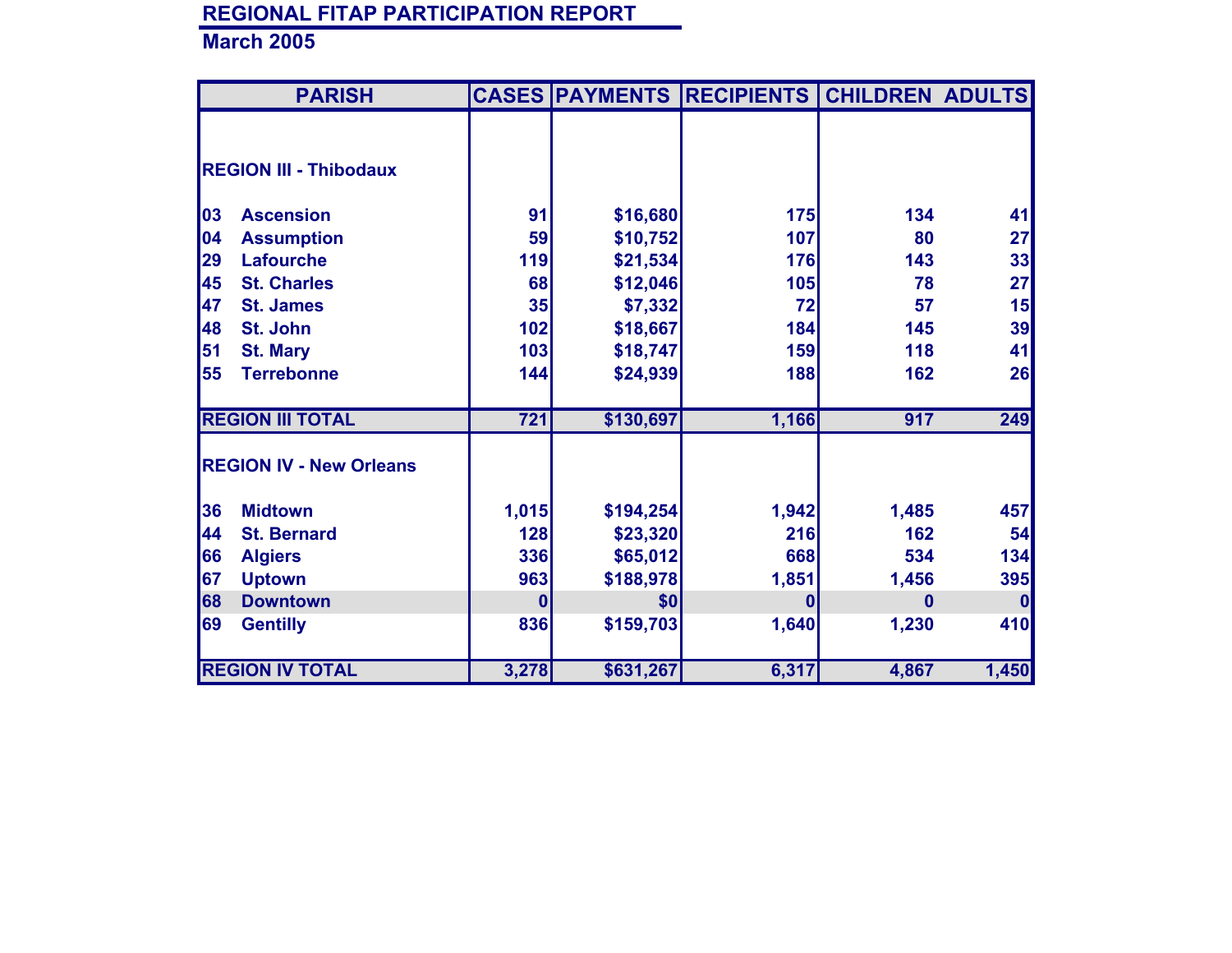|    | <b>PARISH</b>                 |       |           | <b>CASES PAYMENTS RECIPIENTS</b> | <b>CHILDREN ADULTS</b> |                         |
|----|-------------------------------|-------|-----------|----------------------------------|------------------------|-------------------------|
|    |                               |       |           |                                  |                        |                         |
|    | <b>REGION V - Acadiana</b>    |       |           |                                  |                        |                         |
|    |                               |       |           |                                  |                        |                         |
| 01 | <b>Acadia</b>                 | 80    | \$14,587  | 125                              | 101                    | 24                      |
| 02 | <b>Allen</b>                  | 39    | \$7,016   | 55                               | 46                     | $\boldsymbol{9}$        |
| 06 | <b>Beauregard</b>             | 37    | \$6,435   | 58                               | 47                     | 11                      |
| 10 | <b>Calcasieu</b>              | 257   | \$49,006  | 489                              | 371                    | 118                     |
| 12 | <b>Cameron</b>                | 8     | \$1,160   | 5                                | 4                      | 1                       |
| 23 | <b>Iberia</b>                 | 161   | \$30,752  | 287                              | 233                    | 54                      |
| 27 | <b>Jefferson Davis</b>        | 68    | \$12,667  | 137                              | 101                    | 36                      |
| 28 | <b>Lafayette</b>              | 208   | \$40,988  | 434                              | 319                    | 115                     |
| 49 | <b>St. Landry</b>             | 251   | \$44,725  | 389                              | 323                    | 66                      |
| 50 | <b>St. Martin</b>             | 141   | \$28,980  | 352                              | 260                    | 92                      |
| 57 | <b>Vermilion</b>              | 95    | \$17,949  | 167                              | 118                    | 49                      |
|    |                               |       |           |                                  |                        |                         |
|    | <b>REGION V TOTAL</b>         | 1,345 | \$254,265 | 2,498                            | 1,923                  | 575                     |
|    |                               |       |           |                                  |                        |                         |
|    | <b>REGION VI - Alexandria</b> |       |           |                                  |                        |                         |
| 05 | <b>Avoyelles</b>              | 237   | \$44,649  | 471                              | 348                    | 123                     |
| 13 | <b>Catahoula</b>              | 42    | \$7,990   | 80                               | 63                     | 17                      |
| 15 | <b>Concordia</b>              | 144   | \$28,855  | 292                              | 214                    | 78                      |
| 20 | <b>Evangeline</b>             | 144   | \$25,764  | 231                              | 189                    | 42                      |
| 22 | <b>Grant</b>                  | 61    | \$11,464  | 117                              | 84                     | 33                      |
| 30 | <b>Lasalle</b>                | 19    | \$3,134   | 18                               | 15                     | $\overline{\mathbf{3}}$ |
| 35 | <b>Natchitoches</b>           | 154   | \$29,452  | 298                              | 222                    | 76                      |
| 40 | <b>Rapides</b>                | 409   | \$81,491  | 823                              | 626                    | 197                     |
| 43 | <b>Sabine</b>                 | 49    | \$9,168   | 93                               | 69                     | 24                      |
| 58 | <b>Vernon</b>                 | 49    | \$8,286   | 58                               | 44                     | 14                      |
| 64 | <b>Winn</b>                   | 39    | \$6,937   | 48                               | 40                     | 8                       |
|    |                               |       |           |                                  |                        |                         |
|    | <b>REGION VI TOTAL</b>        | 1,347 | \$257,190 | 2,529                            | 1,914                  | 615                     |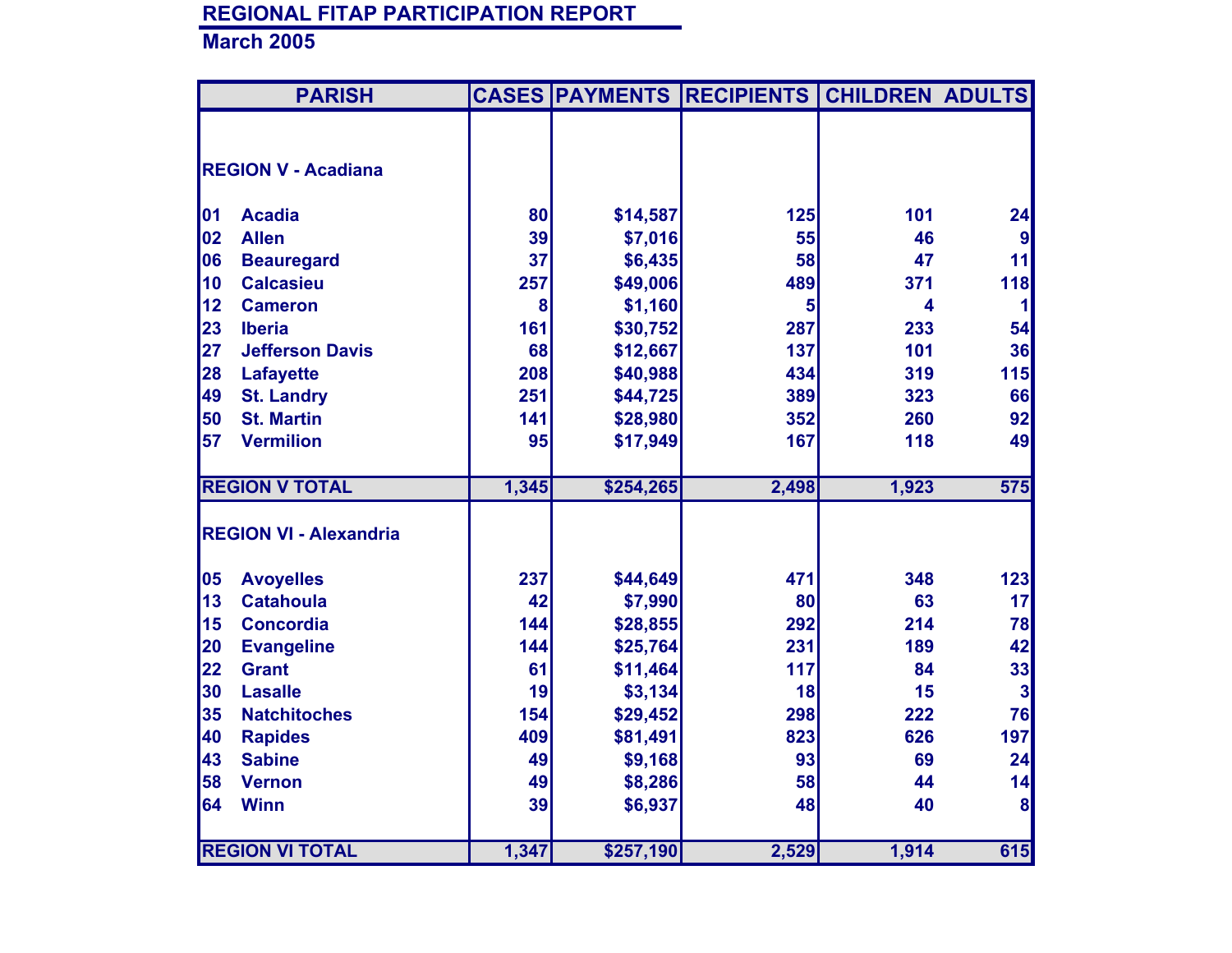|    | <b>PARISH</b>                  |        |             | <b>CASES PAYMENTS RECIPIENTS</b> | <b>CHILDREN ADULTS</b> |                  |
|----|--------------------------------|--------|-------------|----------------------------------|------------------------|------------------|
|    |                                |        |             |                                  |                        |                  |
|    | <b>REGION VII - Shreveport</b> |        |             |                                  |                        |                  |
|    |                                |        |             |                                  |                        |                  |
| 07 | <b>Bienville</b>               | 45     | \$8,934     | 89                               | 69                     | 20               |
| 08 | <b>Bossier</b>                 | 175    | \$37,113    | 417                              | 309                    | 108              |
| 09 | <b>Caddo</b>                   | 684    | \$139,157   | 1,410                            | 1,087                  | 323              |
| 14 | <b>Claiborne</b>               | 58     | \$10,924    | 122                              | 92                     | 30               |
| 16 | <b>DeSoto</b>                  | 28     | \$4,592     | 29                               | 25                     | 4                |
| 25 | <b>Jackson</b>                 | 38     | \$7,236     | 74                               | 57                     | 17               |
| 31 | <b>Lincoln</b>                 | 128    | \$25,807    | 273                              | 197                    | 76               |
| 41 | <b>Red River</b>               | 17     | \$3,939     | 50                               | 42                     | $\boldsymbol{8}$ |
| 56 | <b>Union</b>                   | 65     | \$13,332    | 143                              | 108                    | 35               |
| 60 | <b>Webster</b>                 | 69     | \$13,078    | 130                              | 97                     | 33               |
|    |                                |        |             |                                  |                        |                  |
|    | <b>REGION VII TOTAL</b>        | 1,307  | \$264,112   | 2,737                            | 2,083                  | 654              |
|    |                                |        |             |                                  |                        |                  |
|    | <b>REGION VIII - Monroe</b>    |        |             |                                  |                        |                  |
| 11 | <b>Calbuell</b>                | 33     | \$6,653     | 76                               | 54                     | 22               |
| 18 | <b>East Carroll</b>            | 77     | \$15,695    | 158                              | 124                    | 34               |
| 21 | <b>Franklin</b>                | 60     | \$11,735    | 119                              | 90                     | 29               |
| 33 | <b>Madison</b>                 | 105    | \$23,894    | 253                              | 183                    | 70               |
| 34 | <b>Morehouse</b>               | 223    | \$44,415    | 488                              | 345                    | 143              |
| 37 | <b>Ouachita</b>                | 577    | \$122,785   | 1,397                            | 1,037                  | 360              |
| 42 | <b>Richland</b>                | 100    | \$20,183    | 232                              | 168                    | 64               |
| 54 | <b>Tensas</b>                  | 37     | \$6,913     | 89                               | 65                     | 24               |
| 62 | <b>West Carroll</b>            | 58     | \$12,027    | 148                              | 99                     | 49               |
|    |                                |        |             |                                  |                        |                  |
|    | <b>REGION VIII TOTAL</b>       | 1,270  | \$264,300   | 2,960                            | 2,165                  | 795              |
|    |                                |        |             |                                  |                        |                  |
|    |                                |        |             |                                  |                        |                  |
|    | <b>STATE TOTAL</b>             | 11,692 | \$2,268,642 | 22,612                           | 17,448                 | 5,164            |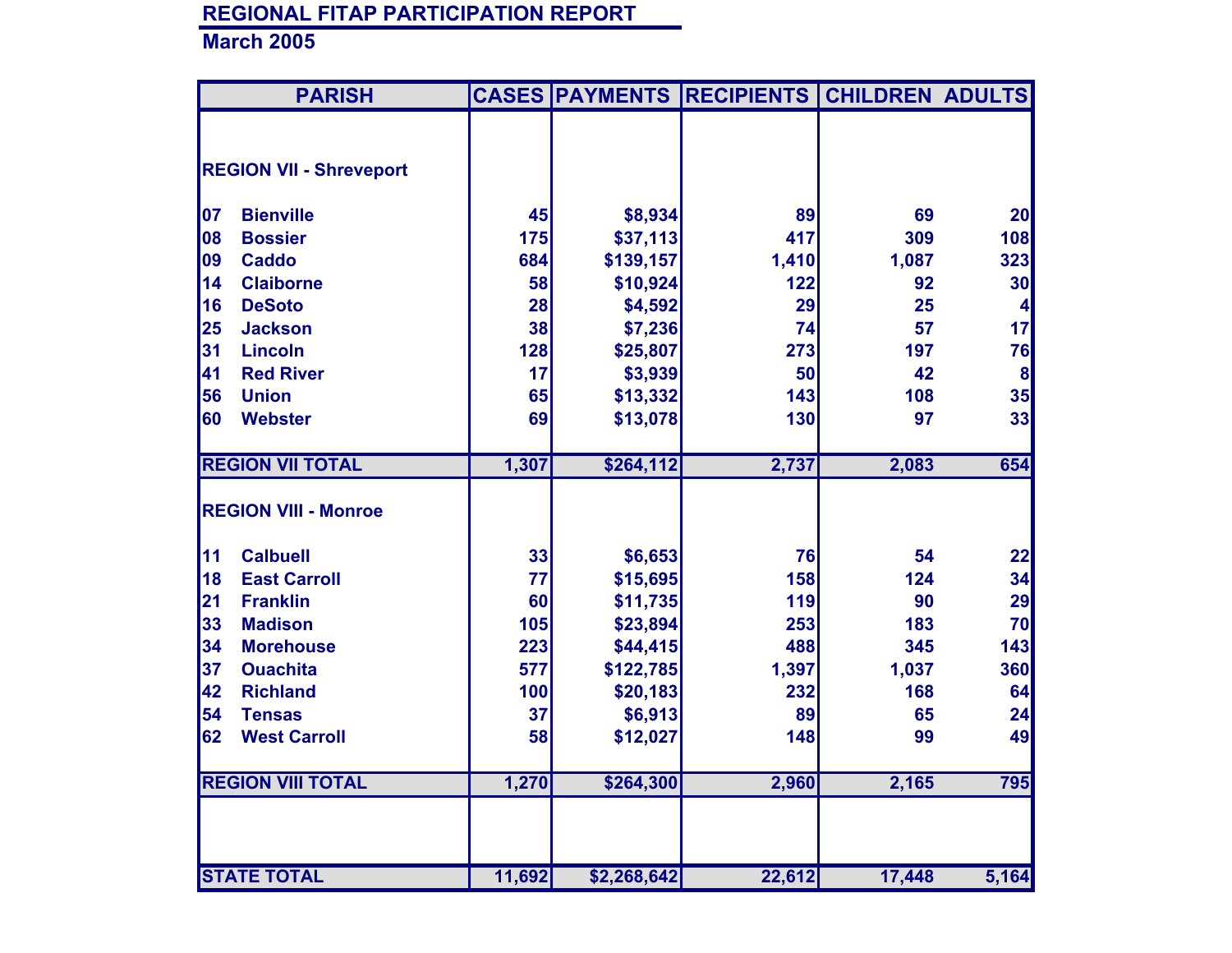|    | <b>PARISH</b>                  |            |           | <b>CASES PAYMENTS RECIPIENTS</b> | <b>CHILDREN ADULTS</b> |                |
|----|--------------------------------|------------|-----------|----------------------------------|------------------------|----------------|
|    |                                |            |           |                                  |                        |                |
|    |                                |            |           |                                  |                        |                |
|    | <b>REGION I - Southeast</b>    |            |           |                                  |                        |                |
|    | <b>West Jefferson</b>          |            |           | 858                              | 736                    |                |
| 26 |                                | 514        | \$95,344  |                                  |                        | 122            |
| 38 | <b>Plaquemines</b>             | 24         | \$4,743   | 37                               | 36                     |                |
| 52 | <b>St. Tammany</b>             | <b>190</b> | \$35,890  | 344                              | 259                    | 85             |
| 59 | <b>Washington</b>              | 143        | \$25,270  | 212                              | 161                    | 51             |
| 65 | <b>East Jefferson</b>          | 183        | \$33,648  | 297                              | 239                    | 58             |
|    |                                |            |           |                                  |                        |                |
|    | <b>REGION I TOTAL</b>          | 1,054      | \$194,895 | 1,748                            | 1,431                  | 317            |
|    |                                |            |           |                                  |                        |                |
|    | <b>REGION II - Baton Rouge</b> |            |           |                                  |                        |                |
|    |                                |            |           |                                  |                        |                |
| 17 | <b>East Baton Rouge-North</b>  | 421        | \$81,557  | 835                              | 653                    | 182            |
| 19 | <b>East Feliciana</b>          | 17         | \$3,110   | 32                               | 27                     | 5 <sup>1</sup> |
| 24 | <b>Iberville</b>               | 93         | \$17,997  | 164                              | 130                    | 34             |
| 32 | <b>Livingston</b>              | 73         | \$13,096  | 141                              | 102                    | 39             |
| 39 | <b>Pointe Coupee</b>           | 47         | \$8,253   | 72                               | 55                     | 17             |
| 46 | <b>St. Helena</b>              | 22         | \$3,789   | 29                               | 25                     | $\vert$        |
| 53 | <b>Tangipahoa</b>              | 303        | \$60,131  | 583                              | 480                    | 103            |
| 61 | <b>West Baton Rouge</b>        | 26         | \$4,957   | 59                               | 44                     | 15             |
| 63 | <b>West Feliciana</b>          |            | \$732     | 5                                | 4                      |                |
| 97 |                                | 330        | \$64,237  | 699                              | 557                    | 142            |
|    | <b>East Baton Rouge-South</b>  |            |           |                                  |                        |                |
|    |                                |            |           |                                  |                        |                |
|    | <b>REGION II TOTAL</b>         | 1,336      | \$257,859 | 2,619                            | 2,077                  | 542            |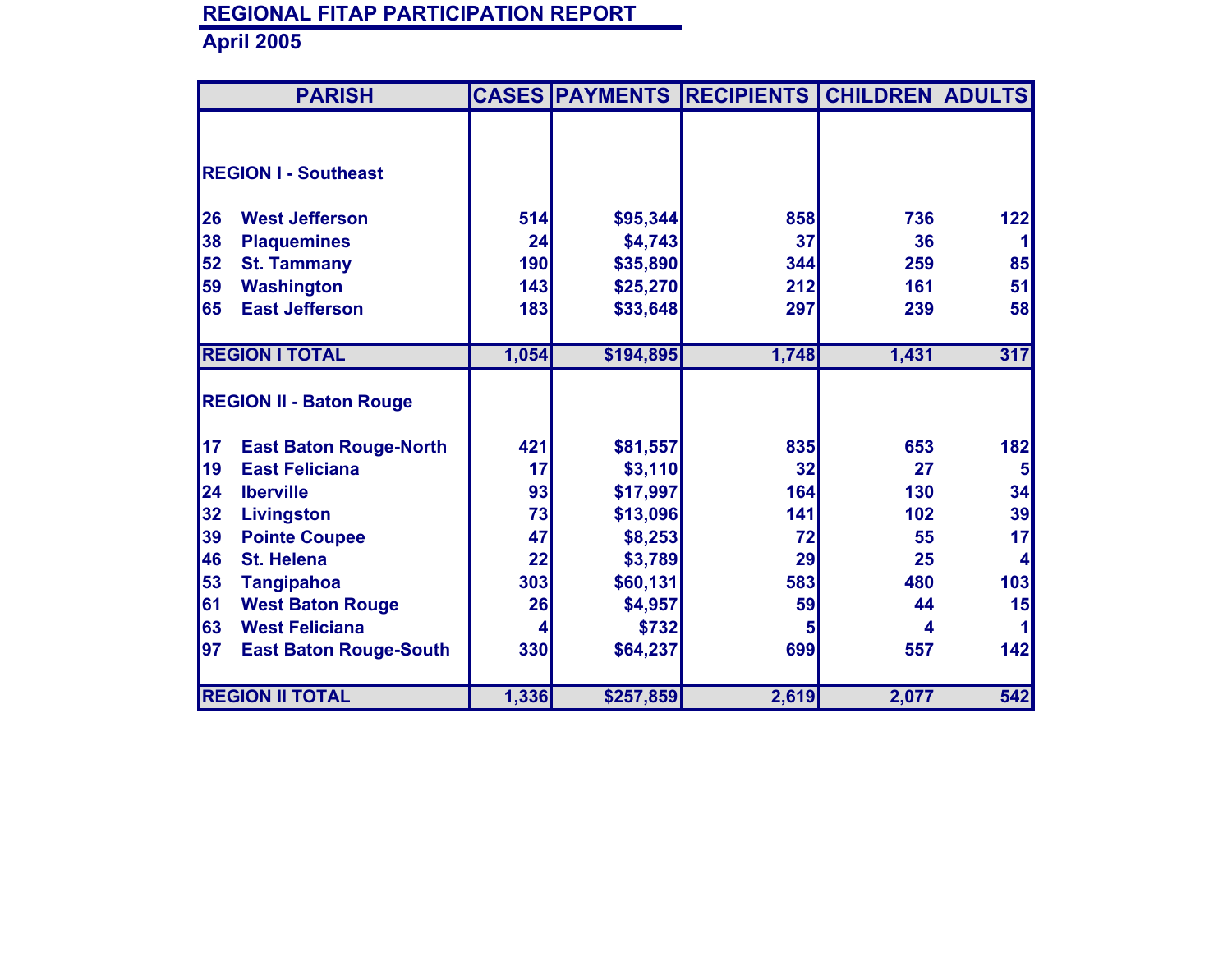| <b>PARISH</b> |                                |       |           | <b>CASES PAYMENTS RECIPIENTS</b> | <b>CHILDREN ADULTS</b> |       |
|---------------|--------------------------------|-------|-----------|----------------------------------|------------------------|-------|
|               |                                |       |           |                                  |                        |       |
|               |                                |       |           |                                  |                        |       |
|               | <b>REGION III - Thibodaux</b>  |       |           |                                  |                        |       |
| 03            | <b>Ascension</b>               | 82    | \$14,859  | 143                              | 107                    | 36    |
| 04            | <b>Assumption</b>              | 53    | \$9,920   | 95                               | 73                     | 22    |
| 29            | <b>Lafourche</b>               | 116   | \$20,619  | 177                              | 139                    | 38    |
| 45            | <b>St. Charles</b>             | 62    | \$11,114  | 92                               | 69                     | 23    |
| 47            | <b>St. James</b>               | 38    | \$6,956   | 68                               | 52                     | 16    |
| 48            | <b>St. John</b>                | 99    | \$18,388  | 181                              | 135                    | 46    |
| 51            | <b>St. Mary</b>                | 100   | \$17,461  | 155                              | 120                    | 35    |
| 55            | <b>Terrebonne</b>              | 133   | \$22,376  | 174                              | 148                    | 26    |
|               | <b>REGION III TOTAL</b>        | 683   | \$121,693 | 1,085                            | 843                    | 242   |
|               |                                |       |           |                                  |                        |       |
|               | <b>REGION IV - New Orleans</b> |       |           |                                  |                        |       |
| 36            | <b>Midtown</b>                 | 954   | \$181,755 | 1,772                            | 1,373                  | 399   |
| 44            | <b>St. Bernard</b>             | 132   | \$23,489  | 223                              | 167                    | 56    |
| 66            | <b>Algiers</b>                 | 326   | \$63,292  | 687                              | 525                    | 162   |
| 67            | <b>Uptown</b>                  | 902   | \$175,776 | 1,712                            | 1,344                  | 368   |
| 68            | <b>Downtown</b>                |       |           |                                  |                        |       |
| 69            | <b>Gentilly</b>                | 806   | \$154,147 | 1,538                            | 1,175                  | 363   |
|               | <b>REGION IV TOTAL</b>         | 3,120 | \$598,459 | 5,932                            | 4,584                  | 1,348 |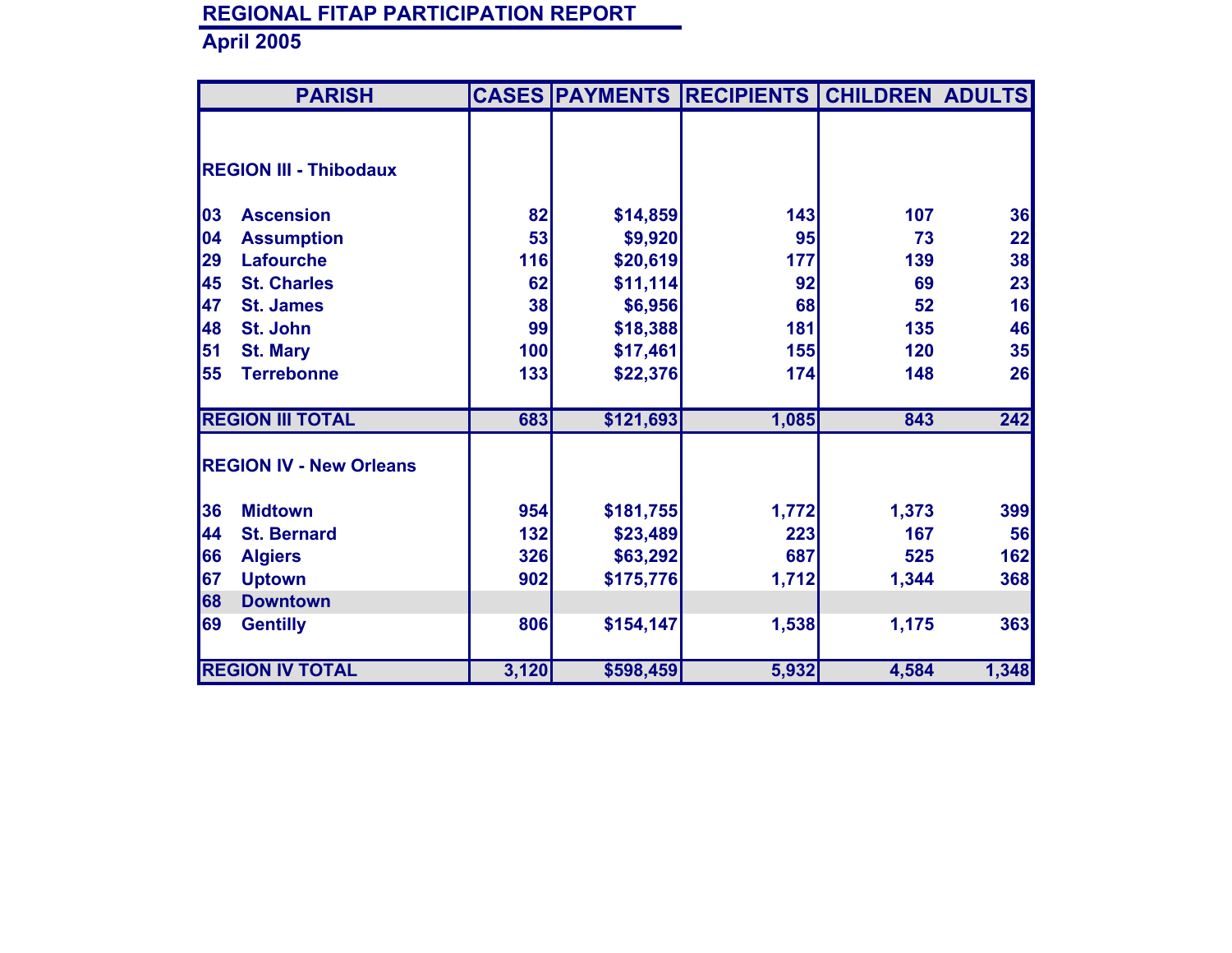|    | <b>PARISH</b>                 | <b>CASES</b> | <b>PAYMENTS</b> | <b>RECIPIENTS</b> | <b>CHILDREN ADULTS</b> |                         |
|----|-------------------------------|--------------|-----------------|-------------------|------------------------|-------------------------|
|    |                               |              |                 |                   |                        |                         |
|    | <b>REGION V - Acadiana</b>    |              |                 |                   |                        |                         |
|    |                               |              |                 |                   |                        |                         |
| 01 | <b>Acadia</b>                 | 84           | \$14,685        | 130               | 106                    | 24                      |
| 02 | <b>Allen</b>                  | 32           | \$5,482         | 41                | 33                     | 8                       |
| 06 | <b>Beauregard</b>             | 39           | \$6,625         | 59                | 46                     | 13                      |
| 10 | <b>Calcasieu</b>              | 250          | \$46,779        | 464               | 360                    | 104                     |
| 12 | <b>Cameron</b>                | 9            | \$1,400         | 9                 | $6\phantom{a}$         | 3                       |
| 23 | <b>Iberia</b>                 | 174          | \$32,968        | 319               | 252                    | 67                      |
| 27 | <b>Jefferson Davis</b>        | 66           | \$11,947        | 126               | 94                     | 32                      |
| 28 | <b>Lafayette</b>              | 194          | \$38,332        | 399               | 295                    | 104                     |
| 49 | <b>St. Landry</b>             | 271          | \$47,771        | 448               | 365                    | 83                      |
| 50 | <b>St. Martin</b>             | 130          | \$26,740        | 314               | 234                    | 80                      |
| 57 | <b>Vermilion</b>              | 92           | \$16,963        | 179               | 125                    | 54                      |
|    |                               |              |                 |                   |                        |                         |
|    | <b>REGION V TOTAL</b>         | 1,341        | \$249,692       | 2,488             | 1,916                  | $\overline{572}$        |
|    |                               |              |                 |                   |                        |                         |
|    | <b>REGION VI - Alexandria</b> |              |                 |                   |                        |                         |
| 05 | <b>Avoyelles</b>              | 230          | \$44,865        | 456               | 341                    | 115                     |
| 13 | <b>Catahoula</b>              | 40           | \$7,648         | 74                | 57                     | 17                      |
| 15 | <b>Concordia</b>              | 154          | \$30,064        | 318               | 231                    | 87                      |
| 20 | <b>Evangeline</b>             | 139          | \$24,749        | 213               | 178                    | 35                      |
| 22 | <b>Grant</b>                  | 63           | \$12,112        | 124               | 88                     | 36                      |
| 30 | <b>Lasalle</b>                | 19           | \$3,126         | 18                | 16                     | $\overline{\mathbf{2}}$ |
| 35 | <b>Natchitoches</b>           | 152          | \$29,019        | 317               | 236                    | 81                      |
| 40 | <b>Rapides</b>                | 397          | \$77,275        | 784               | 599                    | 185                     |
| 43 | <b>Sabine</b>                 | 48           | \$9,116         | 93                | 70                     | 23                      |
| 58 | <b>Vernon</b>                 | 45           | \$7,494         | 49                | 37                     | 12                      |
| 64 | <b>Winn</b>                   | 33           | \$5,358         | 44                | 36                     | 8                       |
|    |                               |              |                 |                   |                        |                         |
|    | <b>REGION VI TOTAL</b>        | 1,320        | \$250,826       | 2,490             | 1,889                  | 601                     |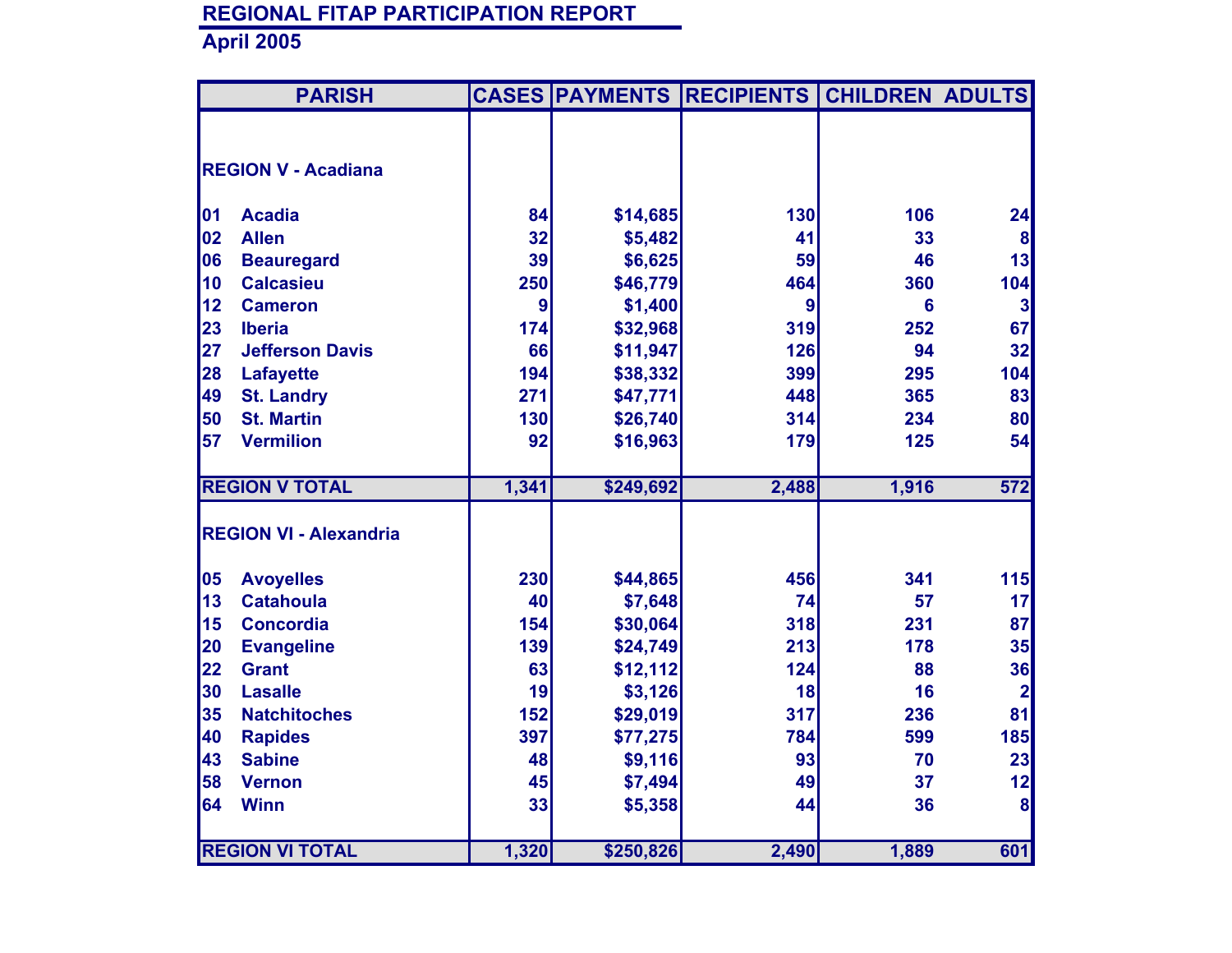|    | <b>PARISH</b>                  |        |             | <b>CASES PAYMENTS RECIPIENTS</b> | <b>CHILDREN ADULTS</b> |                  |
|----|--------------------------------|--------|-------------|----------------------------------|------------------------|------------------|
|    |                                |        |             |                                  |                        |                  |
|    | <b>REGION VII - Shreveport</b> |        |             |                                  |                        |                  |
|    |                                |        |             |                                  |                        |                  |
| 07 | <b>Bienville</b>               | 42     | \$7,968     | 79                               | 60                     | 19               |
| 08 | <b>Bossier</b>                 | 174    | \$36,151    | 397                              | 288                    | 109              |
| 09 | <b>Caddo</b>                   | 663    | \$133,255   | 1,365                            | 1,050                  | 315              |
| 14 | <b>Claiborne</b>               | 55     | \$10,271    | 104                              | 79                     | 25               |
| 16 | <b>DeSoto</b>                  | 26     | \$4,046     | 25                               | 20                     | $5\phantom{1}$   |
| 25 | <b>Jackson</b>                 | 30     | \$5,859     | 51                               | 41                     | 10               |
| 31 | <b>Lincoln</b>                 | 139    | \$27,278    | 287                              | 203                    | 84               |
| 41 | <b>Red River</b>               | 17     | \$4,142     | 50                               | 40                     | 10               |
| 56 | <b>Union</b>                   | 60     | \$11,784    | 130                              | 98                     | 32               |
| 60 | <b>Webster</b>                 | 63     | \$11,836    | 115                              | 83                     | 32               |
|    |                                |        |             |                                  |                        |                  |
|    | <b>REGION VII TOTAL</b>        | 1,269  | \$252,590   | 2,603                            | 1,962                  | 641              |
|    |                                |        |             |                                  |                        |                  |
|    | <b>REGION VIII - Monroe</b>    |        |             |                                  |                        |                  |
| 11 | <b>Calbuell</b>                | 33     | \$6,399     | 75                               | 52                     | 23               |
| 18 | <b>East Carroll</b>            | 78     | \$15,817    | 168                              | 131                    | 37               |
| 21 | <b>Franklin</b>                | 53     | \$10,438    | 104                              | 82                     | 22               |
| 33 | <b>Madison</b>                 | 95     | \$19,816    | 224                              | 166                    | 58               |
| 34 | <b>Morehouse</b>               | 216    | \$42,173    | 461                              | 322                    | 139              |
| 37 | <b>Ouachita</b>                | 533    | \$113,428   | 1,272                            | 950                    | 322              |
| 42 | <b>Richland</b>                | 103    | \$20,525    | 234                              | 169                    | 65               |
| 54 | <b>Tensas</b>                  | 37     | \$7,109     | 73                               | 55                     | 18               |
| 62 | <b>West Carroll</b>            | 53     | \$11,446    | 130                              | 87                     | 43               |
|    | <b>REGION VIII TOTAL</b>       | 1,201  | \$247,151   | 2,741                            | 2,014                  | $\overline{727}$ |
|    |                                |        |             |                                  |                        |                  |
|    | <b>STATE TOTAL</b>             | 11,324 | \$2,173,165 | 21,706                           | 16,716                 | 4,990            |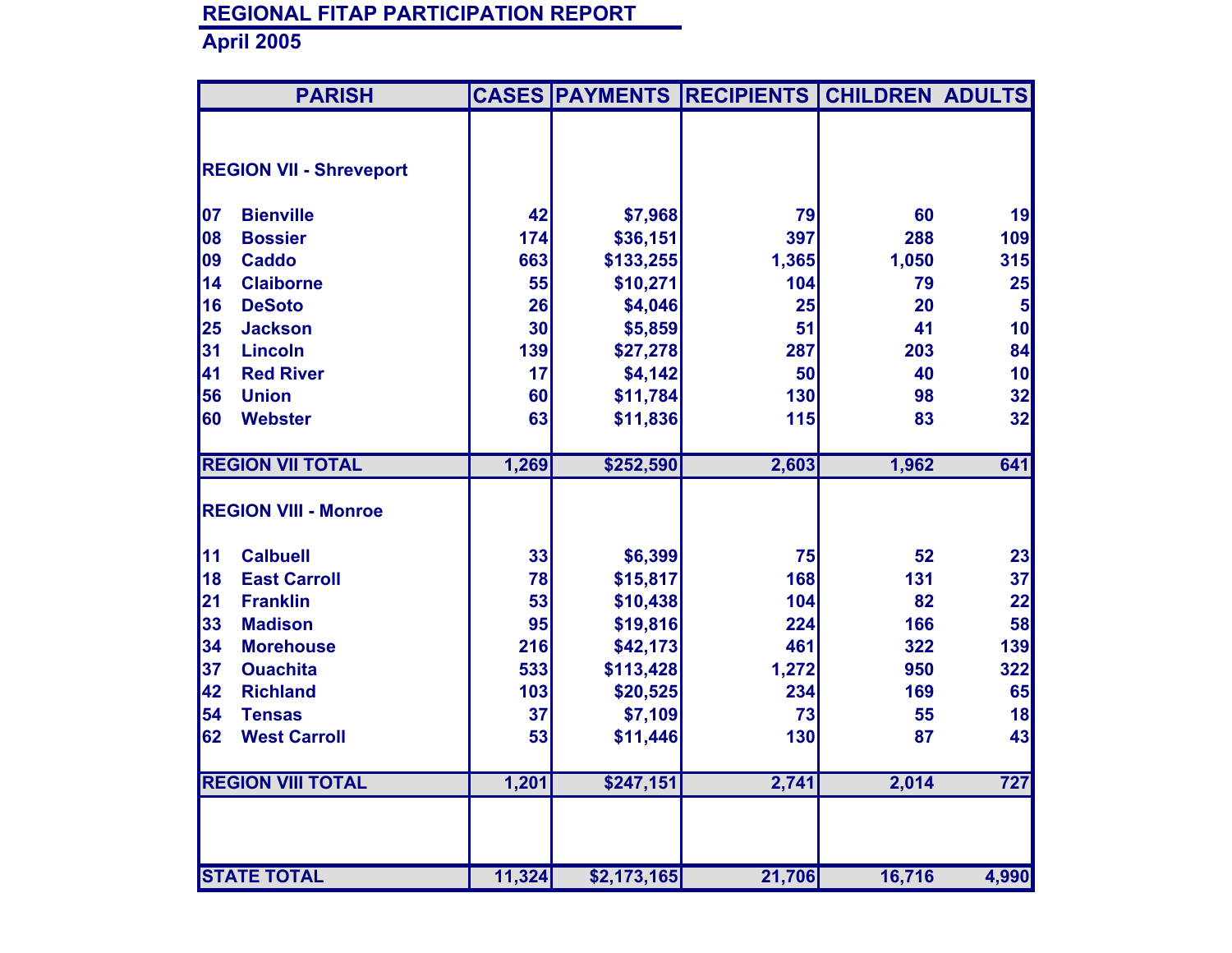|    | <b>PARISH</b>                  |       |           | <b>CASES PAYMENTS RECIPIENTS</b> | <b>CHILDREN</b> | <b>ADULTS</b> |
|----|--------------------------------|-------|-----------|----------------------------------|-----------------|---------------|
|    |                                |       |           |                                  |                 |               |
|    |                                |       |           |                                  |                 |               |
|    | <b>REGION I - Southeast</b>    |       |           |                                  |                 |               |
|    | <b>West Jefferson</b>          |       |           | 827                              | 700             |               |
| 26 |                                | 508   | \$93,948  |                                  |                 | 127           |
| 38 | <b>Plaquemines</b>             | 25    | \$4,422   | 33                               | 32              |               |
| 52 | <b>St. Tammany</b>             | 189   | \$34,500  | 319                              | 237             | 82            |
| 59 | <b>Washington</b>              | 149   | \$26,213  | 229                              | 175             | 54            |
| 65 | <b>East Jefferson</b>          | 184   | \$34,108  | 325                              | 260             | 65            |
|    |                                |       |           |                                  |                 |               |
|    | <b>REGION I TOTAL</b>          | 1,055 | \$193,191 | 1,733                            | 1,404           | 329           |
|    |                                |       |           |                                  |                 |               |
|    | <b>REGION II - Baton Rouge</b> |       |           |                                  |                 |               |
|    |                                |       |           |                                  |                 |               |
| 17 | <b>East Baton Rouge-North</b>  | 426   | \$83,601  | 858                              | 671             | 187           |
| 19 | <b>East Feliciana</b>          | 19    | \$3,626   | 36                               | 30              | 6             |
| 24 | <b>Iberville</b>               | 95    | \$17,806  | 187                              | 144             | 43            |
| 32 | Livingston                     | 70    | \$12,491  | 142                              | 101             | 41            |
| 39 | <b>Pointe Coupee</b>           | 57    | \$9,688   | 100                              | 72              | 28            |
| 46 | <b>St. Helena</b>              | 18    | \$2,855   | 18                               | 17              |               |
| 53 | <b>Tangipahoa</b>              | 301   | \$58,522  | 583                              | 483             | 100           |
| 61 | <b>West Baton Rouge</b>        | 20    | \$3,951   | 42                               | 32              | 10            |
| 63 | <b>West Feliciana</b>          | 4     | \$699     | 6                                | 5               |               |
| 97 | <b>East Baton Rouge-South</b>  | 334   | \$65,583  | 693                              | 552             | 141           |
|    |                                |       |           |                                  |                 |               |
|    | <b>REGION II TOTAL</b>         | 1,344 | \$258,822 | 2,665                            | 2,107           | 558           |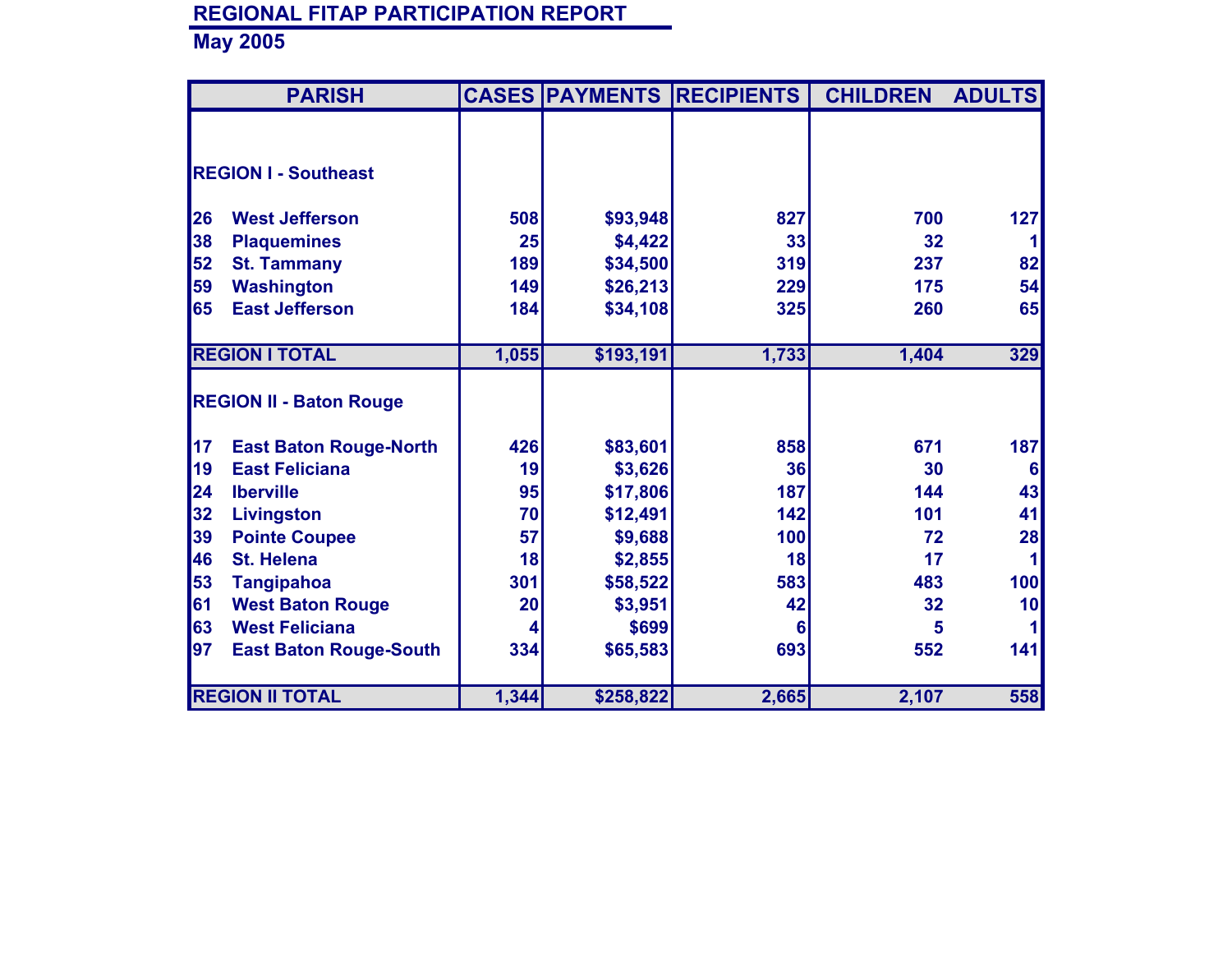| <b>PARISH</b>                  |       | <b>CASES PAYMENTS</b> | <b>RECIPIENTS</b> | <b>CHILDREN</b> | <b>ADULTS</b> |
|--------------------------------|-------|-----------------------|-------------------|-----------------|---------------|
|                                |       |                       |                   |                 |               |
|                                |       |                       |                   |                 |               |
| <b>REGION III - Thibodaux</b>  |       |                       |                   |                 |               |
|                                |       |                       |                   |                 |               |
| 03<br><b>Ascension</b>         | 82    | \$15,029              | 151               | 114             | 37            |
| 04<br><b>Assumption</b>        | 51    | \$9,251               | 93                | 72              | 21            |
| 29<br><b>Lafourche</b>         | 118   | \$21,116              | 182               | 144             | 38            |
| 45<br><b>St. Charles</b>       | 65    | \$11,555              | 96                | 71              | 25            |
| 47<br><b>St. James</b>         | 41    | \$7,583               | 84                | 61              | 23            |
| 48<br>St. John                 | 96    | \$18,316              | 176               | 133             | 43            |
| 51<br><b>St. Mary</b>          | 109   | \$19,160              | 179               | 135             | 44            |
| 55<br><b>Terrebonne</b>        | 136   | \$23,077              | <b>178</b>        | 152             | 26            |
|                                |       |                       |                   |                 |               |
| <b>REGION III TOTAL</b>        | 698   | \$125,087             | 1,139             | 882             | 257           |
|                                |       |                       |                   |                 |               |
| <b>REGION IV - New Orleans</b> |       |                       |                   |                 |               |
|                                |       |                       |                   |                 |               |
| 36<br><b>Midtown</b>           | 963   | \$182,856             | 1,823             | 1,393           | 430           |
| 44<br><b>St. Bernard</b>       | 138   | \$24,720              | 248               | 180             | 68            |
| 66<br><b>Algiers</b>           | 309   | \$61,780              | 661               | 515             | 146           |
| 67<br><b>Uptown</b>            | 896   | \$175,285             | 1,750             | 1,363           | 387           |
| 68<br><b>Downtown</b>          | 0     | \$0                   | $\mathbf{0}$      | 0               | $\bf{0}$      |
| 69<br><b>Gentilly</b>          | 809   | \$155,567             | 1,586             | 1,192           | 394           |
|                                |       |                       |                   |                 |               |
| <b>REGION IV TOTAL</b>         | 3,115 | \$600,208             | 6,068             | 4,643           | 1,425         |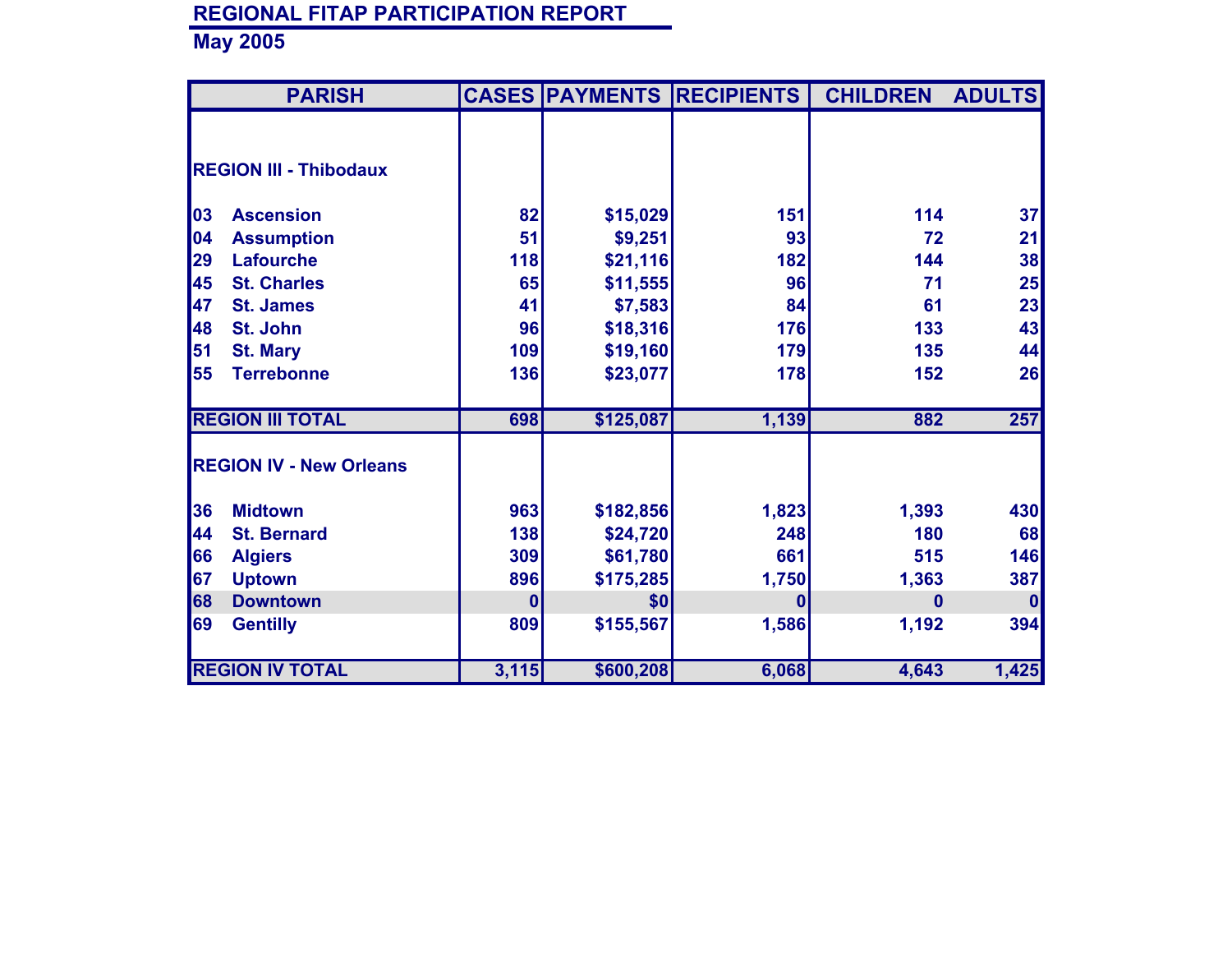|    | <b>PARISH</b>                 |       | <b>CASES PAYMENTS</b> | <b>RECIPIENTS</b> | <b>CHILDREN</b> | <b>ADULTS</b>           |
|----|-------------------------------|-------|-----------------------|-------------------|-----------------|-------------------------|
|    |                               |       |                       |                   |                 |                         |
|    | <b>REGION V - Acadiana</b>    |       |                       |                   |                 |                         |
| 01 | <b>Acadia</b>                 | 81    | \$14,316              | 123               | 93              | 30                      |
| 02 | <b>Allen</b>                  | 36    | \$6,368               | 49                | 41              | 8                       |
| 06 | <b>Beauregard</b>             | 48    | \$8,306               | 79                | 59              | 20                      |
| 10 | <b>Calcasieu</b>              | 241   | \$45,137              | 438               | 342             | 96                      |
| 12 | <b>Cameron</b>                | 11    | \$1,694               | 11                | 8               | 3                       |
| 23 | <b>Iberia</b>                 | 186   | \$35,269              | 357               | 272             | 85                      |
| 27 | <b>Jefferson Davis</b>        | 70    | \$13,176              | 139               | 99              | 40                      |
| 28 | <b>Lafayette</b>              | 193   | \$37,865              | 395               | 295             | 100                     |
| 49 | <b>St. Landry</b>             | 268   | \$47,620              | 426               | 349             | 77                      |
| 50 | <b>St. Martin</b>             | 138   | \$27,373              | 340               | 252             | 88                      |
| 57 | <b>Vermilion</b>              | 93    | \$16,980              | 183               | 126             | 57                      |
|    |                               |       |                       |                   |                 |                         |
|    | <b>REGION V TOTAL</b>         | 1,365 | \$254,104             | 2,540             | 1,936           | 604                     |
|    | <b>REGION VI - Alexandria</b> |       |                       |                   |                 |                         |
|    |                               |       |                       |                   |                 |                         |
| 05 | <b>Avoyelles</b>              | 222   | \$43,697              | 442               | 334             | 108                     |
| 13 | <b>Catahoula</b>              | 40    | \$7,718               | 68                | 54              | 14                      |
| 15 | <b>Concordia</b>              | 158   | \$31,018              | 321               | 227             | 94                      |
| 20 | <b>Evangeline</b>             | 142   | \$25,131              | 223               | 186             | 37                      |
| 22 | <b>Grant</b>                  | 65    | \$12,523              | 122               | 88              | 34                      |
| 30 | <b>Lasalle</b>                | 17    | \$2,794               | 17                | 15              | $\overline{\mathbf{2}}$ |
| 35 | <b>Natchitoches</b>           | 151   | \$29,273              | 309               | 238             | 71                      |
| 40 | <b>Rapides</b>                | 369   | \$72,342              | 689               | 531             | 158                     |
| 43 | <b>Sabine</b>                 | 50    | \$9,350               | 94                | 68              | 26                      |
| 58 | <b>Vernon</b>                 | 44    | \$7,322               | 46                | 36              | 10                      |
| 64 | <b>Winn</b>                   | 32    | \$5,668               | 45                | 38              | $\overline{7}$          |
|    |                               |       |                       |                   |                 |                         |
|    | <b>REGION VI TOTAL</b>        | 1,290 | \$246,836             | 2,376             | 1,815           | 561                     |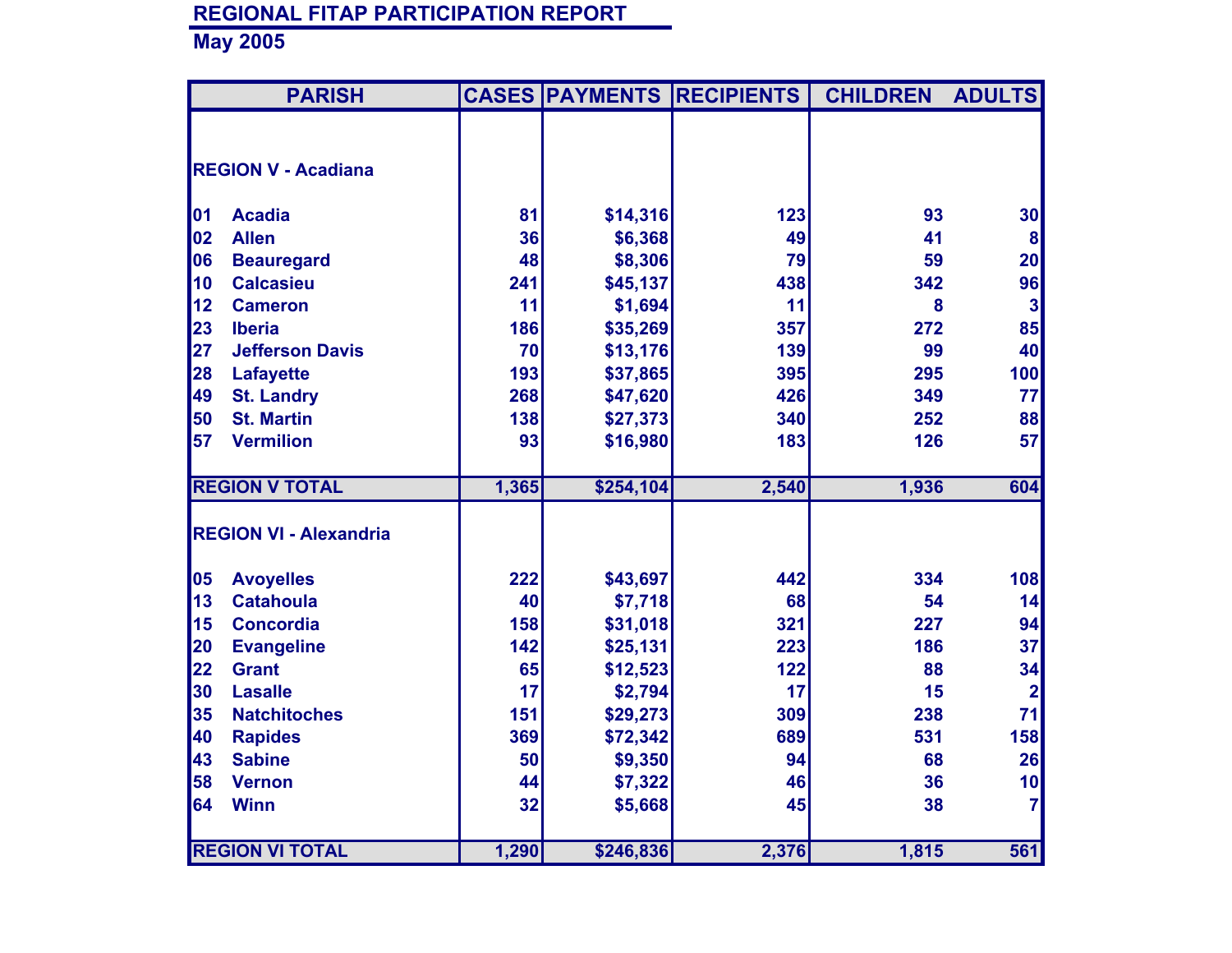|    | <b>PARISH</b>                  |        | <b>CASES PAYMENTS</b> | <b>RECIPIENTS</b> | <b>CHILDREN</b> | <b>ADULTS</b> |
|----|--------------------------------|--------|-----------------------|-------------------|-----------------|---------------|
|    |                                |        |                       |                   |                 |               |
|    | <b>REGION VII - Shreveport</b> |        |                       |                   |                 |               |
| 07 | <b>Bienville</b>               | 41     | \$7,822               | 76                | 56              | 20            |
| 08 | <b>Bossier</b>                 | 170    | \$34,232              | 379               | 273             | 106           |
| 09 | <b>Caddo</b>                   | 656    | \$130,361             | 1,318             | 1,000           | 318           |
| 14 | <b>Claiborne</b>               | 55     | \$11,010              | 131               | 97              | 34            |
| 16 | <b>DeSoto</b>                  | 31     | \$4,717               | 36                | 26              | 10            |
| 25 | <b>Jackson</b>                 | 34     | \$6,371               | 57                | 46              | 11            |
| 31 | <b>Lincoln</b>                 | 129    | \$25,645              | 256               | 185             | 71            |
| 41 | <b>Red River</b>               | 22     | \$5,293               | 64                | 52              | 12            |
| 56 | <b>Union</b>                   | 62     | \$12,175              | 130               | 103             | 27            |
| 60 | <b>Webster</b>                 | 65     | \$12,072              | 116               | 84              | 32            |
|    |                                |        |                       |                   |                 |               |
|    | <b>REGION VII TOTAL</b>        | 1,265  | \$249,698             | 2,563             | 1,922           | 641           |
|    | <b>REGION VIII - Monroe</b>    |        |                       |                   |                 |               |
|    |                                |        |                       |                   |                 |               |
| 11 | <b>Calbuell</b>                | 30     | \$6,361               | 66                | 46              | 20            |
| 18 | <b>East Carroll</b>            | 82     | \$16,194              | 158               | 123             | 35            |
| 21 | <b>Franklin</b>                | 43     | \$8,160               | 76                | 60              | 16            |
| 33 | <b>Madison</b>                 | 88     | \$18,368              | 207               | 157             | 50            |
| 34 | <b>Morehouse</b>               | 234    | \$45,569              | 512               | 364             | 148           |
| 37 | <b>Ouachita</b>                | 566    | \$117,662             | 1,352             | 1,003           | 349           |
| 42 | <b>Richland</b>                | 104    | \$21,137              | 256               | 190             | 66            |
| 54 | <b>Tensas</b>                  | 36     | \$6,703               | 69                | 49              | 20            |
| 62 | <b>West Carroll</b>            | 54     | \$11,262              | 137               | 91              | 46            |
|    | <b>REGION VIII TOTAL</b>       | 1,237  | \$251,416             | 2,833             | 2,083           | 750           |
|    |                                |        |                       |                   |                 |               |
|    | <b>STATE TOTAL</b>             | 11,369 | \$2,179,362           | 21,917            | 16,792          | 5,125         |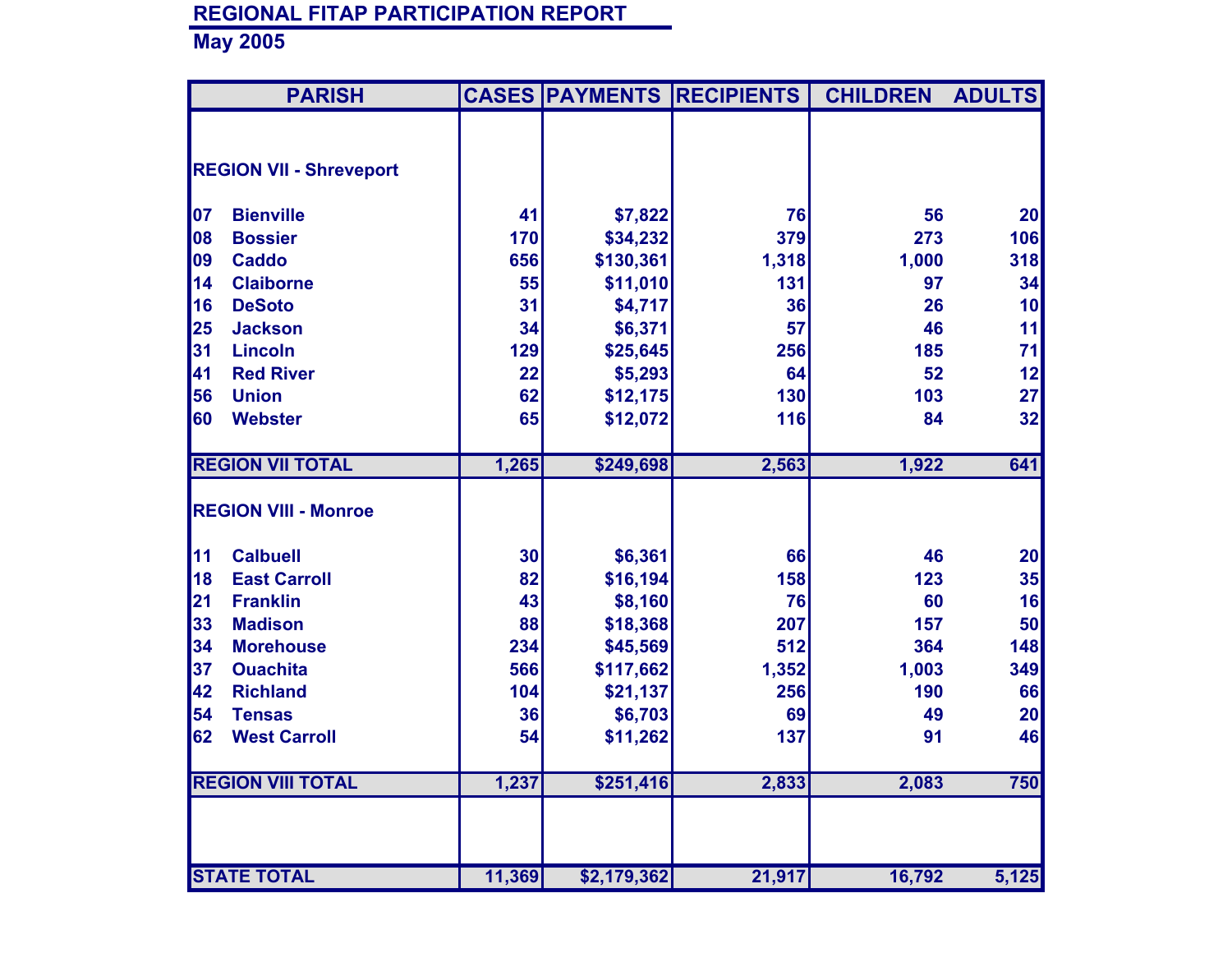|           | <b>PARISH</b>                  |       |           | <b>CASES PAYMENTS RECIPIENTS CHILDREN</b> |       | <b>ADULTS</b>  |
|-----------|--------------------------------|-------|-----------|-------------------------------------------|-------|----------------|
|           |                                |       |           |                                           |       |                |
|           |                                |       |           |                                           |       |                |
|           | <b>REGION I - Southeast</b>    |       |           |                                           |       |                |
| <b>26</b> | <b>West Jefferson</b>          | 517   | \$97,042  | 851                                       | 722   | 129            |
| 38        | <b>Plaquemines</b>             | 23    | \$4,381   | 33                                        | 32    |                |
| 52        | <b>St. Tammany</b>             | 174   | \$30,694  | 271                                       | 200   | 71             |
| 59        | <b>Washington</b>              | 142   | \$25,353  | 239                                       | 189   | 50             |
| 65        | <b>East Jefferson</b>          | 204   | \$38,292  | 381                                       | 304   | 77             |
|           |                                |       |           |                                           |       |                |
|           | <b>REGION I TOTAL</b>          | 1,060 | \$195,762 | 1,775                                     | 1,447 | 328            |
|           |                                |       |           |                                           |       |                |
|           | <b>REGION II - Baton Rouge</b> |       |           |                                           |       |                |
| 17        | <b>East Baton Rouge-Nort</b>   | 405   | \$79,788  | 783                                       | 617   | 166            |
| 19        | <b>East Feliciana</b>          | 19    | \$3,604   | 34                                        | 29    | 5 <sub>5</sub> |
| 24        | <b>Iberville</b>               | 99    | \$18,666  | 193                                       | 150   | 43             |
| 32        | <b>Livingston</b>              | 70    | \$13,195  | 147                                       | 104   | 43             |
| 39        | <b>Pointe Coupee</b>           | 51    | \$9,239   | 85                                        | 63    | 22             |
| 46        | <b>St. Helena</b>              | 18    | \$2,846   | 22                                        | 19    | 3              |
| 53        | <b>Tangipahoa</b>              | 309   | \$60,985  | 603                                       | 500   | 103            |
| 61        | <b>West Baton Rouge</b>        | 21    | \$4,168   | 42                                        | 34    | 8              |
| 63        | <b>West Feliciana</b>          | 5     | \$920     |                                           | 6     |                |
| 97        | <b>East Baton Rouge-Sout</b>   | 355   | \$71,570  | 772                                       | 608   | 164            |
|           |                                |       |           |                                           |       |                |
|           | <b>REGION II TOTAL</b>         | 1,352 | \$264,981 | 2,688                                     | 2,130 | 558            |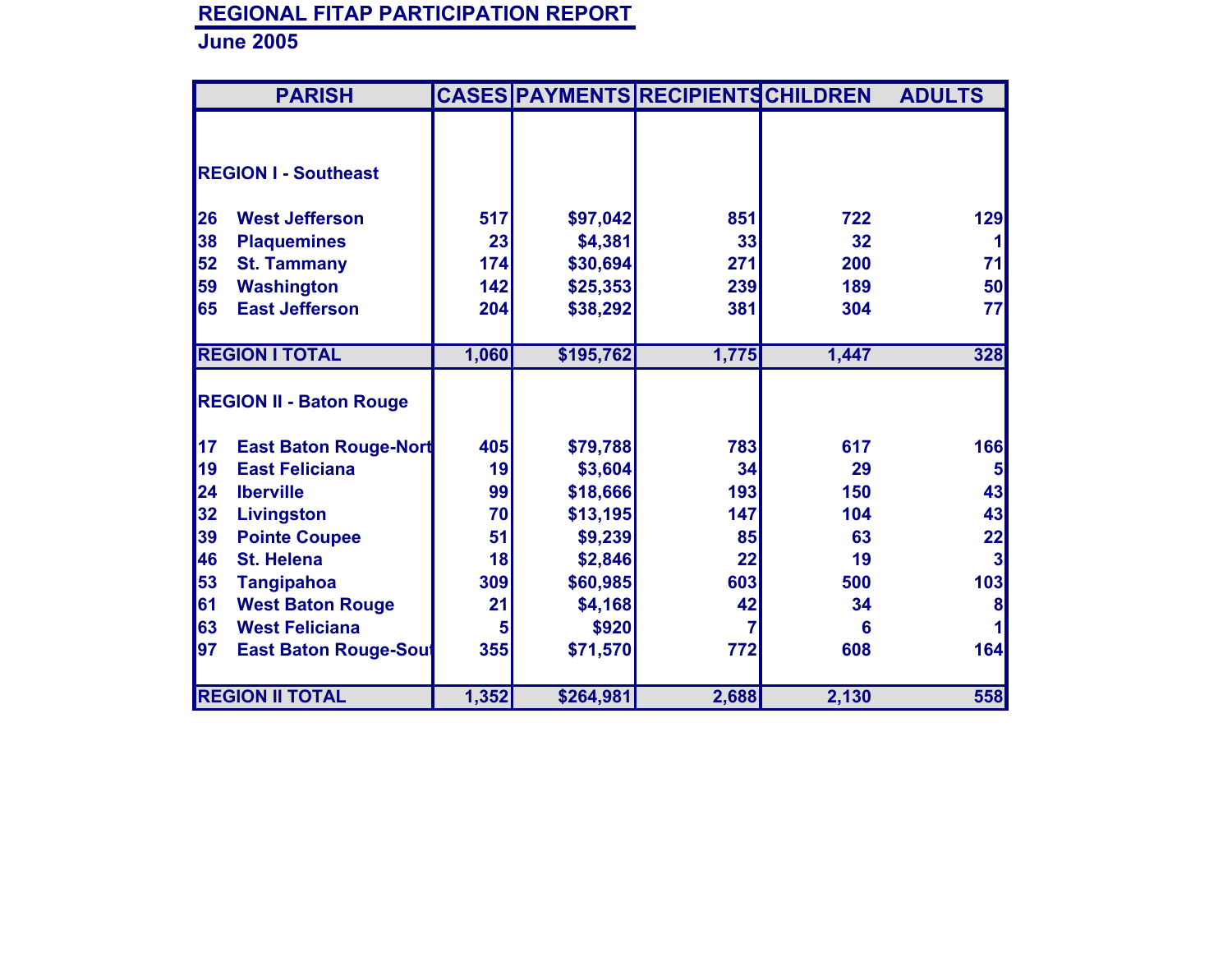|    | <b>PARISH</b>                  |       |           | CASES PAYMENTS RECIPIENTS CHILDREN |       | <b>ADULTS</b> |
|----|--------------------------------|-------|-----------|------------------------------------|-------|---------------|
|    |                                |       |           |                                    |       |               |
|    | <b>REGION III - Thibodaux</b>  |       |           |                                    |       |               |
| 03 | <b>Ascension</b>               | 85    | \$16,337  | 169                                | 123   | 46            |
| 04 | <b>Assumption</b>              | 52    | \$9,511   | 101                                | 78    | 23            |
| 29 | <b>Lafourche</b>               | 111   | \$19,564  | 157                                | 127   | 30            |
| 45 | <b>St. Charles</b>             | 74    | \$12,685  | 117                                | 89    | 28            |
| 47 | <b>St. James</b>               | 37    | \$6,952   | 64                                 | 47    | 17            |
| 48 | St. John                       | 110   | \$20,482  | 215                                | 168   | 47            |
| 51 | <b>St. Mary</b>                | 97    | \$17,560  | 163                                | 120   | 43            |
| 55 | <b>Terrebonne</b>              | 143   | \$23,972  | 182                                | 152   | 30            |
|    | <b>REGION III TOTAL</b>        | 709   | \$127,063 | 1,168                              | 904   | 264           |
|    | <b>REGION IV - New Orleans</b> |       |           |                                    |       |               |
| 36 | <b>Midtown</b>                 | 932   | \$181,146 | 1,781                              | 1,364 | 417           |
| 44 | <b>St. Bernard</b>             | 127   | \$23,907  | 224                                | 167   | 57            |
| 66 | <b>Algiers</b>                 | 317   | \$61,749  | 662                                | 510   | 152           |
| 67 | <b>Uptown</b>                  | 905   | \$176,041 | 1,769                              | 1,375 | 394           |
| 68 | <b>Downtown</b>                |       |           |                                    |       |               |
| 69 | <b>Gentilly</b>                | 811   | \$156,441 | 1,585                              | 1,212 | 373           |
|    | <b>REGION IV TOTAL</b>         | 3,092 | \$599,284 | 6,021                              | 4,628 | 1,393         |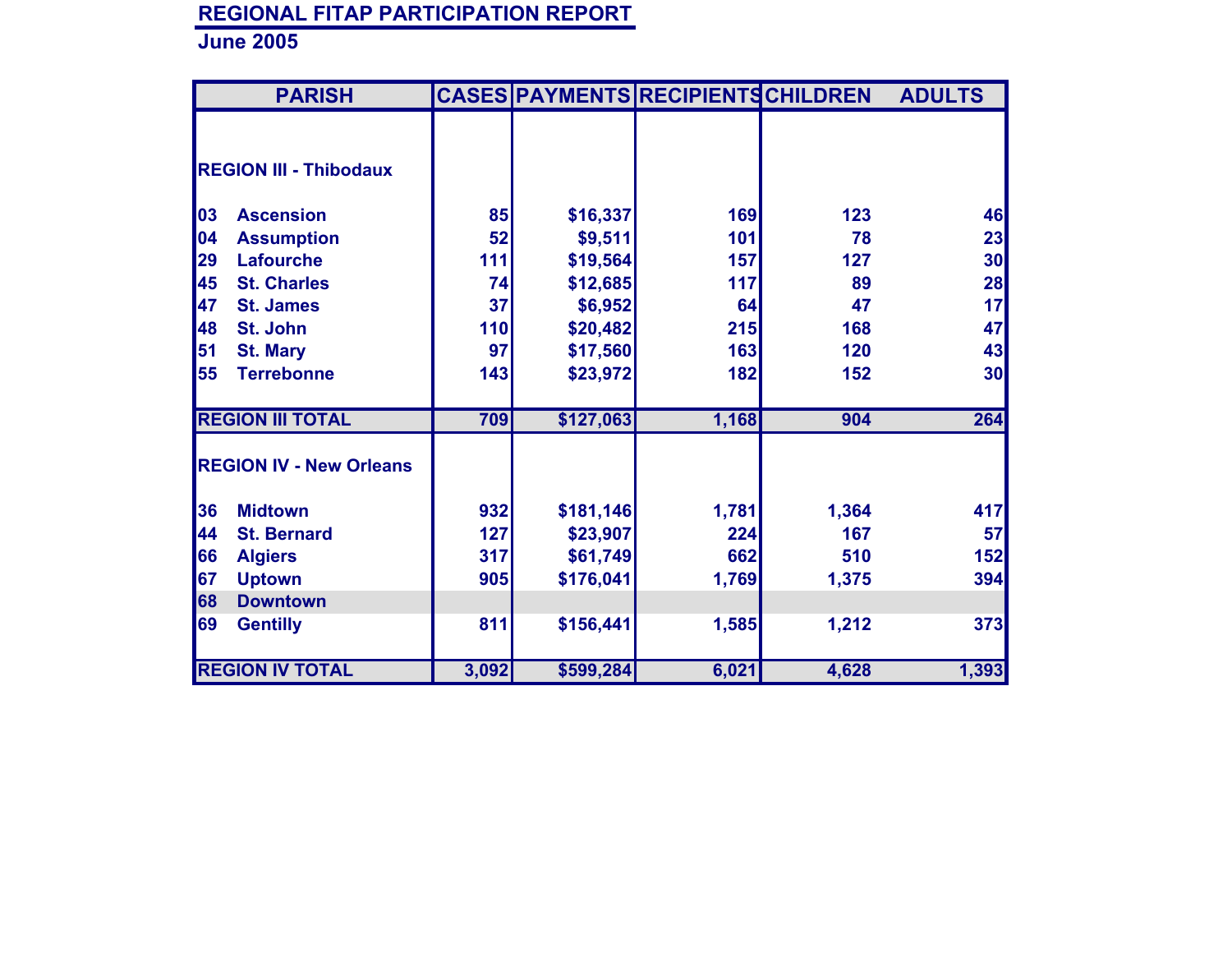| <b>PARISH</b>                 |                 | CASES PAYMENTS RECIPIENTS CHILDREN |                |                | <b>ADULTS</b> |
|-------------------------------|-----------------|------------------------------------|----------------|----------------|---------------|
|                               |                 |                                    |                |                |               |
| <b>REGION V - Acadiana</b>    |                 |                                    |                |                |               |
|                               |                 |                                    |                |                |               |
| 01<br><b>Acadia</b>           | 88              | \$15,459                           | 150            | 114            | 36            |
| 02<br><b>Allen</b>            | 39              | \$6,267                            | 41             | 32             | 9             |
| 06<br><b>Beauregard</b>       | 46              | \$10,448                           | 75             | 57             | 18            |
| 10<br><b>Calcasieu</b>        | 233             | \$43,697                           | 415            | 324            | 91            |
| 12 <br><b>Cameron</b>         | $6\phantom{1}6$ | \$798                              | $\overline{2}$ | $\overline{2}$ | 0             |
| 23<br><b>Iberia</b>           | 185             | \$35,444                           | 339            | 269            | 70            |
| 27 <br><b>Jefferson Davis</b> | 74              | \$13,690                           | 147            | 103            | 44            |
| 28<br>Lafayette               | 194             | \$39,212                           | 405            | 302            | 103           |
| 49<br><b>St. Landry</b>       | 279             | \$49,547                           | 468            | 377            | 91            |
| 50<br><b>St. Martin</b>       | 131             | \$27,946                           | 331            | 244            | 87            |
| 57<br><b>Vermilion</b>        | 101             | \$18,440                           | 187            | 136            | 51            |
| <b>REGION V TOTAL</b>         | 1,376           | \$260,948                          | 2,560          | 1,960          | 600           |
| <b>REGION VI - Alexandria</b> |                 |                                    |                |                |               |
|                               |                 |                                    |                |                |               |
| 05<br><b>Avoyelles</b>        | 225             | \$43,157                           | 442            | 335            | 107           |
| 13<br><b>Catahoula</b>        | 38              | \$7,328                            | 58             | 49             | 9             |
| 15<br><b>Concordia</b>        | 170             | \$33,644                           | 365            | 257            | 108           |
| 20<br><b>Evangeline</b>       | 154             | \$26,764                           | 254            | 200            | 54            |
| 22<br><b>Grant</b>            | 60              | \$11,505                           | 113            | 81             | 32            |
| 30<br><b>Lasalle</b>          | 18              | \$2,656                            | 12             | 11             | 1             |
| 35<br><b>Natchitoches</b>     | 149             | \$28,966                           | 313            | 237            | 76            |
| 40<br><b>Rapides</b>          | 359             | \$70,493                           | 703            | 536            | 167           |
| 43<br><b>Sabine</b>           | 52              | \$9,682                            | 101            | 72             | 29            |
| 58<br><b>Vernon</b>           | 46              | \$7,674                            | 57             | 45             | 12            |
| 64<br><b>Winn</b>             | 42              | \$6,849                            | 75             | 60             | 15            |
|                               |                 |                                    |                |                |               |
| <b>REGION VI TOTAL</b>        | 1,313           | \$248,718                          | 2,493          | 1,883          | 610           |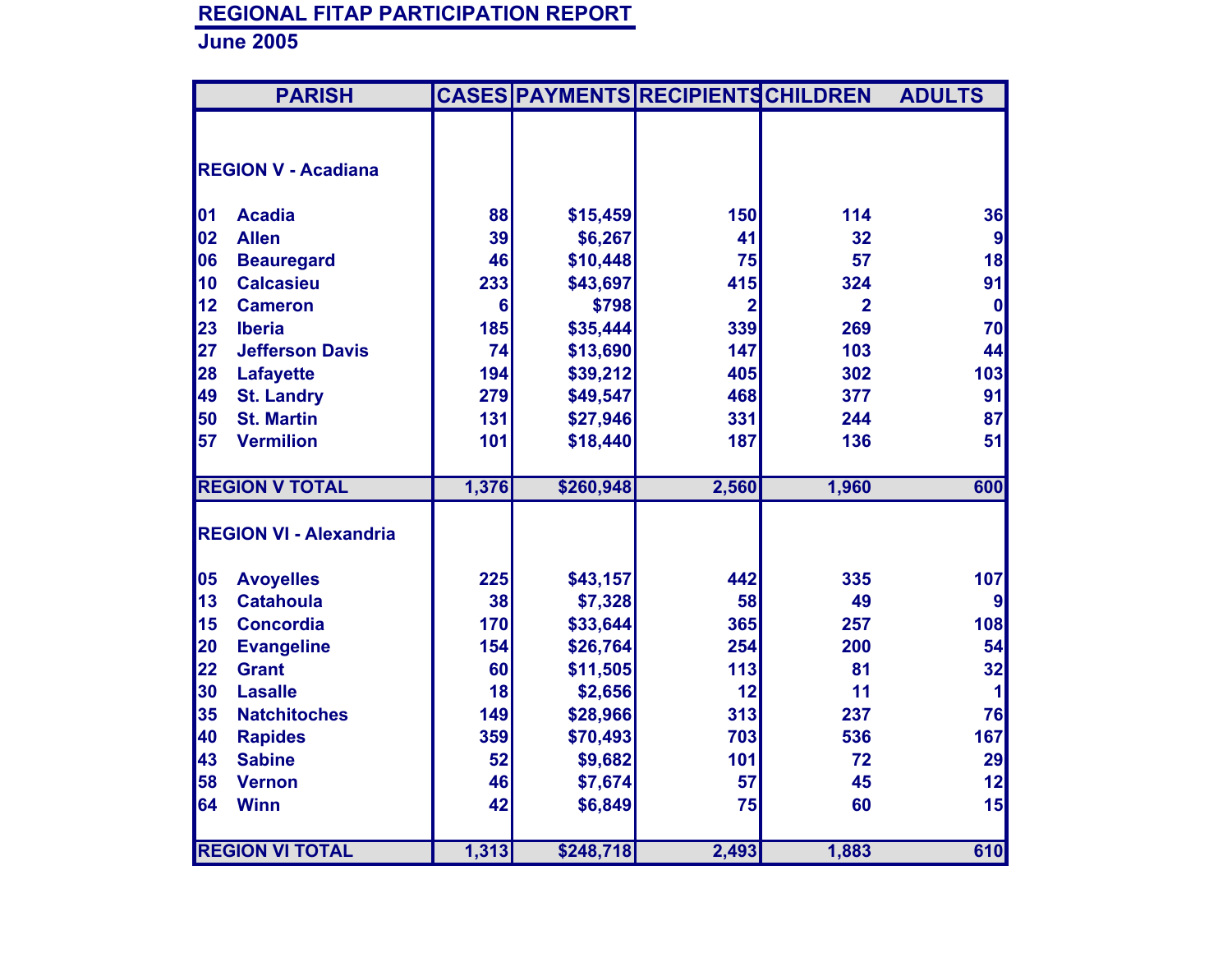|    | <b>PARISH</b>                  |        |             | <b>CASES PAYMENTS RECIPIENTS CHILDREN</b> |        | <b>ADULTS</b>   |
|----|--------------------------------|--------|-------------|-------------------------------------------|--------|-----------------|
|    |                                |        |             |                                           |        |                 |
|    |                                |        |             |                                           |        |                 |
|    | <b>REGION VII - Shreveport</b> |        |             |                                           |        |                 |
| 07 | <b>Bienville</b>               | 40     | \$7,710     | 75                                        | 55     | 20              |
| 08 | <b>Bossier</b>                 | 168    | \$33,655    | 383                                       | 278    | 105             |
| 09 | <b>Caddo</b>                   | 651    | \$129,512   | 1,286                                     | 990    | 296             |
| 14 | <b>Claiborne</b>               | 52     | \$10,651    | 118                                       | 88     | 30 <sup>2</sup> |
| 16 | <b>DeSoto</b>                  | 37     | \$5,818     | 49                                        | 38     | 11              |
| 25 | <b>Jackson</b>                 | 34     | \$6,405     | 63                                        | 51     | 12              |
| 31 | <b>Lincoln</b>                 | 117    | \$23,134    | 256                                       | 181    | 75              |
| 41 | <b>Red River</b>               | 23     | \$5,337     | 63                                        | 52     | 11              |
| 56 | <b>Union</b>                   | 53     | \$10,357    | 113                                       | 88     | 25              |
| 60 | <b>Webster</b>                 | 66     | \$11,197    | 119                                       | 85     | 34              |
|    |                                |        |             |                                           |        |                 |
|    | <b>REGION VII TOTAL</b>        | 1,241  | \$243,776   | 2,525                                     | 1,906  | 619             |
|    |                                |        |             |                                           |        |                 |
|    | <b>REGION VIII - Monroe</b>    |        |             |                                           |        |                 |
| 11 | <b>Calbuell</b>                | 32     | \$6,584     | 70                                        | 49     | 21              |
| 18 | <b>East Carroll</b>            | 81     | \$16,138    | 163                                       | 127    | 36              |
| 21 | <b>Franklin</b>                | 45     | \$9,039     | 92                                        | 75     | 17              |
| 33 | <b>Madison</b>                 | 97     | \$19,523    | 237                                       | 176    | 61              |
| 34 | <b>Morehouse</b>               | 222    | \$44,343    | 487                                       | 346    | 141             |
| 37 | <b>Ouachita</b>                | 552    | \$115,042   | 1,316                                     | 968    | 348             |
| 42 | <b>Richland</b>                | 114    | \$23,251    | 265                                       | 196    | 69              |
| 54 | <b>Tensas</b>                  | 36     | \$6,722     | 69                                        | 49     | 20              |
| 62 | <b>West Carroll</b>            | 57     | \$11,654    | 131                                       | 88     | 43              |
|    |                                |        |             |                                           |        |                 |
|    | <b>REGION VIII TOTAL</b>       | 1,236  | \$252,296   | 2,830                                     | 2,074  | 756             |
|    |                                |        |             |                                           |        |                 |
|    |                                |        |             |                                           |        |                 |
|    | <b>STATE TOTAL</b>             | 11,379 | \$2,192,828 | 22,060                                    | 16,932 | 5,128           |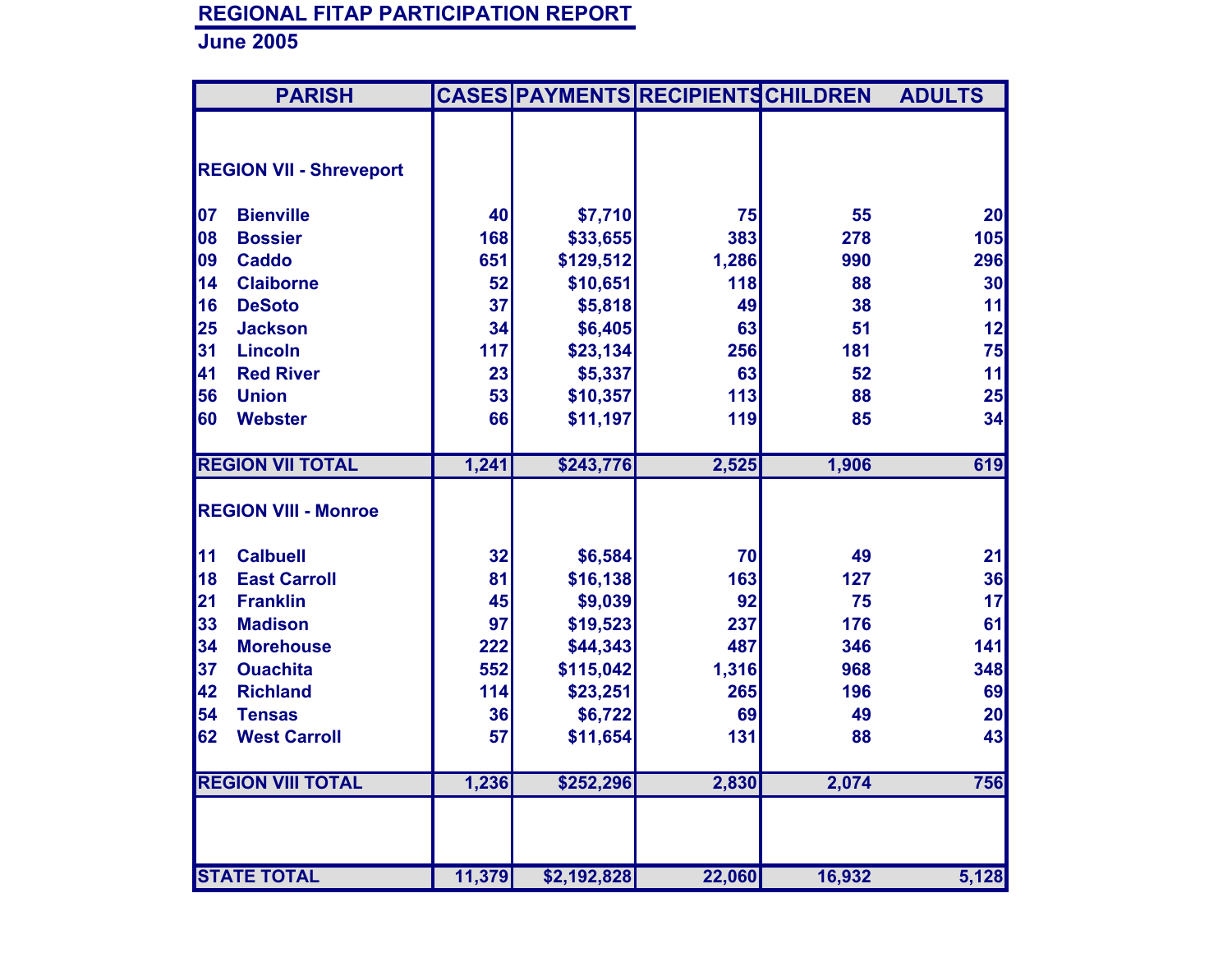| <b>PARISH</b>                       |       |             | <b>CASES PAYMENTS RECIPIENTS</b> | <b>CHILDREN ADULTS</b> |                |
|-------------------------------------|-------|-------------|----------------------------------|------------------------|----------------|
|                                     |       |             |                                  |                        |                |
| <b>REGION I - Southeast</b>         |       |             |                                  |                        |                |
| <b>West Jefferson</b><br>26         | 569   | \$1,291,407 | 988                              | 825                    | 164            |
| 38<br><b>Plaquemines</b>            | 27    | \$58,278    | 38                               | 34                     |                |
| 52<br><b>St. Tammany</b>            | 225   | \$521,033   | 445                              | 331                    | 113            |
| 59<br><b>Washington</b>             | 157   | \$337,997   | 249                              | 195                    | 55             |
| <b>East Jefferson</b><br>65         | 210   | \$474,640   | 380                              | 301                    | 79             |
|                                     |       |             |                                  |                        |                |
| <b>REGION I TOTAL</b>               | 1,188 | \$2,683,355 | 2,101                            | 1,686                  | 414            |
| <b>REGION II - Baton Rouge</b>      |       |             |                                  |                        |                |
| 17<br><b>East Baton Rouge-North</b> | 437   | \$1,049,979 | 905                              | 713                    | 192            |
| <b>East Feliciana</b><br>19         | 20    | \$45,377    | 38                               | 32                     | $5\phantom{1}$ |
| 24<br><b>Iberville</b>              | 88    | \$196,750   | 154                              | 119                    | 35             |
| 32<br>Livingston                    | 78    | \$174,143   | 156                              | 109                    | 47             |
| 39<br><b>Pointe Coupee</b>          | 59    | \$131,526   | 108                              | 80                     | 28             |
| 46<br><b>St. Helena</b>             | 27    | \$57,963    | 42                               | 34                     | 8              |
| 53<br><b>Tangipahoa</b>             | 334   | \$788,514   | 667                              | 540                    | 128            |
| 61<br><b>West Baton Rouge</b>       | 34    | \$86,229    | 79                               | 59                     | 20             |
| 63<br><b>West Feliciana</b>         | 3     | \$5,833     | $\overline{2}$                   | $\overline{2}$         | <b>0</b>       |
| 97<br><b>East Baton Rouge-South</b> | 331   | \$796,240   | 707                              | 565                    | 142            |
|                                     |       |             |                                  |                        |                |
| <b>REGION II TOTAL</b>              | 1,411 | \$3,332,554 | 2,858                            | 2,254                  | 603            |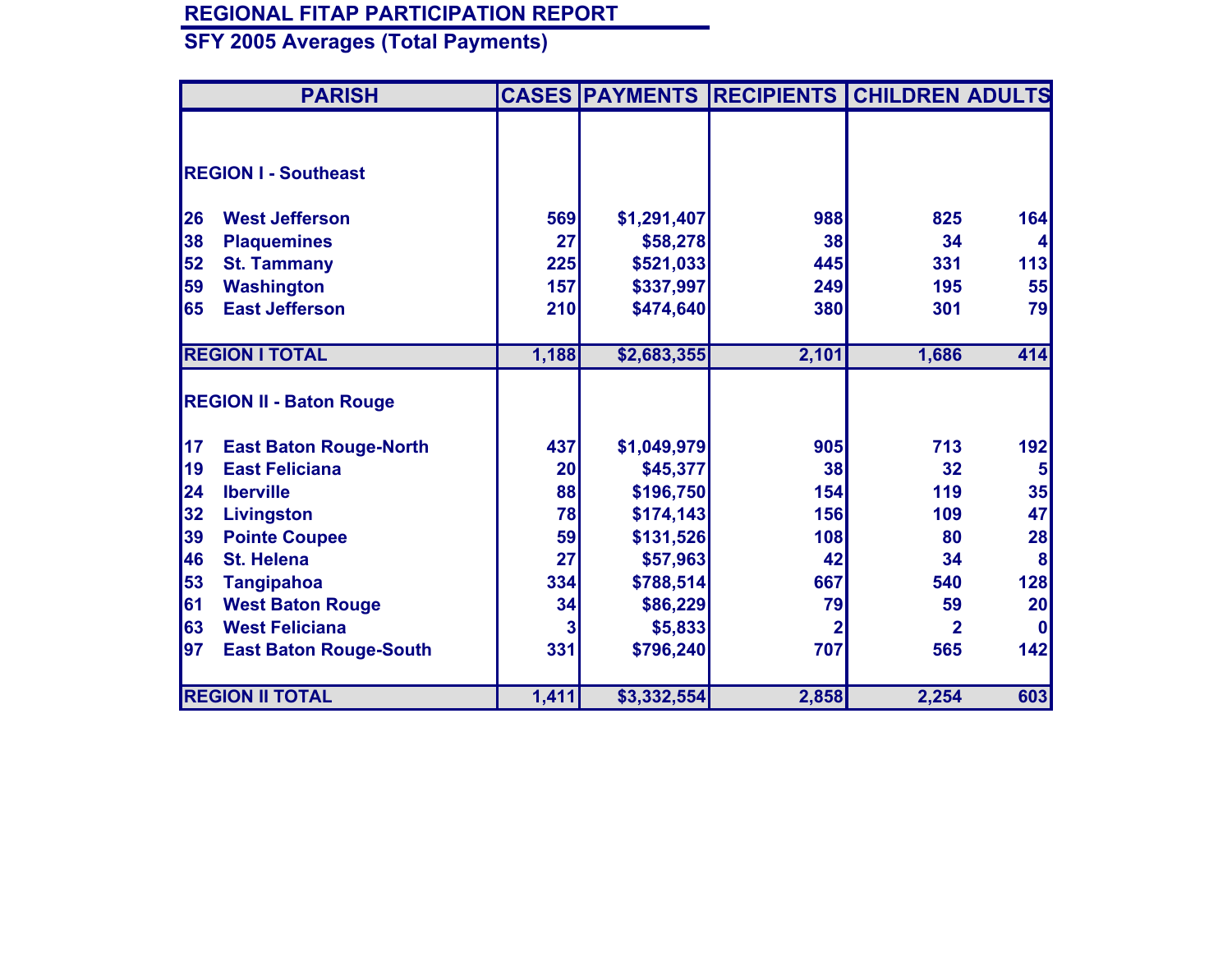| <b>PARISH</b>                  |       |             | <b>CASES PAYMENTS RECIPIENTS</b> | <b>CHILDREN ADULTS</b> |            |
|--------------------------------|-------|-------------|----------------------------------|------------------------|------------|
|                                |       |             |                                  |                        |            |
| <b>REGION III - Thibodaux</b>  |       |             |                                  |                        |            |
| 03<br><b>Ascension</b>         | 89    | \$201,960   | 175                              | 133                    | 43         |
| 04<br><b>Assumption</b>        | 63    | \$143,145   | 120                              | 91                     | 29         |
| <b>Lafourche</b><br>29         | 125   | \$266,496   | 195                              | 156                    | 39         |
| 45<br><b>St. Charles</b>       | 72    | \$162,800   | 126                              | 96                     | 30         |
| 47<br><b>St. James</b>         | 35    | \$80,236    | 68                               | 51                     | 16         |
| 48<br>St. John                 | 111   | \$255,946   | 218                              | 168                    | 49         |
| 51<br><b>St. Mary</b>          | 118   | \$255,027   | 199                              | 151                    | 48         |
| 55<br><b>Terrebonne</b>        | 155   | \$326,908   | 219                              | 186                    | 33         |
| <b>REGION III TOTAL</b>        | 768   | \$1,692,518 | 1,320                            | 1,033                  | 287        |
| <b>REGION IV - New Orleans</b> |       |             |                                  |                        |            |
| 36<br><b>Midtown</b>           | 927   | \$2,141,458 | 1,814                            | 1,386                  | 428        |
| 44<br><b>St. Bernard</b>       | 143   | \$309,038   | 250                              | 185                    | 65         |
| 66<br><b>Algiers</b>           | 351   | \$826,976   | 744                              | 570                    | 175        |
| 67<br><b>Uptown</b>            | 913   | \$2,157,442 | 1,829                            | 1,415                  | 415        |
| 68<br><b>Downtown</b>          | 403   | \$955,166   | 835                              | 639                    | 196        |
| 69<br><b>Gentilly</b>          | 733   | \$1,690,505 | 1,456                            | 1,084                  | <b>372</b> |
| <b>REGION IV TOTAL</b>         | 3,470 | \$8,080,585 | 6,928                            | 5,278                  | 1,650      |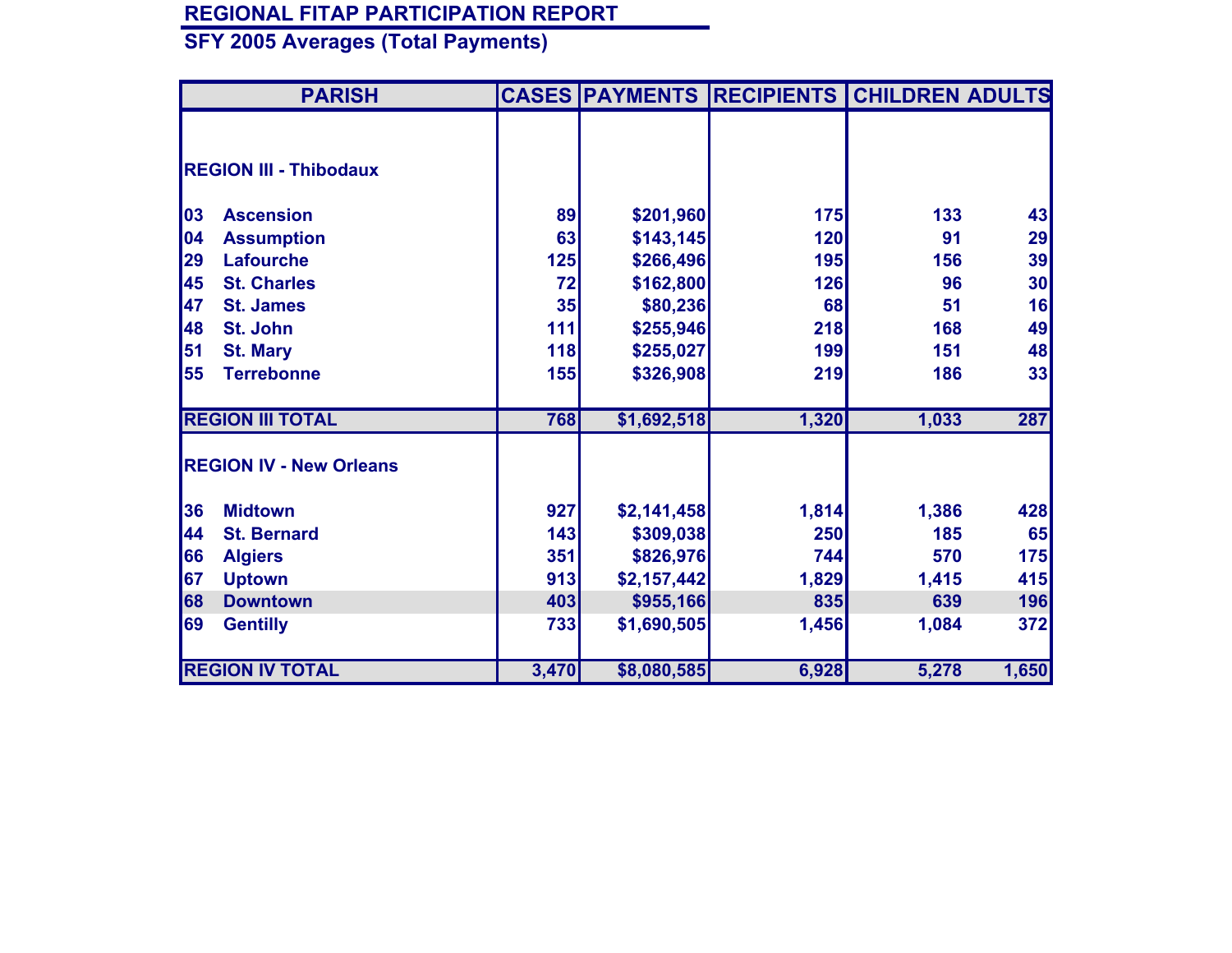|    | <b>PARISH</b>                 |       |             | <b>CASES PAYMENTS RECIPIENTS</b> | <b>CHILDREN ADULTS</b> |                |
|----|-------------------------------|-------|-------------|----------------------------------|------------------------|----------------|
|    |                               |       |             |                                  |                        |                |
|    | <b>REGION V - Acadiana</b>    |       |             |                                  |                        |                |
|    |                               |       |             |                                  |                        |                |
| 01 | <b>Acadia</b>                 | 93    | \$200,736   | 150                              | 120                    | 30             |
| 02 | <b>Allen</b>                  | 40    | \$84,307    | 58                               | 47                     | 11             |
| 06 | <b>Beauregard</b>             | 42    | \$91,833    | 69                               | 53                     | 16             |
| 10 | <b>Calcasieu</b>              | 258   | \$592,881   | 492                              | 377                    | 115            |
| 12 | <b>Cameron</b>                | 8     | \$13,739    | $6\phantom{1}6$                  | 5                      | $\overline{2}$ |
| 23 | <b>Iberia</b>                 | 170   | \$392,056   | 314                              | 257                    | 58             |
| 27 | <b>Jefferson Davis</b>        | 68    | \$158,127   | 145                              | 106                    | 39             |
| 28 | <b>Lafayette</b>              | 224   | \$542,111   | 484                              | 357                    | 128            |
| 49 | <b>St. Landry</b>             | 268   | \$572,641   | 429                              | 353                    | 76             |
| 50 | <b>St. Martin</b>             | 124   | \$301,042   | 293                              | 215                    | 78             |
| 57 | <b>Vermilion</b>              | 107   | \$243,161   | 214                              | 154                    | 60             |
|    |                               |       |             |                                  |                        |                |
|    | <b>REGION V TOTAL</b>         | 1,402 | \$3,192,634 | 2,653                            | 2,042                  | 611            |
|    |                               |       |             |                                  |                        |                |
|    | <b>REGION VI - Alexandria</b> |       |             |                                  |                        |                |
| 05 | <b>Avoyelles</b>              | 236   | \$537,620   | 443                              | 334                    | 109            |
| 13 | <b>Catahoula</b>              | 42    | \$96,689    | 78                               | 62                     | 17             |
| 15 | <b>Concordia</b>              | 161   | \$382,548   | 329                              | 240                    | 89             |
| 20 | <b>Evangeline</b>             | 155   | \$337,727   | 255                              | 208                    | 47             |
| 22 | <b>Grant</b>                  | 54    | \$122,771   | 103                              | 74                     | 29             |
| 30 | <b>Lasalle</b>                | 19    | \$37,861    | 21                               | 16                     | 4              |
| 35 | <b>Natchitoches</b>           | 156   | \$352,083   | 304                              | 226                    | 78             |
| 40 | <b>Rapides</b>                | 417   | \$992,966   | 856                              | 641                    | 214            |
| 43 | <b>Sabine</b>                 | 55    | \$124,868   | 108                              | 80                     | 28             |
| 58 | <b>Vernon</b>                 | 46    | \$96,287    | 60                               | 47                     | 14             |
| 64 | <b>Winn</b>                   | 53    | \$119,305   | 93                               | 73                     | 20             |
|    |                               |       |             |                                  |                        |                |
|    | <b>REGION VI TOTAL</b>        | 1,395 | \$3,200,725 | 2,650                            | 2,001                  | 650            |